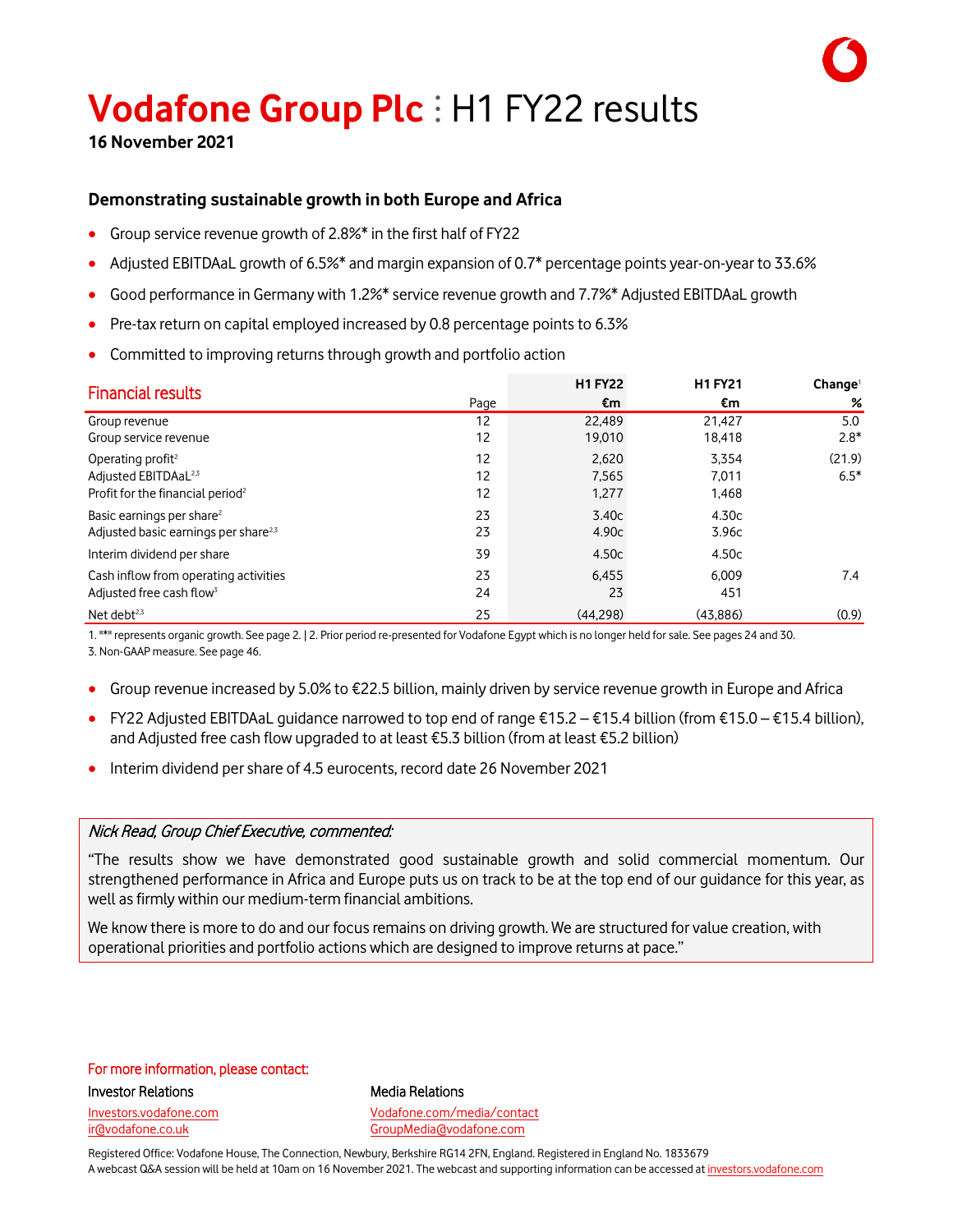### Summary : Good financial performance

#### **Organic growth**

All amounts marked with an "\*" in the commentary represent organic growth which presents performance on a comparable basis, excluding the impact of foreign exchange rates, mergers and acquisitions and other adjustments to improve the comparability of results between periods. When calculating organic growth, the FY21 results for Vantage Towers have been adjusted to reflect a full year of operation on a proforma basisin order to be comparable to FY22. Organic growth figures are non-GAAP measures. See non-GAAP measures on page 46 for more information.

#### **Adjusted EBITDAaL**

Adjusted EBITDA is now referred to as Adjusted EBITDAaL for FY22, with no change in the underlying definition. Adjusted EBITDAaL is a non-GAAP measure. See page 46 for more information.

#### **Adjusted free cash flow**

Adjusted free cash flow was previously referred to as free cash flow (pre spectrum, restructuring and integration costs). For the year ending 31 March 2022, the metric excludes Vantage Towers growth capital expenditure. Adjusted free cash flow is a non-GAAP measure. See page 46 for more information.

#### Financial performance

Total revenue increased by 5.0% to €22.5 billion (FY21 H1: €21.4 billion), driven by service revenue growth in Europe and Africa and a recovery in handset sales following COVID-19 disruption in the prior year, as well as favourable foreign exchange movements.

Adjusted EBITDAaL increased by 6.5%\* to €7.6 billion (FY21 H1: €7.0 billion) due to revenue growth and a legal settlement in Italy. The Adjusted EBITDAaL margin was 0.7\* percentage points higher year-on-year at 33.6%.

Operating profit decreased by 21.9% to €2.6 billion (FY21 H1: €3.4 billion), reflecting a prior year gain of €1.0 billion arising on the merger of Vodafone Hutchison Australia into TPG Telecom Limited. Excluding this, operating profit increased, reflecting higher Adjusted EBITDAaL and lower depreciation and amortisation, partly offset by a lower share of profits from associates and joint ventures.

The Group made a profit for the period of €1.3 billion (FY21 H1: €1.5 billion). The profit decrease was primarily driven by lower operating profit more than offsetting lower financing costs and a net income tax credit. The tax credit was attributable to one-off deferred tax credits in the UK and Italy reflecting the increase in the future statutory tax rate in the UK and the revaluation of assets in Italy.

Basic earnings pershare was 3.40 eurocents, compared to basic earnings pershare of 4.30 eurocentsin the prior year.

### Cash flow, funding & capital allocation

Cash inflow from operating activities increased by 7.4% to €6.5 billion (FY21 H1: €6.0 billion).

Free cash flow was an outflow of €1.0 billion (FY21 H1: outflow of €0.1 billion). Higher Adjusted EBITDAaL was offset by higher working capital attributed to seasonal phasing, higher dividends paid to non-controlling shareholders in subsidiaries, and higher licence and spectrum payments during the period. Adjusted free cash flow was an inflow of €23 million (FY21 H1: inflow of €0.5 billion) and is now expected to be higher than initially guided and at least €5.3 billion in FY22. See page 11 for further information.

Net debt at 30 September 2021 was €44.3 billion, compared to €40.5 billion as at 31 March 2021. Net debt increased by €3.8 billion due to the free cash outflow of €1.0 billion, equity dividends of €1.3 billion, share buybacks used to offset share dilution linked to mandatory convertible bonds of €1.1 billion, and other movements relating to mark-tomarket losses recognised in the income statement of  $E$ 0.4 billion.

The interim dividend per share is 4.5 eurocents (FY21 H1: 4.5 eurocents). The ex-dividend date for the interim dividend is 25 November 2021 for ordinary shareholders, the record date is 26 November 2021 and the dividend is payable on 4 February 2022.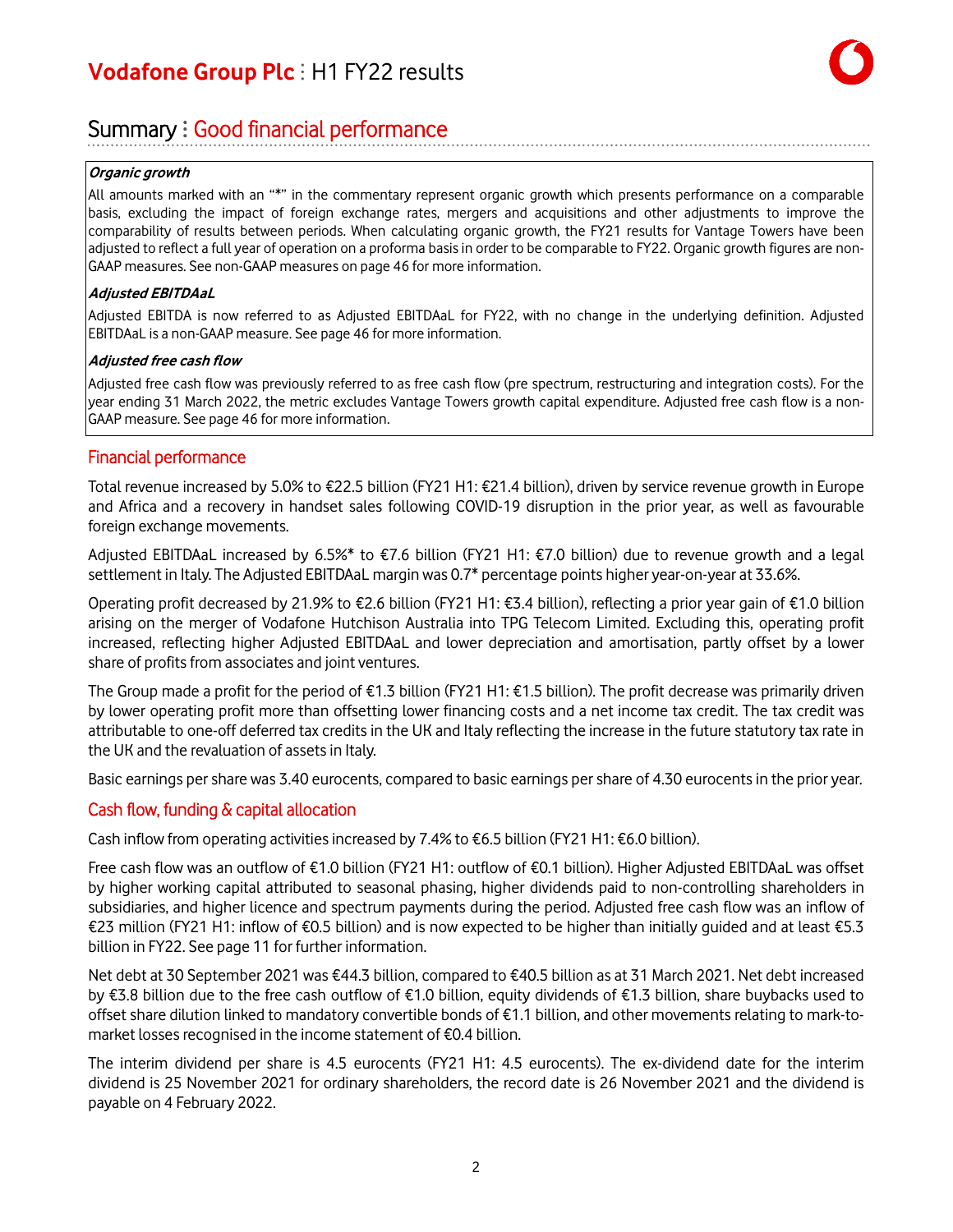### Strategy : Focused on growth

We believe that Vodafone has a significant role to play in contributing to the societies in which we operate and we want to enable an inclusive and sustainable digital society. We continue to make progress against our purpose strategy and provided a full update in our FY21 Annual Report and supplementary materials (available on [investors.vodafone.com\)](https://investors.vodafone.com/reports-information/results-reports-presentations?tab=fy21). We have also made further progress with respect to our purpose strategy during the first half of FY22.

In November 2018, we set out our ambition to reshape Vodafone and establish a foundation from which the Group can grow in the converged connectivity markets in Europe, and mobile data and financial services markets in Africa. As we begin the second phase of this transformation to become a new generation connectivity and digital services provider, in this section we outline that:

- 1. our strategy is focused on growth and improving shareholder returns;
- 2. we have clear near-term operational priorities; and
- 3. we have further strategic opportunities through portfolio optimisation.

### 1  $\pm$  Strategy focused on growth  $\&$  improving shareholder returns

We have now substantially delivered the first phase of our strategic ambition to reshape Vodafone into a stronger connectivity provider. This has been delivered through four key strategic priorities: (i) deepening customer engagement; (ii) accelerating our transformation to a digital first organisation; (iii) improving the utilisation of our assets; and (iv) optimising our portfolio. We executed at pace across all four priorities between FY19 and FY21 and by the end of March 2021, the three year highlights included:

- mobile contract customer loyalty in Europe improved by 2.3 percentage points;
- we added 4.3 million NGN broadband customers in Europe;
- we increased the number of homes passed with our 1 gigabit capable fixed-line network in Europe to 43.7 million;
- we launched 5G in 240 cities across 10 of our European markets;
- we delivered a €1.3 billion net reduction in operating expenditure in Europe and Common Functions;
- we agreed 8 strategic network sharing partnerships with 9 mobile network operators in 7 markets; and
- we executed 19 significant corporate transactions to optimise our portfolio.

The systematic execution of our strategy translated into more consistent commercial performance and stronger financial performance, which can be summarised as:

- a significant improvement in service revenue performance;
- ongoing improvements in Adjusted EBITDAaL margins, growing from 31.6% in FY18 to 33.6% in H1 FY22;
- consistent free cash flow generation, resulting in a sustainable dividend policy of at least 9 eurocents per annum; and
- a continued focus on return on capital employed, with a 0.4 percentage point improvement in pre-tax ROCE to 6.3% between FY19 and H1 FY22.

The next phase of our strategy focuses on driving shareholder returns through growth. This will be delivered through three customer commitments and three enabling strategies, all of which work together towards realising our vision to become a new generation connectivity and digital services provider for Europe and Africa, enabling an inclusive and sustainable digital society.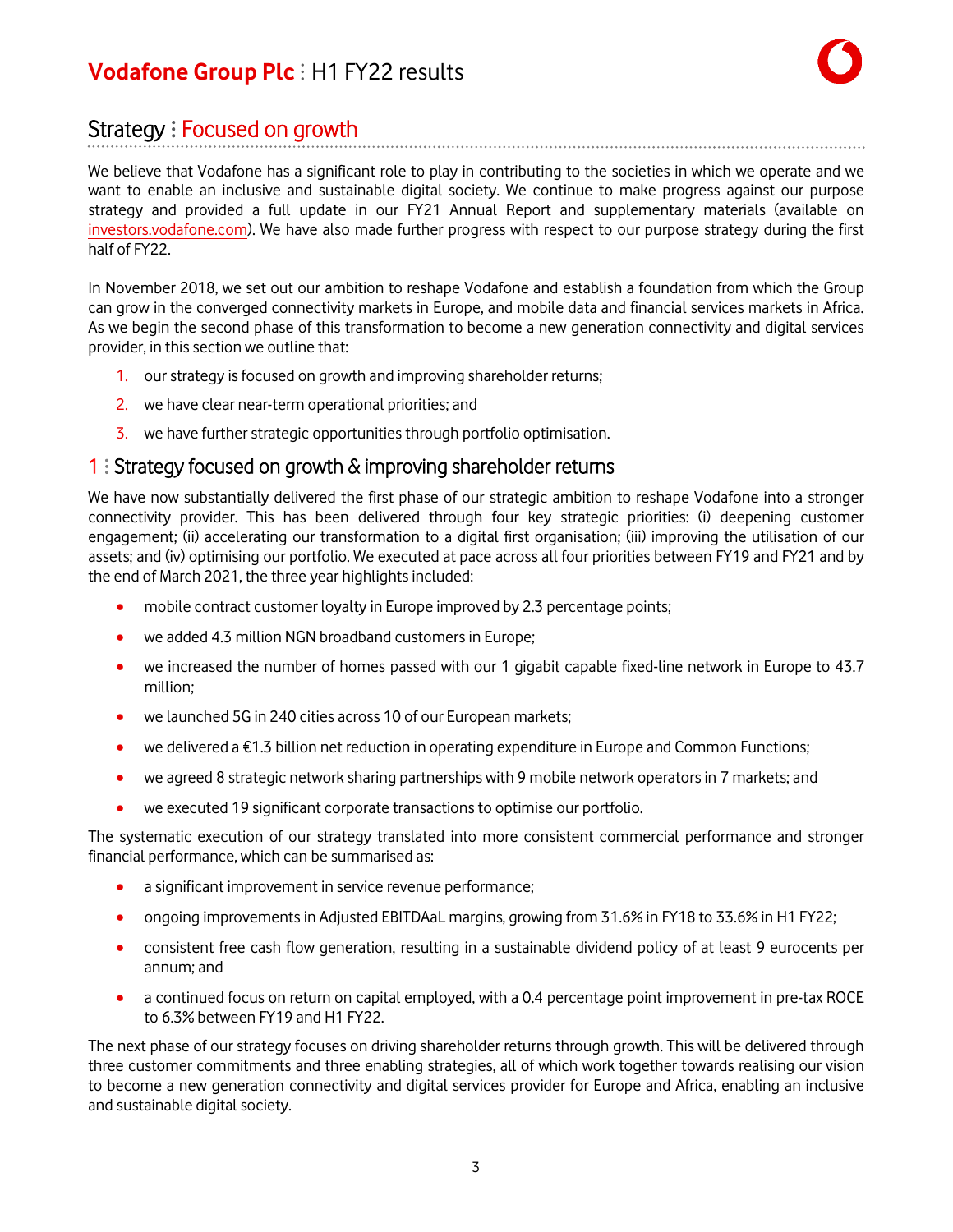#### A : Strategic Progress Summary

### Customer commitments **Enabling strategies**

- Best connectivity products and services Simplified and most efficient operator
- 
- Outstanding digital experiences Leading gigabit networks

- 
- Leading innovation in digital services Social contract shaping the digital society
	-

| <b>Customer commitments</b>                      | <b>Units</b> | <b>H1 FY22</b> | <b>H1 FY21</b> |
|--------------------------------------------------|--------------|----------------|----------------|
| Best connectivity products & services            |              |                |                |
| Europe mobile contract customers <sup>1</sup>    | million      | 66.0           | 65.0           |
| Europe broadband customers <sup>1</sup>          | million      | 25.6           | 25.4           |
| Europe Consumer converged customers <sup>1</sup> | million      | 8.3            | 7.6            |
| Europe mobile contract customer churn            | ℅            | 13.1           | 12.9           |
| Africa mobile customers <sup>2</sup>             | million      | 186.0          | 170.9          |
| Africa data users <sup>2</sup>                   | million      | 87.6           | 84.5           |
| Business service revenue growth*                 | ℅            | 1.2            | (1.5)          |
| Leading innovation in digital services           |              |                |                |
| Europe TV subscribers <sup>1</sup>               | million      | 22.2           | 22.3           |
| <b>IoT SIM connections</b>                       | million      | 136            | 112            |
| Africa M-Pesa customers <sup>2</sup>             | million      | 49.0           | 45.3           |
| Africa M-Pesa transaction volume <sup>2</sup>    | billion      | 9.3            | 6.8            |
| Outstanding digital experiences                  |              |                |                |
| Digital channel sales mix <sup>34</sup>          | $\%$         | 24             | 22             |
| End-to-end TOBi completion rate <sup>56</sup>    | ℅            | 41             | 33             |

1. Including VodafoneZiggo | 2. Africa including Safaricom | 3. Based on Germany, Italy, UK, Spain only | 4. Figure presented in H1 FY21 column reflects Europe digital channel sales mix in Q2 FY21 as the mix in Q1 was impacted by retail restrictions due do COVID-19 | 5. Group excluding Egypt | 6. Defined as percentage of total customer contacts resolved without human interaction through TOBi

| <b>Enabling strategies</b>                             | <b>Units</b> | <b>H1 FY22</b> | <b>H1 FY21</b> |
|--------------------------------------------------------|--------------|----------------|----------------|
| Leading gigabit networks                               |              |                |                |
| 5G available in European cities <sup>1</sup>           | #            | 244            | 127            |
| Europe on-net gigabit capable connections <sup>1</sup> | million      | 46.5           | 39.4           |
| Europe on-net NGN broadband penetration <sup>1</sup>   | $\%$         | 30             | 30             |
| Simplified & most efficient operator                   |              | <b>H1 FY22</b> | <b>FY21</b>    |
| Pre-tax return on capital employed <sup>23</sup>       | $\%$         | 6.3            | 5.5            |
| Post-tax return on capital employed <sup>24</sup>      | $\%$         | 4.3            | 3.9            |
| Europe markets where 3G switched off <sup>1</sup>      | #            |                |                |

1. Including VodafoneZiggo | 2. These line items are non-GAAP measures. See page 46 for more information. The half-year ROCE calculation is based on returns for the 12 months ended 30 September 2021. | 3. Controlled | 4. Controlled and associates/joint ventures

Further information on our strategy can be found through the following links:

| Resource                                  | Link                                    |
|-------------------------------------------|-----------------------------------------|
| Second phase of strategy                  | vodafone.com/ar2021                     |
| Digital services & outstanding experience | investors.vodafone.com/digital-services |
| Leading gigabit networks                  | investors.vodafone.com/vtbriefing       |
| <b>Vodafone Business</b>                  | investors.vodafone.com/vbbriefing       |
| Vantage Towers                            | vantagetowers.com                       |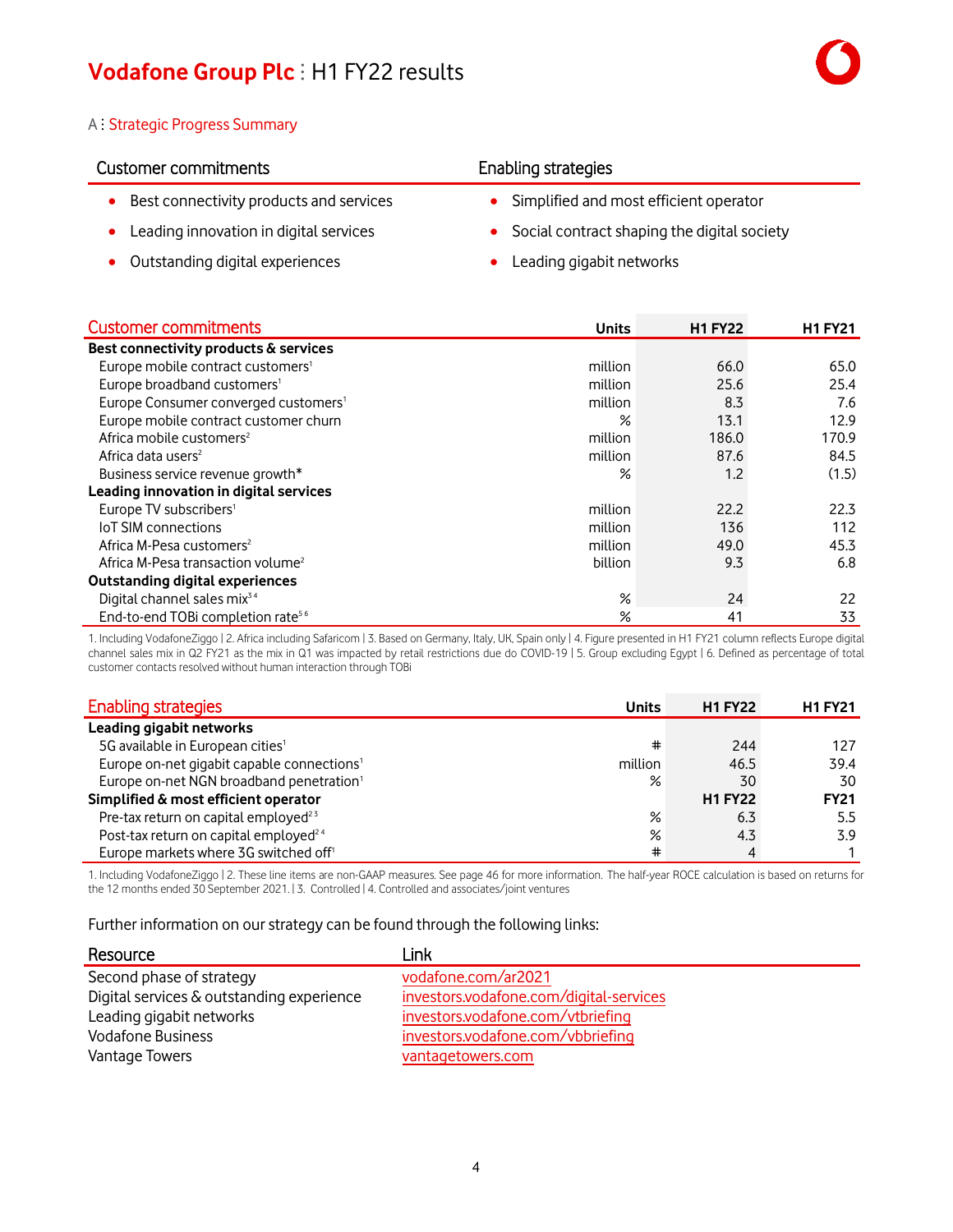### 2 : Clear near-term operational priorities

In addition to the ongoing systematic execution of the second phase of our strategy, we have three operational areas that are currently being prioritised:

- A. strengthen commercial momentum in Germany;
- B. accelerate operational transformation in Spain; and
- C. position Vodafone Businessto maximise EU recovery funding opportunities.

### A : Strengthen commercial momentum in Germany

Germany is both the largest connectivity market in Europe and Vodafone's biggest market, representing 38.2% of Group Adjusted EBITDAaL in the first half of FY22. Germany has benefited from a more rational competitive environment compared to many other markets in Europe and is the only top five European market to have experienced ARPU growth for both mobile and fixed connectivity since 2017. Alongside the scale and rational market structure, Germany also presents the most significant converged connectivity opportunity of our larger markets, with only 18% of our mobile customers taking a fixed connectivity product, compared with 54% in Spain. Similarly, only 14% of our fixed connectivity customers in Germany take a mobile connectivity product, compared with 90% in Spain.

We are focused on taking advantage of this significant opportunity through the structural advantage we have created with our fixed connectivity services. Following the acquisition and commercial integration of the former Unitymedia assets, we can now reach over 23 million homes in Germany with 1 gigabit per second fixed line connectivity. Gigabit availability will also be rolled out to a further 1 million homes by the end of the financial year. Beyond this, we have clear upgrade plans for our hybrid fibre cable network that include a mix of demand-driven node-splitting – bringing fibre closer to our customers – and options for upgrading the last stretch of cable into customers' homes.

Compared with other markets, we have a more traditional sales mix with respect to retail, online and call centres in Germany. This has contributed to a lower rate of winning new customers as our traditional retail channels have been significantly impacted by COVID-19, with lockdowns and lower footfall. As retail footfall recovers, we are focused on strengthening our commercial momentum through stronger marketing campaigns, enhanced targeting of existing customers with attractive cross-selling and up-selling products, and further leveraging of the shared Group capabilities we have created for effective digital marketing.

#### B : Accelerate operational transformation in Spain

Over the last four years, the competitive environment in Spain has intensified as the number of customer-facing brands has increased from around 60 in 2017 to almost 80 in 2021. This has resulted in significant price deflation, with mobile contract ARPU across the market declining by 16% since 2017. Given the relatively high operating leverage within the sector, this price deflation has had a significant impact on our financial performance in Spain.

Following a series of measures conducted between FY19 and FY21, we have stabilised our financial performance and are working to further support returns. We have recently concluded a restructuring plan, mainly affecting owned retail stores, as a part of our operational transformation and announced a reorganisation of the local executive committee, with new operational unitsfocused on competitiveness and digitalisation in the Consumer segment.

Given the market backdrop, we have also conducted extensive interaction with policy makers and regulators at both the national and European level. We are pleased that a series of spectrum and taxation reforms are being pursued, including:

- a well-structured spectrum auction, with an outcome below European benchmark levels;
- longer duration for new licences with an extension of 20 years after the initial 20-year term;
- the consideration of the reduction of spectrum licence fees; and
- the consideration of the cessation of television taxation for network operators.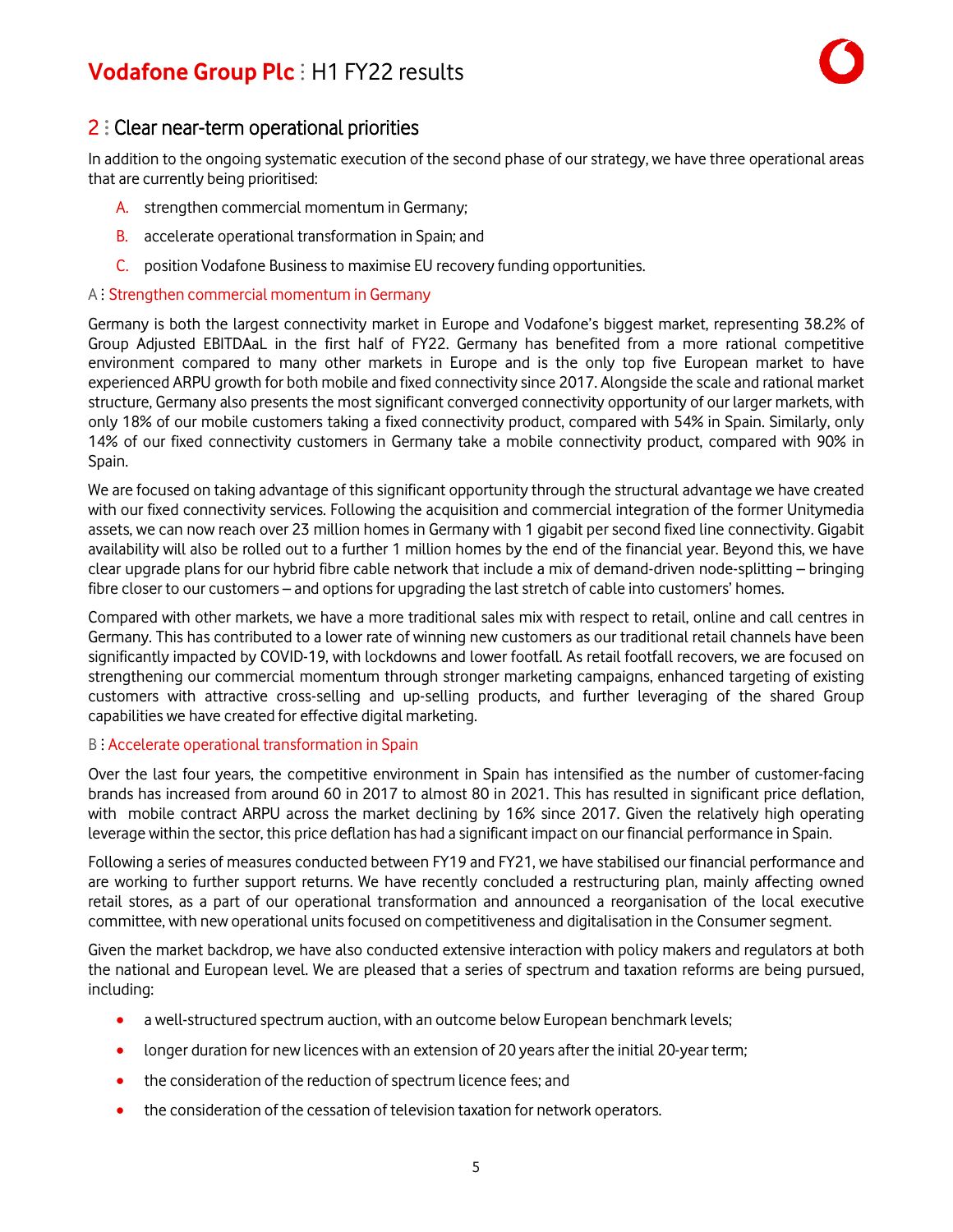

In addition to these improvements, we are also actively pursuing further market structure opportunities including enhancing strategic network partnerships and in-market consolidation. We are also working to maximise the opportunities available for Vodafone Business from EU recovery funding programmes, which will be particularly significant in Spain.

### C ⫶ Position Vodafone Business to maximise EU funding opportunities

The European Commission has launched a series of funding programmes with €750 billion available under the banner "NextGenerationEU". These include the Recovery & Resilience facility, which combines €360 billion of loans and €312.5 billion of grants available to European Union Member States. Of these grants, approximately 70% will be allocated to European Union Member States in which Vodafone has an operating presence. These grants are planned to be 70% committed by the end of 2022. The range of funding presents a direct and indirect opportunity given that at least 20% of the total funding is planned to support the European Commission's digital transformation agenda. We are tracking the progress of funding applications and approvals at the project level. The table below summarises the current funding status by country.

| Country  | <b>Total funds</b>                  | <b>Digital</b><br>allocation | Green<br>allocation | Released so far |
|----------|-------------------------------------|------------------------------|---------------------|-----------------|
| Germany  | €25.6bn grants                      | 52%                          | 42%                 | €2bn            |
| Italy    | €68.9bn grants + €122.6bn loans 25% |                              | 37%                 | €25bn           |
| Spain    | €69.5bn grants                      | 28%                          | 40%                 | €9bn            |
| Greece   | €17.8bn grants + €12.7bn loans      | 23%                          | 38%                 | €4bn            |
| Portugal | €13.9bn grants + €2.7bn loans       | 22%                          | 38%                 | €2bn            |
| Czechia  | €7bn                                | 22%                          | 42%                 | €1bn            |
| Ireland  | €1bn                                | 32%                          | 42%                 | None            |
| Romania  | €14.2bn grants + €14.9bn loans      | 21%                          | 41%                 | None            |

In order to maximise our access to these opportunities, we have mobilised a dedicated cross-functional team comprising product specialists, business development executives and experienced regulatory affairs professionals. Our plans are focused on five core cross-market opportunities: digitalisation of SMEs; eHealth investments; smart cities; digital initiatives for a greener Europe; and connected education. We have an attractive and relevant suite of products and services designed to access funding opportunities available and further detailed information on the opportunity and our progress will be outlined in a dedicated virtual investor briefing in 2022.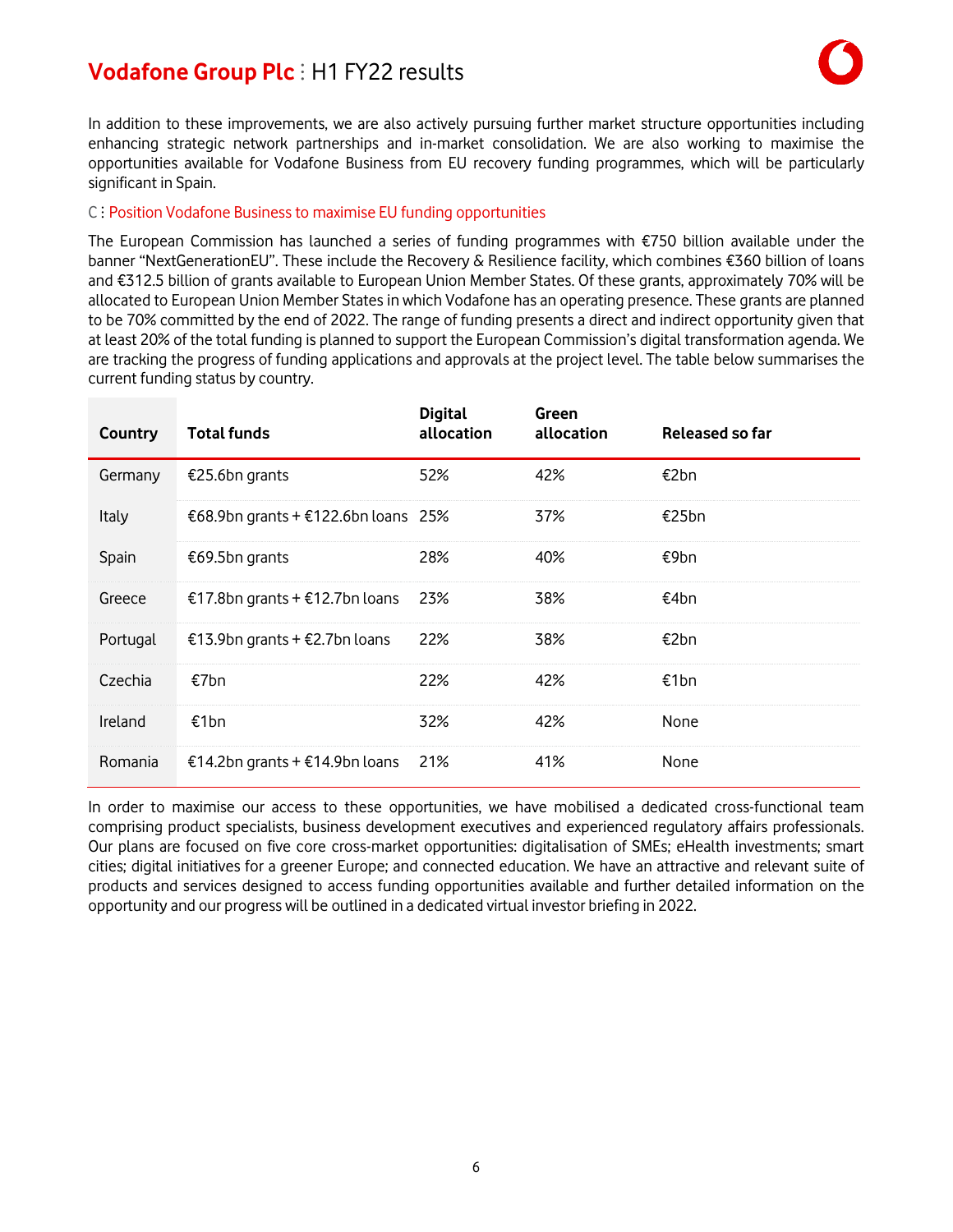### **3** : Strategic opportunities through portfolio optimisation

Following the launch of the second phase of our strategy to be the new generation connectivity and digital services provider for Europe and Africa, we conducted an extensive portfolio review to assess the optimal structure to deliver our strategy.

Historically, our Group has been managed as a combination of geographically focused operating companies, which draw from a range of shared services. Over the last three years, we have been evolving our business model and organisational structures to operate in a more streamlined and agile matrix. We continue to recognise the importance of local, in-market scale and capabilities, but also strive to generate further value from the scale and breadth of our footprint.

Increasingly, we are managing our Group through four group-wide operational layers:

- A. infrastructure assets;
- B. shared operations;
- C. growth platforms; and
- D. retail & customer service.

#### A ⫶ Infrastructure assets

Our converged connectivity infrastructure is largely managed through three components: passive mobile, active mobile and fixed.

Our passive mobile infrastructure is now primarily held and operated through Vantage Towers' network of 82,000 towers across ten European markets. The Vantage Towers IPO was completed successfully in March 2021 and the company has a current market capitalisation of €15 billion. Further information on Vantage Towers is available at [vantagetowers.com.](https://www.vantagetowers.com/) We continue to own and operate our active mobile infrastructure in Europe directly, which includes 135,000 radios. In addition, our African operations operate a further 41,000 radios and 22,000 towers. We reached network sharing partnerships in 7 markets between FY19 and FY21 and are committed to enhancing asset utilisation through network sharing.

Our fixed connectivity infrastructure comprises consumer connectivity networks, mobile backhaul, and international terrestrial and submarine connections. Across the Group, our fixed connectivity networks include over 1.1 million kilometres of fibre infrastructure and more than 0.5 million kilometres of coaxial cable. Our approach to operating our connectivity infrastructure was discussed at a recent investor briefing ([investors.vodafone.com/vtbriefing](http://investors.vodafone.com/vtbriefing)), where we outlined our unified pan-European technology organisational structure. We are actively exploring further opportunities for our fixed network assets to improve asset utilisation.

#### B : Shared operations

The connectivity value chain involves a high degree of repeatable processes across all our markets, such as procurement, network deployment, network operations,sales activities, customersupport operations, and billing and transaction processing. As one of the largest global connectivity providers, we have a significant opportunity to standardise processes across markets, relocate operations to lower cost centres of excellence and apply automation at scale, delivering best-in-class efficiency levels.

We have consolidated our supplier management function into a single, centralised procurement company. The Vodafone Procurement Company manages global tenders and allows us to generate over €600 million in annual savings compared to standalone operators.

We manage our IT operations, network operating centres and back-office activities through three Shared Service Centres ('VOIS') in Egypt, India and Eastern Europe. Over a third of the cumulative €1.3 billion net opex savings made between FY19 and FY21 in Europe and Common Functions were generated through integrating activities into VOIS and driving digitisation at speed. Approximately 30% of the Group's headcount works in VOIS and other shared operations, and over the last three years we have automated over 5,500 roles.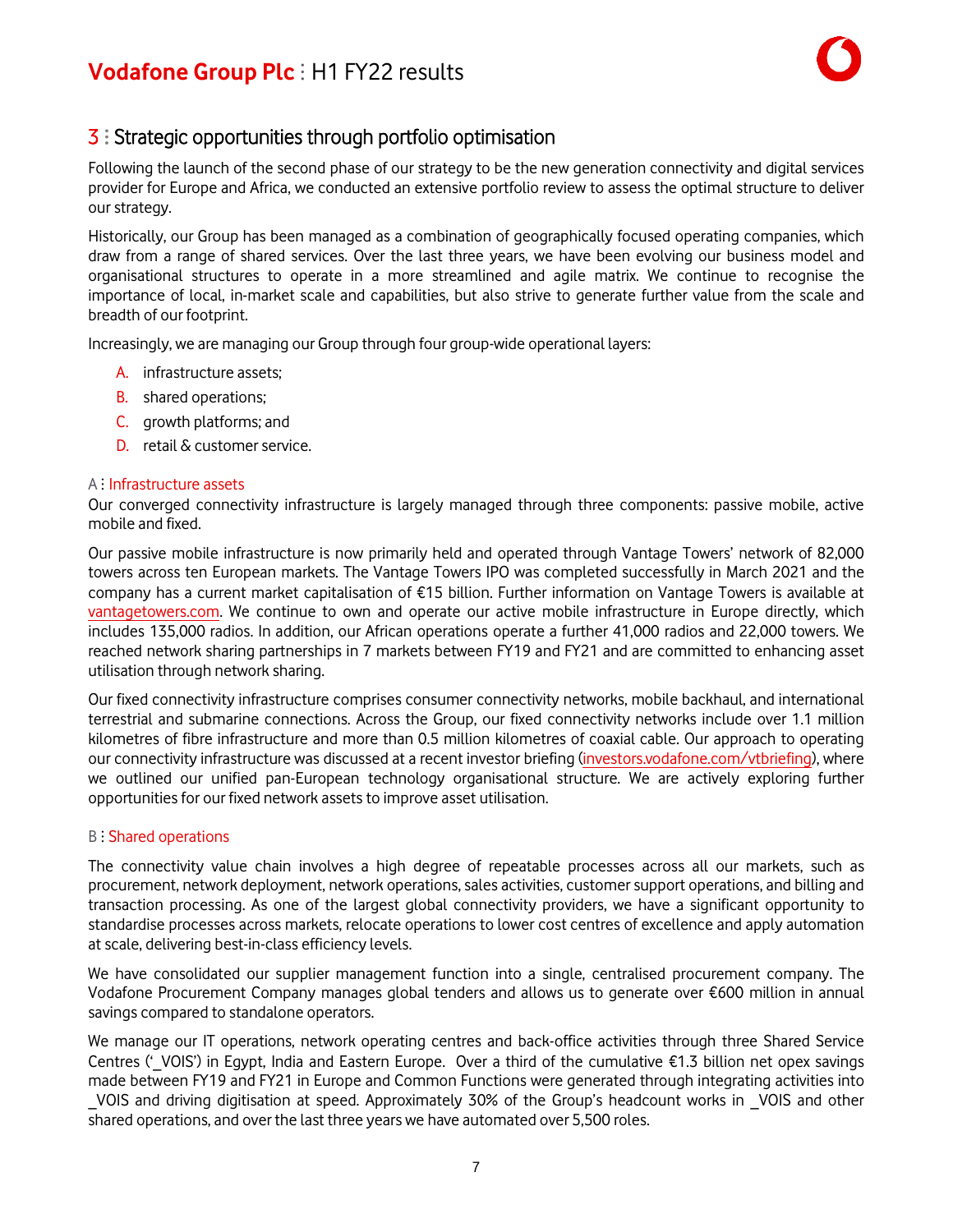

Vodafone Roaming Services manages our global roaming relationships with other operators and our Partner Markets team works with 30 local operators in building strategic alliances and extending our reach into different markets. These functions generate over €250 million revenue and cost savings annually.

Last year, we simplified our operating model and initiated one of our largest ever organisational changes to accelerate our transformation into a new generation connectivity and digital services provider for Europe and Africa. As part of this, we have moved to a unified technology operating model with one integrated European network and IT/digital team to drive efficiency, increase speed of execution, standardise key processes, and codify the best solutions for implementation across all of our markets.

We have made good progress over the last three years, however there is still scope for further efficiencies, particularly with respect to network operations and digital services platforms.

#### C : Growth platforms

Over the last few years, we have invested in digital capabilities and scalable technology to build three digital growth platforms, which were discussed at a recent investor briefing ([investors.vodafone.com/digital](http://www.investors.vodafone.com/digital-services)-services).

- 1. **Leading digital consumer services** ⫶ Complementary digital services play a crucial role in deepening relationships with consumers, in addition to having attractive economic models. We now have over 50 million customers subscribing to a digital service, which leads to higher ARPU, improved distribution efficiency, higher NPS and lower churn. We are focused on further developing our strong positions in Consumer IoT, Vodafone TV, home services, device lifecycle services and loyalty applications.
- 2. **The global IoT connectivity leader** ⫶ Our IoT service was established in 2008 and has grown to be the largest IoT connectivity provider globally, with 136 million devices connected. Vodafone IoT has been recognised as a leader in managed connectivity by Gartner every year since 2014. Vodafone IoT currently generates €0.9 billion annual revenue with double-digit revenue growth and a strong double-digit ROCE. The total addressable market is €10 billion and expected to grow 16% p.a., with further stimulus from the NextGenerationEU recovery plan funding, supporting Vodafone's further expansion into end-to-end IoT services.
- 3. **The leading FinTech in Africa** ⫶ Since formation in 2007 as a money transfer service, our financial services businesses in Africa – encompassing Vodacom Group, Safaricom and Vodafone Egypt – have collectively grown to be the leading FinTech in Africa. Vodacom Group and Safaricom together have 57 million customers, with M-Pesa transaction value of US\$26.8 billion per month in the first six months of FY22. Our African FinTech business has significant growth opportunities through penetration growth in existing markets, expanding into new markets and scaling new products, including the recent launch of the VodaPay 'super-app' in South Africa. The Vodacom Group has clear financial ambitions to grow its new services, which include financial services, at or above 20% CAGR.

We will continue to incubate our three digital growth platforms and ensure we capture the opportunities available. We will also regularly assess ownership structures and our own financial reporting to maximise visibility and optionality.

#### D : Retail & customer service

Our retail and customer service operations are currently organised in three segments summarised in the table below.

|                          | <b>Europe Consumer</b>                         | <b>Africa Consumer</b>         | <b>Business</b>                   |
|--------------------------|------------------------------------------------|--------------------------------|-----------------------------------|
| Annualised H1 FY22       | Vodafone                                       | Vodacom                        | <b>Vodafone Business</b>          |
| Service Revenue          | €20 billion                                    | €6 billion                     | €10 billion                       |
| Market<br>capitalisation | $\overline{\phantom{0}}$                       | €15 billion                    | $\overline{\phantom{0}}$          |
| Further information      | investors.vodafone.com/about-<br>us/what-we-do | vodacom.com/investor-relations | investors.vodafone.com/vbbriefing |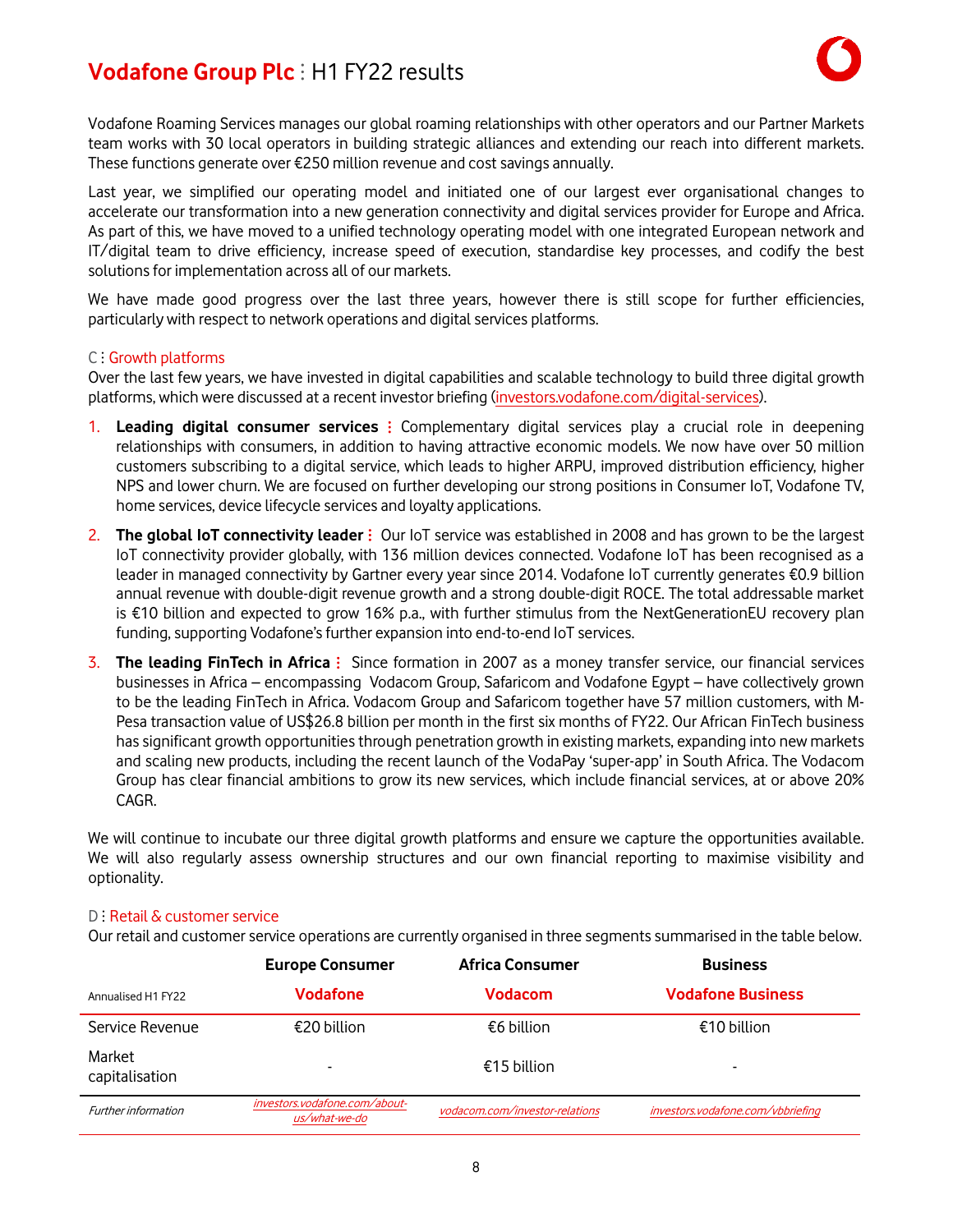

- 1. **Europe Consumer** ⫶ In Europe, we are a leading converged connectivity provider with 8.3 million converged customers, 114 million mobile connections, 143 million marketable NGN broadband homes, and we have launched 5G in 244 cities in 10 markets in Europe.
- 2. **Africa Consumer**: In Africa, we are the leading provider of mobile data and mobile payment services. We have 186 million mobile customers in 8 markets and we are the leading mobile connectivity provider by revenue market share in 7 markets. Our M-Pesa financial services platform processed over 9 billion transactions during the first six months of FY22 and has 49 million customers.
- 3. Vodafone Business : Vodafone Business is a key growth driver for the Group, representing 27% of service revenue in the period. We operate in attractive markets with a compelling structural opportunity, with expected addressable market growth of c.8% per annum. Our strategy is grounded in our purpose to connect for a better future and is focused on three core elements. Firstly, to be the trusted partner for small and medium-sized enterprises. Secondly, to be the gigabit connectivity provider of choice to large enterprises. Thirdly, to be the leading end-to-end provider of IoT solutions for every organisation.

Alongside the active optimisation of our portfolio over the medium-term, we have three initial priority areasto enable our strategy and realise value for our shareholders:

- I. actively pursue opportunities for Vantage Towers;
- II. actively pursue in-market consolidation opportunities in major European markets; and
- III. integrate Vodafone Egypt into Vodacom to create a pan-African powerhouse.

#### I: Vantage Towers

By separating and listing Vantage Towers at pace, it is now in a prime position to drive consolidation within the European sector. We are actively pursuing accretive bolt-on transactions and industrial merger opportunities. We expect to deconsolidate Vantage Towers from the Group and monetise part of our holding over time, reserving strategic flexibility for our mobile business.

#### II: European in-market consolidation

Over the last decade, the performance of the European telecommunications industry has been weaker than other regions, which market commentators largely attribute to its regulatory environment. European regulation has been driving increasingly fragmented market structures compared with North America or Asia. Sustained price deflation and the inability to derive cost synergies from scale have impacted sector returns, which in turn limits the sustainability of capital investment in critical national infrastructure. As noted above, Germany has benefited from a more sustainable competitive environment compared to many other markets in Europe and those markets would benefit from in-market consolidation. We are pragmatically pursuing value accretive in-market consolidation to deliver sustainable market structures in our major European markets.

#### III ⫶ Vodafone Egypt

On 10 November, we announced that we have agreed to transfer our 55% shareholding in Vodafone Egypt to Vodacom Group, our African subsidiary, for €2,722 million on a debt free, cash free basis. Based on Vodafone's 55% share of net debt in Vodafone Egypt as at 30 September 2021, the total purchase consideration is €2,365 million. Approximately 80% of the consideration (€1,892 million) will be settled by the issuance of 242 million new ordinary Vodacom Group shares to Vodafone Group. As a result, Vodafone Group's ownership in Vodacom Group will increase from 60.5% to 65.1%. The remaining 20% of the consideration (€473 million) will be settled in cash. The transaction is subject to a number of conditions but is expected to close before 31 March 2022.

The integration of Vodafone Egypt into Vodacom follows a series of other portfolio simplification transactions which have helped Vodacom become a pan-African connectivity and financial services powerhouse. Including Ethiopia, Vodacom will operate in markets with combined populations over more than 500 million people and including Egypt, Vodacom currently has number 1 market positions in seven countries. We will move at pace with the imminent integration of Vodafone Egypt, which will benefit from closer cooperation with Vodacom, enabling it to accelerate growth in financial services and IoT. Further information on the proposed transaction and the Vodacom Group is available here: [vodacom.com/investor-relations.](https://www.vodacom.com/investor-relations.php)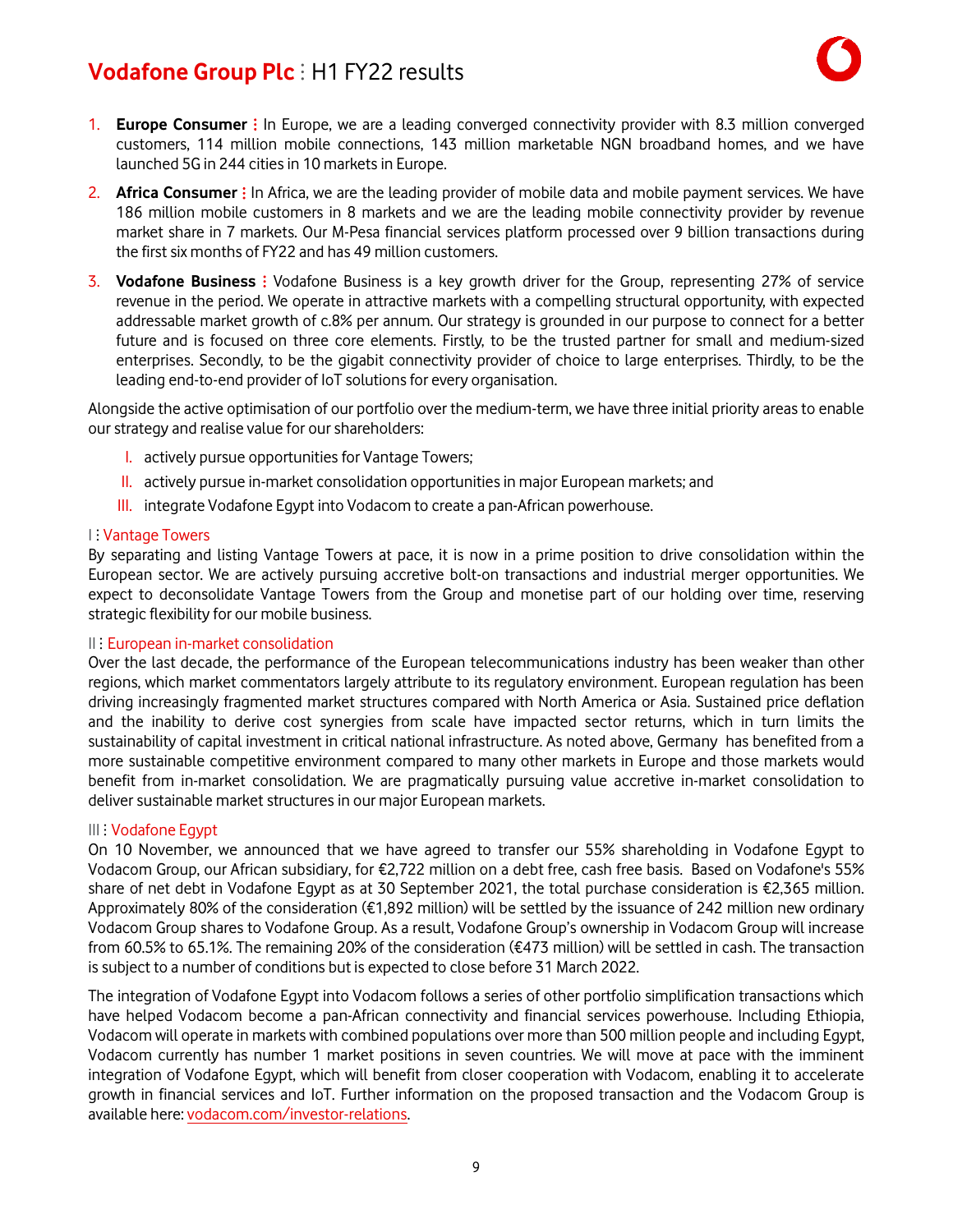### Our purpose : We connect for a better future

We believe that Vodafone has a significant role to play in contributing to the societies in which we operate and we want to enable an inclusive and sustainable digital society. We continue to make progress against our purpose strategy and provided a full update in our FY21 Annual Report and supplementary materials (available on [investors.vodafone.com\)](https://investors.vodafone.com/reports-information/results-reports-presentations?tab=fy21). We have also made further progress with respect to our purpose strategy during the first half of FY22.

### Europe's largest network, powered by 100% renewable electricity

From July 2021, our entire European operations – including mobile and fixed networks, data centres, retail and offices – are 100% powered by electricity from renewable sources. This marks a key step towards our goal of reducing our own carbon emissions to 'net zero' by 2030 and across our entire value chain by 2040.

### Eco Rating

We have announced that the pan-industry Eco Rating labelling scheme we launched with four other major European operators in May is set to roll out globally. The announcement paves the way for Eco Rating to become a global harmonised labelling system, giving consumers everywhere consistent and transparent insight on the environmental impact of new smartphones. The Eco Rating scheme was initially launched in 24 European countries and has since been rolled out in Brazil and by Vodacom in South Africa. Eco Rating is now expected to launch in other countries including Argentina, Chile, Colombia, Ecuador, Mexico, Peru and Uruguay. More than 150 mobile phones from 15 manufacturers are now assessed by the Eco Rating initiative, nearly doubling the range of devices rated at launch.

### Eco-SIM cards

We have recently announced that we are launching Eco-SIM cards made from recycled plastic as part of our commitment to reduce our impact on the environment. Starting from October 2021, we are providing customers with new Eco-SIMs in the half-sized format made from recycled plastic, progressively replacing SIM cards that are currently made from new plastic. Eco-SIM will be rolled out across all of our European markets, as well as in Egypt, Turkey and South Africa. The introduction of Eco-SIM – in the same material-efficient, half-sized card format – further eliminates the need for 320 tonnes of virgin plastic to be manufactured each year. This has the potential to save an additional 1,280 tonnes of  $CO<sub>2</sub>e$  per year from not manufacturing new plastic to be used for the cards.

### Vodafone Spirit

Spirit Beat is our bi-annual employee survey that measures progress on how people experience our culture (Vodafone Spirit), engagement, and connection to our purpose. It also includes a nudge engine which provides personalised coaching tips to employees based on results.

The results from the latest survey conducted in September show stability against the backdrop of a challenging environment and unprecedented change. Our employee engagement index remained high at 73 (January 2021: 74) and 93% of employees feel that their daily work contributes significantly to Vodafone's purpose ("We connect for a better future"). As we reported in our FY21 Annual report, managers who demonstrate Vodafone Spirit continue to create a higher Spirit Index and employee engagement scores, compared to managers who do not.

As part of our future ready framework, we have introduced further flexibility to our working practices and set global standards for new hybrid ways of working. Results from the latest survey show that those who are hybrid-working feel more connected to Spirit and purpose and are also more engaged. Our first quarterly Global Spirit day also took place in October and was designed to provide dedicated space for personal growth, wellbeing, and connection.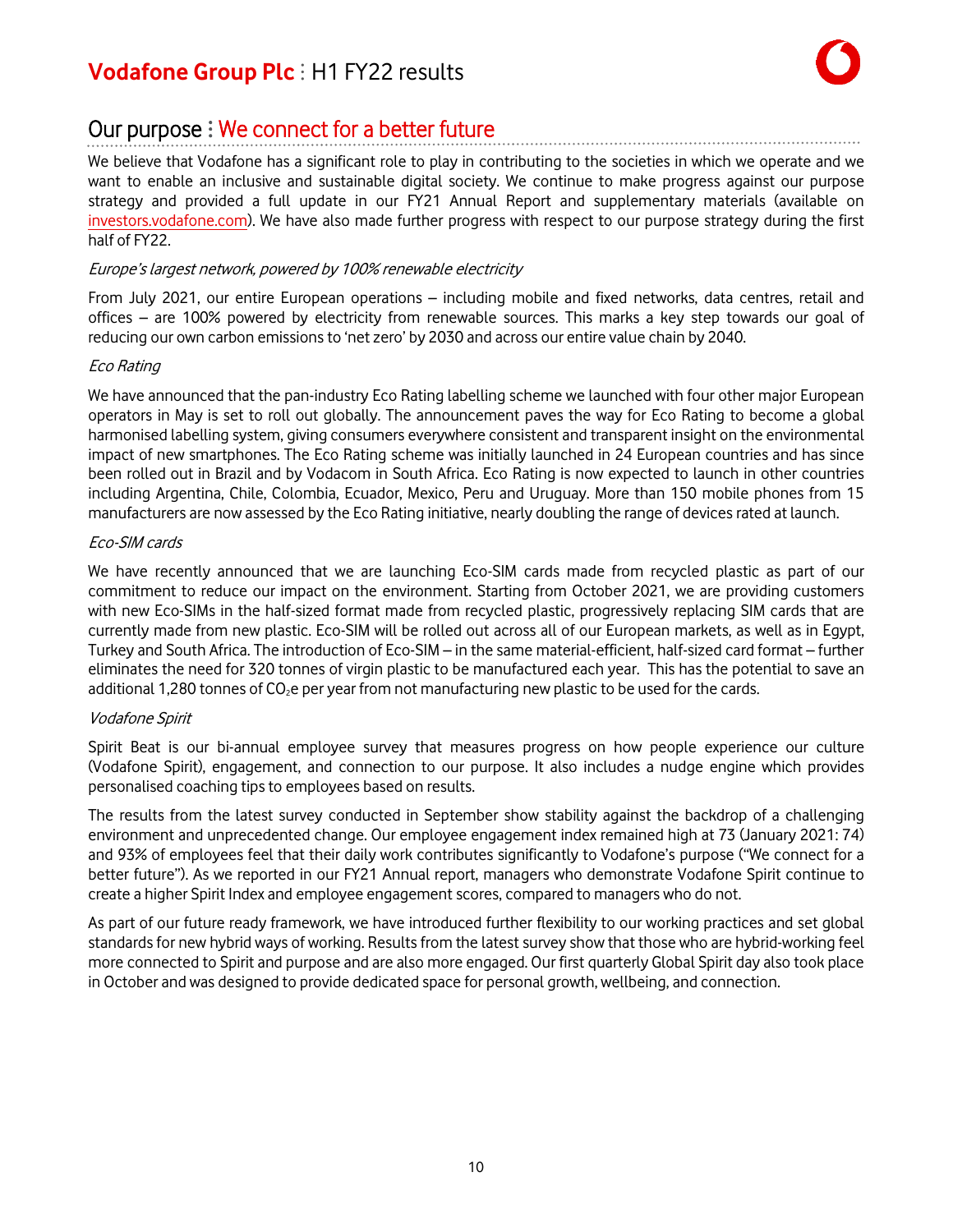### Outlook : Operating model supporting guidance

### Outlook for FY22

Our good financial performance during the first six months of the year has demonstrated the strong execution of our strategy.

### FY22 Guidance

As a result of our good performance in H1 FY22 and based on the current prevailing assessments of the global macroeconomic outlook, we are on track to achieve the upper half of our original Adjusted EBITDAaL guidance range, implying 4.5-5.9%\* Adjusted EBITDAaL growth for the financial year. We are also increasing our expectation for Adjusted free cash flow to at least €5.3 billion in FY22.

|                                      | <b>Original guidance</b> | <b>Updated guidance</b> |
|--------------------------------------|--------------------------|-------------------------|
| Adjusted EBITDAaL <sup>1</sup>       | €15.0 – €15.4 billion    | $€15.2 - €15.4$ billion |
| Adjusted free cash flow <sup>1</sup> | At least €5.2 billion    | At least €5.3 billion   |

### Financial modelling considerations & assumptions

The guidance above reflects the following:

- Foreign exchange rates used when setting guidance were as follows:
	- − EUR 1 : GBP 0.86;
	- − EUR 1 : ZAR 17.15;
	- − EUR 1 : TRY 9.74; and
	- − EUR 1 : EGP 18.89.
- In May 2020, we set out our medium-term financial ambition, alongside our financial guidance for FY22. More detail can be found on [investors.vodafone.com;](https://investors.vodafone.com/)
- Guidance and our medium-term financial ambition assume no material change to the structure of the Group.

<sup>1</sup> Adjusted free cash flow is Free cash flow before licence and spectrum payments, restructuring costs arising from discrete restructuring plans, integration costs and Vantage Towers growth capital expenditure. Growth capital expenditure is on a cash basis and includes expenditure on new sites, ground lease optimisation and other adjacency opportunities as defined by Vantage Towers. Adjusted EBITDAaL and Adjusted free cash flow are non-GAAP measures. See page 46 for more information.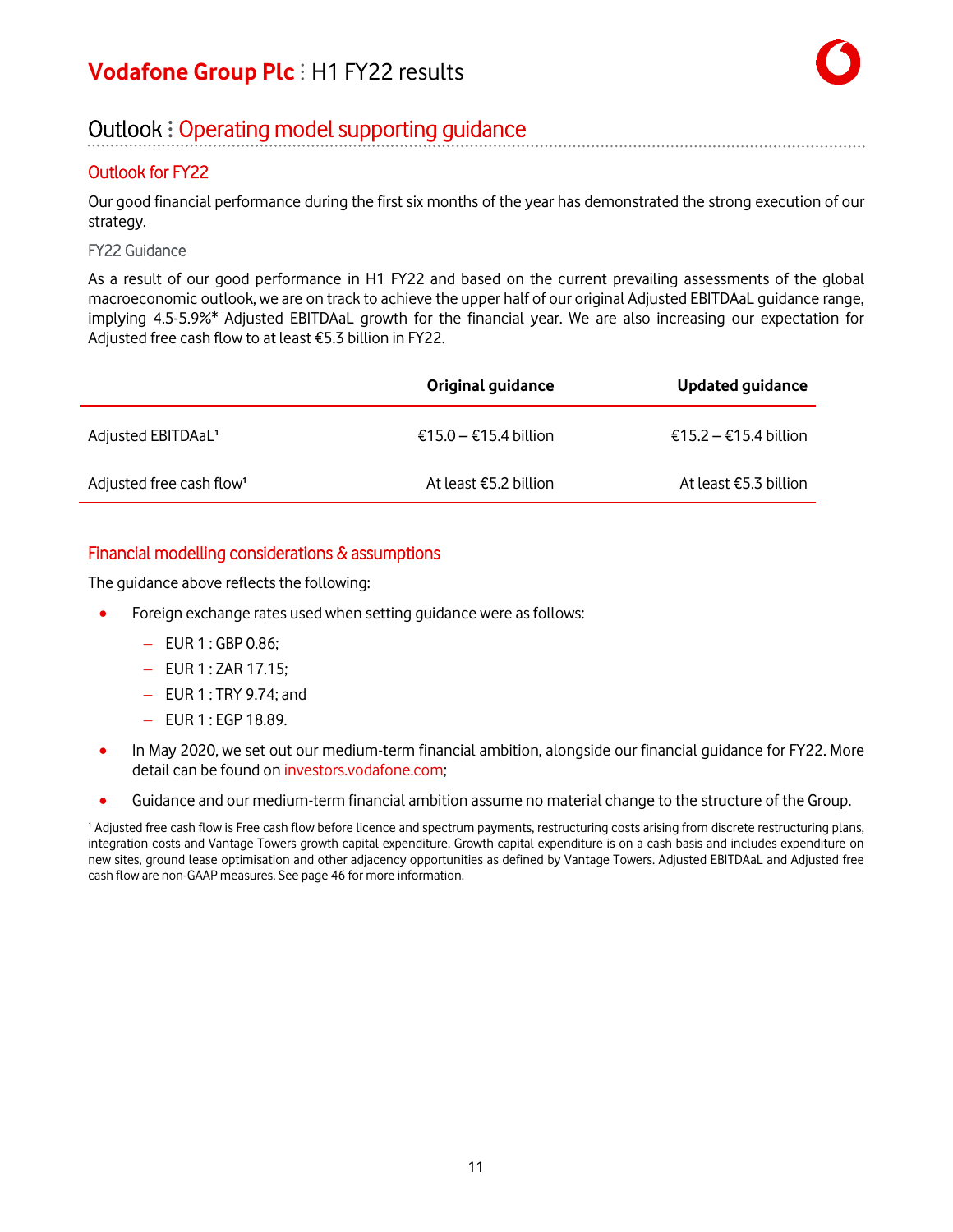### Financial performance : Sustainable growth in both Europe and Africa

- Group revenue increased by 5.0% to €22.5 billion, driven by a return to growth of service revenue, strong recovery in handset sales following COVID disruption in the previous year and favourable foreign exchange movements during the period
- Adjusted EBITDAaL growth of 6.5%\* and margin expansion of 0.7\* percentage points year-on-year to 33.6%
- Operating profit decreased by 21.9% asthe prior year included a gain on disposal of €1.0 billion
- Returns improving and pre-tax return on capital employed increased by 0.8 percentage points to 6.3%

### Group financial performance

|                                                                       | <b>H1 FY221</b> | H1 $FY21^2$ | Reported |
|-----------------------------------------------------------------------|-----------------|-------------|----------|
|                                                                       | €m              | €m          | change % |
| Revenue                                                               | 22,489          | 21,427      | 5.0      |
| - Service revenue                                                     | 19,010          | 18,418      | 3.2      |
| - Other revenue                                                       | 3,479           | 3,009       |          |
| Adjusted EBITDAaL <sup>3,4</sup>                                      | 7,565           | 7,011       | 7.9      |
| Restructuring costs                                                   | (172)           | (86)        |          |
| Interest on lease liabilities <sup>5</sup>                            | 199             | 189         |          |
| Loss on disposal of property, plant & equipment and intangible assets | (26)            | (13)        |          |
| Depreciation and amortisation on owned assets                         | (4,949)         | (5,062)     |          |
| Share of results of equity accounted associates and joint ventures    | 111             | 260         |          |
| Other (expense)/income                                                | (108)           | 1,055       |          |
| <b>Operating profit</b>                                               | 2,620           | 3,354       | (21.9)   |
| Investment income                                                     | 129             | 183         |          |
| Financing costs                                                       | (1, 473)        | (1,610)     |          |
| <b>Profit before taxation</b>                                         | 1,276           | 1,927       |          |
| Income tax credit/(expense)                                           |                 | (459)       |          |
| Profit for the financial period                                       | 1,277           | 1,468       |          |
| Attributable to:                                                      |                 |             |          |
| - Owners of the parent                                                | 996             | 1,269       |          |
| - Non-controlled interests                                            | 281             | 199         |          |
| Profit for the financial period                                       | 1,277           | 1,468       |          |
| Basic earnings per share                                              | 3.40c           | 4.30c       |          |
| Adjusted basic earnings per share <sup>3</sup>                        | 4.90c           | 3.96c       |          |

Further information is available in a spreadsheet at https://investors.vodafone.com/reports-information/results-reports-presentations

Notes:

1. The H1 FY22 results reflect average foreign exchange rates of €1:£0.86, €1:INR 88.11, €1:ZAR 17.13, €1:TRY 10.09 and €1: EGP 18.70.

2. In the previously published results for the six months ended 30 September 2020, the Group's 55% interest in Vodafone Egypt was held for sale. In December 2020, we announced that discussions with the potential purchaser had terminated. Consequently, the held for sale classification was reversed resulting in the following changes to the previously published results for the six months ended 30 September 2020: Adjusted EBITDAaL has declined by €12 million, Operating profit has declined by €118 million, Profit before tax has declined by €118 million, Profit for the financial period has declined by €87 million, Basic earnings per share declined by 0.15 eurocents and Adjusted basic earnings per share declined by 0.15 eurocents.

3. Adjusted EBITDAaL and adjusted basic earnings pershare are non-GAAP measures. See page 46 for more information.

4. Includes depreciation on Right-of-use assets of €2,003 million (H1 FY21: €1,925 million).

5. Reversal of interest on lease liabilities included within Adjusted EBITDAaL under the Group's definition of that metric, for re-presentation in financing costs.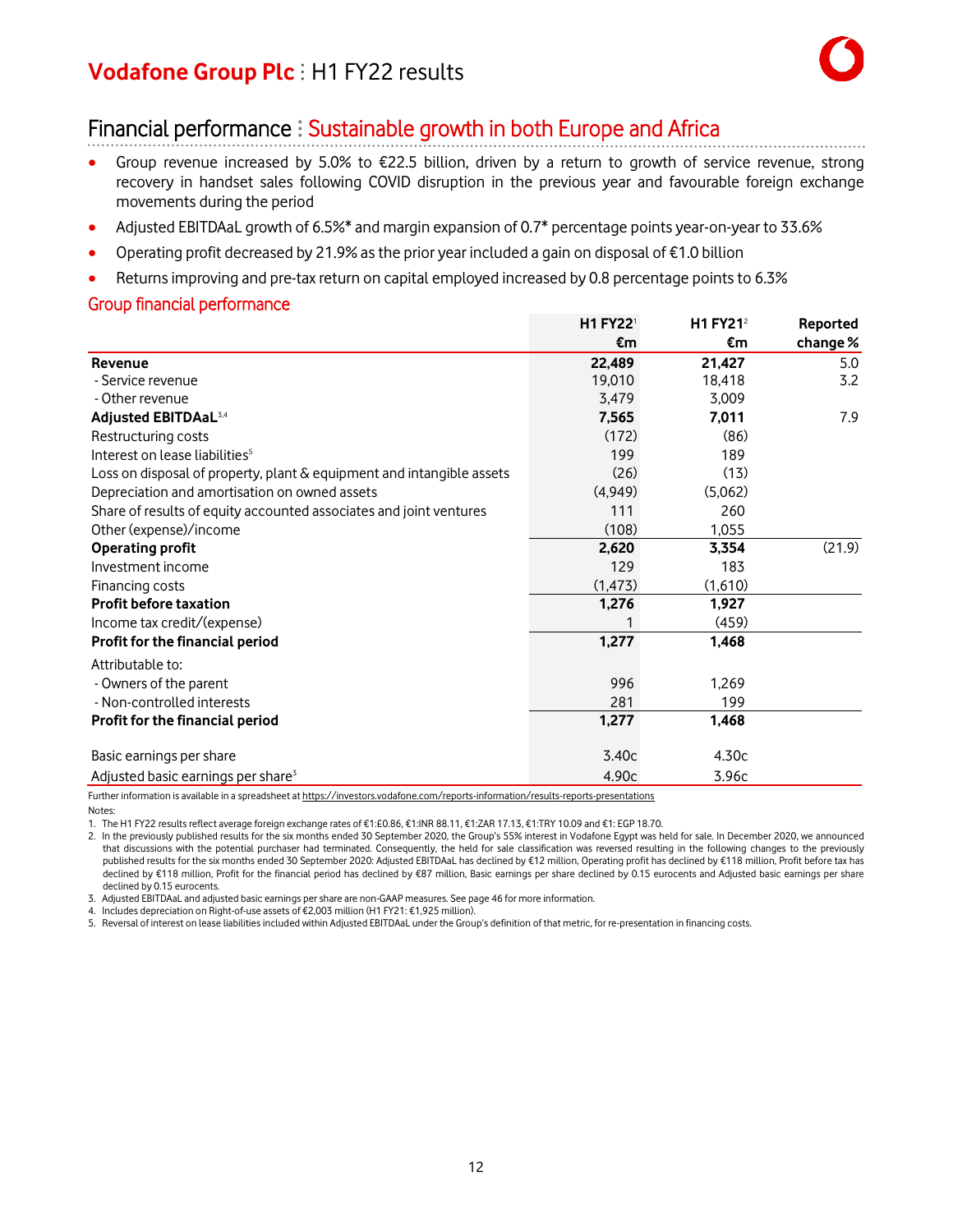#### **Organic growth**

All amounts marked with an "\*" in the commentary represent organic growth which presents performance on a comparable basis, excluding the impact of foreign exchange rates, mergers and acquisitions and other adjustments to improve the comparability of results between periods. When calculating organic growth, the FY21 resultsfor Vantage Towers have been adjusted to reflect a full year of operation on a proforma basisin order to be comparable to FY22. Organic growth figures are non-GAAP measures. See non-GAAP measures on page 46 for more information.

#### **Segmental reporting**

Following the IPO of Vantage Towers A.G. in March 2021, the business is a new reporting segment for the year ending 31 March 2022 ('FY22'). Comparative information for the year ended 31 March 2021 has not been re-presented. Total revenue is unaffected because charges from Vantage Towers A.G. to operating companies are eliminated on consolidation. The segmental results of Vantage Towers A.G. include the contribution from Cornerstone Technologies Infrastructure Limited as a joint operation with Telefonica in the UK.

#### **Adjusted EBITDAaL**

Adjusted EBITDA is now referred to as Adjusted EBITDAaL for FY22, with no change in the underlying definition. Adjusted EBITDAaL is a non-GAAP measure. See page 46 for more information.

#### **Adjusted free cash flow**

Adjusted free cash flow was previously referred to as Free cash flow (pre spectrum, restructuring and integration costs). For the year ending 31 March 2022, the metric excludes Vantage Towers growth capital expenditure. Adjusted free cash flow is a non-GAAP measure. See page 46 for more information.

### Geographic performance summary

|                                       |         |             |             |       | <b>Other</b> |       |       | Other Vantage            | Common                                                        | Elimi-          |              |
|---------------------------------------|---------|-------------|-------------|-------|--------------|-------|-------|--------------------------|---------------------------------------------------------------|-----------------|--------------|
| <b>H1 FY22</b>                        | Germany | Italy       |             |       |              |       |       |                          | UK Spain Europe Vodacom Markets Towers Functions <sup>1</sup> | nations         | Group        |
| Total revenue<br>$(\epsilon m)$       | 6.447   | 2.507       | 3.161 2.090 |       | 2,810        | 2.928 | 1.958 | 611                      | 707                                                           |                 | (730) 22.489 |
| Service revenue<br>$(\epsilon m)$     | 5.777   | 2.187       | 2,521       | 1.866 | 2,502        | 2.271 | 1,752 | $\overline{\phantom{m}}$ | 252                                                           | (118)           | 19,010       |
| Adjusted<br>EBITDAaL $(\epsilon m)^2$ | 2.892   | 917         | 638         | 445   | 836          | 1.062 | 683   | 305                      | (213)                                                         | $\qquad \qquad$ | 7,565        |
| Adjusted<br>EBITDAaL margin<br>(%)    |         | 44.9% 36.6% | 20.2% 21.3% |       | 29.8%        | 36.3% | 34.9% | 49.9%                    |                                                               |                 | 33.6%        |

Downloadable performance information is available at: https://investors.vodafone.com/reports-information/results-reports-presentations

|                          |        |                |        | <b>FY21</b> |                 |                |        |       | <b>FY22</b>    |       |
|--------------------------|--------|----------------|--------|-------------|-----------------|----------------|--------|-------|----------------|-------|
| Service revenue growth % | Q1     | Q <sub>2</sub> | H1     | Q3          | Q4              | H <sub>2</sub> | Total  | Q1    | Q <sub>2</sub> | H1    |
| Germany                  | 25.4   | 6.9            | 15.4   | 1.0         | 1.2             | 1.1            | 7.7    | 1.1   | 0.8            | 0.9   |
| Italy                    | (6.5)  | (7.9)          | (7.2)  | (7.8)       | (8.8)           | (8.3)          | (7.8)  | (3.9) | (1.6)          | (2.8) |
| UК                       | (3.2)  | (0.8)          | (2.0)  | (5.1)       | (4.4)           | (4.7)          | (3.4)  | 5.3   | 4.7            | 5.0   |
| Spain                    | (6.9)  | (1.8)          | (4.4)  | (0.9)       | (2.2)           | (1.5)          | (3.0)  | 0.5   | (2.0)          | (0.7) |
| Other Europe             | 3.8    | (1.9)          | 0.8    | (4.0)       | $\qquad \qquad$ | (2.0)          | (0.6)  | 4.9   | 2.7            | 3.8   |
| Vodacom                  | (11.9) | (12.3)         | (12.1) | (9.1)       | (1.2)           | (5.3)          | (8.7)  | 18.5  | 14.6           | 16.5  |
| <b>Other Markets</b>     | (18.9) | (15.1)         | (17.0) | (9.5)       | (6.1)           | (7.8)          | (12.8) | (1.3) | 10.0           | 4.3   |
| Vantage Towers           |        |                |        |             |                 |                |        |       |                |       |
| Group                    | 1.3    | (2.5)          | (0.7)  | (3.9)       | (2.4)           | (3.1)          | (1.9)  | 3.1   | 3.4            | 3.2   |

|                                                   |       |                |       | <b>FY21</b> |       |       |       |       | <b>FY22</b>    |       |
|---------------------------------------------------|-------|----------------|-------|-------------|-------|-------|-------|-------|----------------|-------|
| Organic service revenue growth $\mathcal{X}^{*2}$ | Q1    | Q <sub>2</sub> | H1    | Q3          | Q4    | H2    | Total | Q1    | Q <sub>2</sub> | H1    |
| Germany                                           | -     | (0.1)          | (0.1) | 1.0         | 1.2   | 1.1   | 0.5   | 1.4   | 1.0            | 1.2   |
| Italy                                             | (6.5) | (8.0)          | (7.2) | (7.8)       | (7.8) | (7.8) | (7.5) | (3.6) | (1.4)          | (2.5) |
| <b>UK</b>                                         | (1.9) | (0.5)          | (1.2) | (0.4)       | (0.6) | (0.5) | (0.8) | 2.5   | 0.6            | 1.2   |
| Spain                                             | (6.9) | (1.8)          | (4.4) | (1.1)       | (1.3) | (1.2) | (2.8) | 0.8   | (1.9)          | (0.6) |
| Other Europe                                      | (3.1) | (1.8)          | (2.4) | (0.7)       | (0.2) | (0.4) | (1.4) | 4.2   | 2.4            | 3.3   |
| Vodacom                                           | 1.5   | 3.2            | 2.3   | 3.3         | 7.3   | 5.3   | 3.9   | 7.9   | 3.1            | 5.4   |
| <b>Other Markets</b>                              | 9.1   | 9.0            | 9.0   | 12.3        | 13.1  | 12.7  | 10.8  | 18.4  | 19.7           | 19.1  |
| Vantage Towers                                    |       |                |       |             |       |       |       |       |                |       |
| Group                                             | (1.3) | (0.4)          | (0.8) | 0.4         | 0.8   | 0.6   | (0.1) | 3.3   | 2.4            | 2.8   |

Notes:

1. Common Functions Adjusted EBITDAaL includes a non-recurring charge in relation to the impairment of prior year receivables.

2. Adjusted EBITDAaL, Adjusted EBITDAaL margin and organic service revenue growth are non-GAAP measures. See page 46 for more information.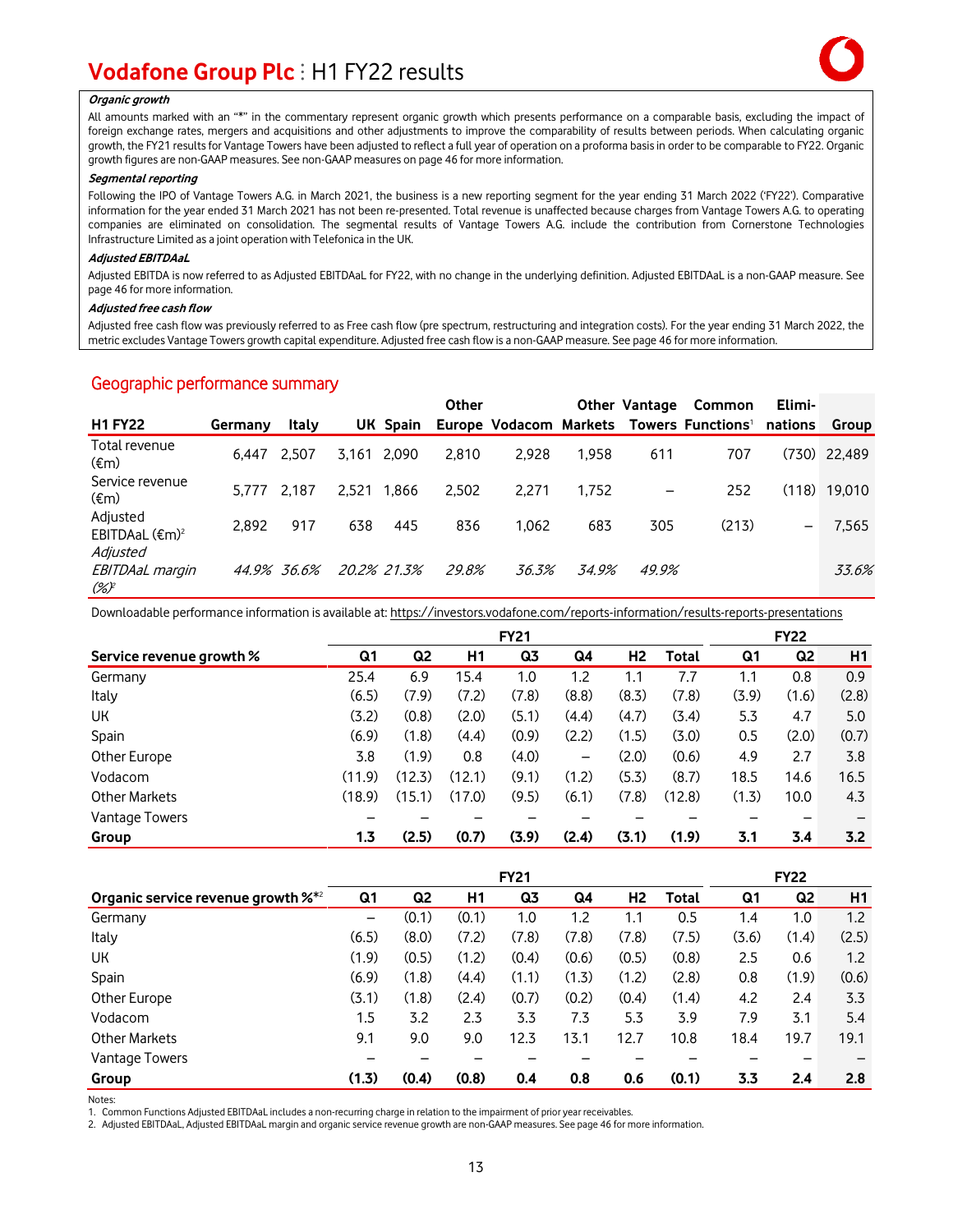|                          | <b>H1 FY22</b> | <b>H1 FY21</b> | Reported | Organic       |
|--------------------------|----------------|----------------|----------|---------------|
|                          | €m             | €m             | change % | change %*     |
| Total revenue            | 6.447          | 6.371          | 1.2      |               |
| - Service revenue        | 5,777          | 5,723          | 0.9      | $1.2^{\circ}$ |
| - Other revenue          | 670            | 648            |          |               |
| Adjusted EBITDAaL        | 2.892          | 2.844          | 1.7      | 7.7           |
| Adjusted EBITDAaL margin | 44.9%          | 44.6%          |          |               |

### Germany : 30% of Group service revenue

Reported total revenue increased by 1.2% to €6.4 billion, supported by service revenue growth.

On an organic basis, service revenue grew by 1.2%\* (Q1: 1.4%\*, Q2: 1.0%\*), reflecting a higher customer base, broadband ARPU growth, and higher roaming and visitor revenue, which was partially offset by lower variable call usage revenue. Retail service revenue grew by 1.7%\* (Q1: 1.9%\*, Q2: 1.5%\*).

Fixed service revenue grew by 0.9%\* (Q1: 0.6%\*, Q2: 1.2%\*) supported by ARPU and customer base growth. The sequential improvement in trends was primarily driven by the lapping of the variable usage revenue peak in Q1 in the prior year. Our commercial momentum started to improve during the second quarter, reflecting a gradual recovery in retail footfall, however it is still below pre-pandemic levels. We added 86,000 cable customers during the period, including 38,000 migrations from legacy DSL broadband. Half of our cable broadband customers now subscribe to speeds of at least 250Mbps, and gigabit speeds are available to 23.1 million households across our hybrid fibre cable network.

Our TV customer base declined by 101,000, as reduced retail activity during the COVID-19 pandemic led to fewer gross customer additions. Our converged propositions, led by 'GigaKombi', allow customers to combine their mobile, landline, broadband and TV subscriptions for one monthly fee. During the period, we accelerated convergence penetration following a successful campaign and our converged customer base increased by 330,000 to almost 2 million Consumer converged accounts.

Mobile service revenue increased by 1.5%\* (Q1: 2.3%\*, Q2: 0.8%\*), reflecting customer base growth, and higher roaming and visitor revenue. The slowdown in quarterly trends was attributable to the delayed retail recovery impacting commercial performance, and a reduction in mobile termination rates which took effect as of July. We added 54,000 contract customers during the period and contract churn improved by 1.1 percentage points year-onyear to 11.0%. In June, we successfully launched our digital-only second brand, SIMon mobile. We added a further 3.4 million IoT connections during the period, supported by strong demand from the automotive sector.

Adjusted EBITDAaL grew by 7.7%\*, supported by synergy delivery, ongoing cost efficiencies, higher service revenue, as well as some small one-off settlements, partially offset by higher publicity costs. The Adjusted EBITDAaL margin was 2.7\* percentage points higher year-on-year at 44.9%.

We continue to make strong progress in integrating the acquired Unitymedia assets and are executing faster than planned with respect to our cost and capital expenditure synergy targets.

We switched off our 3G network on 1 July 2021, with spectrum re-assigned to increase the capacity, speed and coverage of our 4G networks. Our 5G network is now available to more than 35 million people. We launched Europe's first 5G standalone network in April. Standalone 5G enables higher speeds, enhanced reliability and ultra-low latency, in addition to using 20% less energy on customers' devices.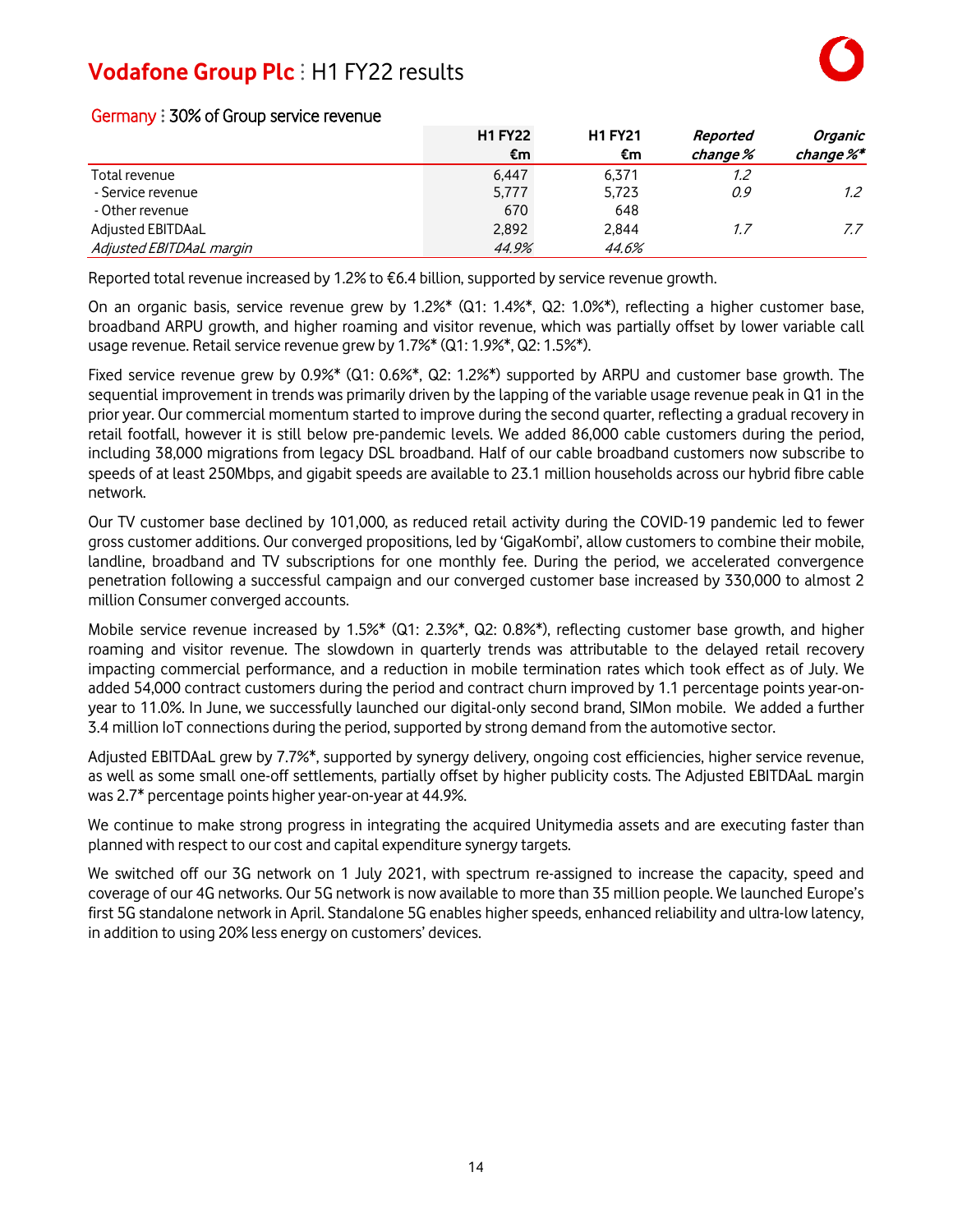|                          | <b>H1 FY22</b> | <b>H1 FY21</b> | Reported | Organic   |
|--------------------------|----------------|----------------|----------|-----------|
|                          | €m             | €m             | change % | change %* |
| Total revenue            | 2.507          | 2,506          |          |           |
| - Service revenue        | 2,187          | 2,249          | (2,8)    | (2.5)     |
| - Other revenue          | 320            | 257            |          |           |
| Adjusted EBITDAaL        | 917            | 800            | 14.6     | 14.7      |
| Adjusted EBITDAaL margin | 36.6%          | 31.9%          |          |           |

### Italy : 12% of Group service revenue

Reported total revenue was stable at €2.5 billion as lower service revenue was offset by higher equipment revenue.

On an organic basis, service revenue declined by 2.5%\* (Q1: -3.6%\*, Q2: -1.4%\*) as a result of continued price pressure. The improvement in quarterly trends was supported by the migration of PostePay MVNO customers onto our network, which completed in early August.

Mobile service revenue declined by 3.0%\* (Q1: -4.0%\*, Q2: -1.9%\*) as greater competition in the value segment and a lower active prepaid customer base year-on-year were partly offset by targeted pricing actions. Market mobile number portability volumes remained below prior year period levels, despite the easing of national lockdown measures. The quarter-on-quarter improvement in service revenue was supported by the positive contribution from PostePay MVNO customer migrations onto our network. Our second brand 'ho.' continued to grow, with 201,000 net additions supported by our best-in-class net promoter score, and now has 2.7 million customers.

Fixed service revenue declined by 1.3%\* (Q1: -2.7%\*, Q2: 0.1%\*) driven by a shift in consumer demand towards fixedwireless access connectivity, which was partially offset by higher Business activity compared to the prior year. We added 33,000 fixed-wireless access customers during the period, which are included in our mobile customer base. We now have over 3 million broadband customers, and 48% of our broadband base is converged. Our total Consumer converged customer base is 1.2 million, an increase of 41,000 during the period. Through our own next generation network and partnership with Open Fiber, our broadband services are now available to 8.6 million households. We also cover over 4 million households with fixed-wireless access, offering speeds of up to 100Mbps.

Adjusted EBITDAaL increased by 14.7%\*, reflecting a 13.1 percentage point benefit from a €105 million legal settlement, and also supported by lower bad debt provisions. The Adjusted EBITDAaL margin was 4.6\* percentage points higher year-on-year at 36.6%.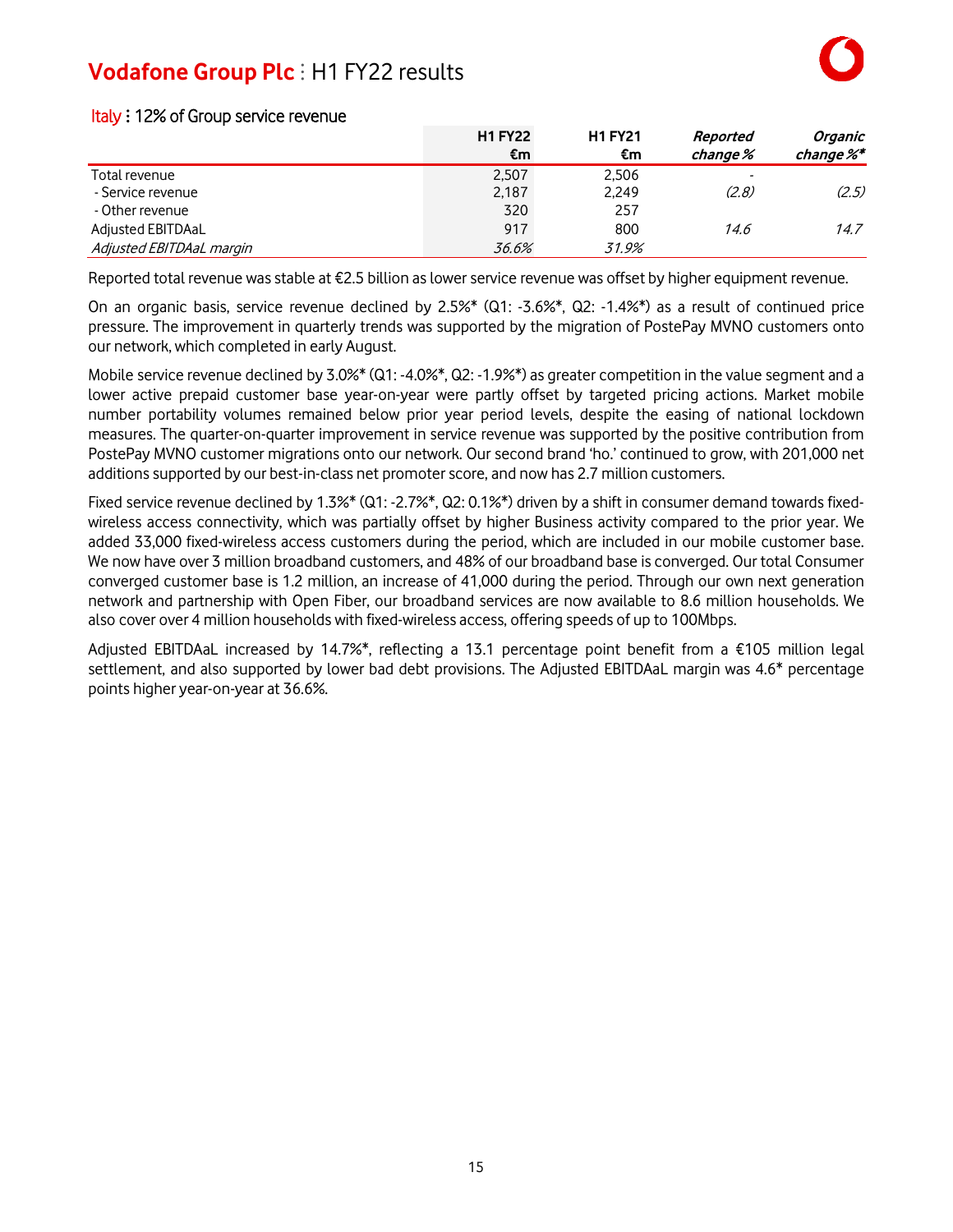|                          | <b>H1 FY22</b> | <b>H1 FY21</b> | Reported | Organic       |
|--------------------------|----------------|----------------|----------|---------------|
|                          | €m             | €m             | change % | change %*     |
| Total revenue            | 3.161          | 2.983          | 6.0      |               |
| - Service revenue        | 2,521          | 2,401          | 5.0      | $1.2^{\circ}$ |
| - Other revenue          | 640            | 582            |          |               |
| Adjusted EBITDAaL        | 638            | 636            | 0.3      | $1.8^{\circ}$ |
| Adjusted EBITDAaL margin | 20.2%          | 21.3%          |          |               |

### UK: 13% of Group service revenue

Reported total revenue increased by 6.0% to €3.2 billion, due to higher service revenue and equipment revenue, as well as an appreciation of pound sterling versus the euro.

On an organic basis, service revenue grew by 1.2%\* (Q1: 2.5%\*, Q2: 0.6%\*), driven by a strong performance in the Consumer segment, and supported by higher roaming and visitor revenue, partially offset by a reduction in mobile termination rates.

Mobile service revenue grew by 1.3%\* (Q1: 2.7%\*, Q2: 1.0%\*) driven by strong commercial momentum in Consumer, partially offset by post-pandemic slowdown in Business connections, as well as ARPU pressure on re-contracting multinational corporations. We added 149,000 mobile contract customers, supported by our new proposition 'Vodafone EVO' which offers customers a combination of flexible contracts, trade-in options, and early upgrades. Our digital sales now account for 33% of total sales. Contract churn remained broadly stable year-on-year at 12.5%. Our digital sub-brand 'VOXI' also continued to grow strongly, with 54,000 customers added in the period. We also announced an exclusive retail partnership with the Dixons Carphone Group, covering 300 stores and digital channels, with improved terms compared to our previous arrangement.

Fixed service revenue grew by 0.9%\* (Q1: 2.1%\*, Q2: -0.3%\*) and was impacted by a tougher comparative as delayed Business fixed project work resumed in Q2 last year. Performance in the current period was also driven by the decision to end a large but unprofitable multinational contract, and a reseller entering into administration. Our commercial momentum in Consumer remained strong with 51,000 net customer additions during the period, with good demand for our Vodafone 'Pro Broadband' product. We now have almost 1 million broadband customers, of which 482,000 are converged.

Adjusted EBITDAaL increased by 1.8%\*, as growth in service revenue, lower bad debt provisions, and continued strong cost control were partially offset by higher publicity costs. Our Adjusted EBITDAaL margin was stable\* year-onyear at 20.2%.

In November 2021, we announced the expansion of our long-term strategic partnership agreement with CityFibre. The extended wholesale agreement in conjunction with our existing partnership with Openreach, will enable us to reach 8 million households with full fibre broadband by Spring 2022.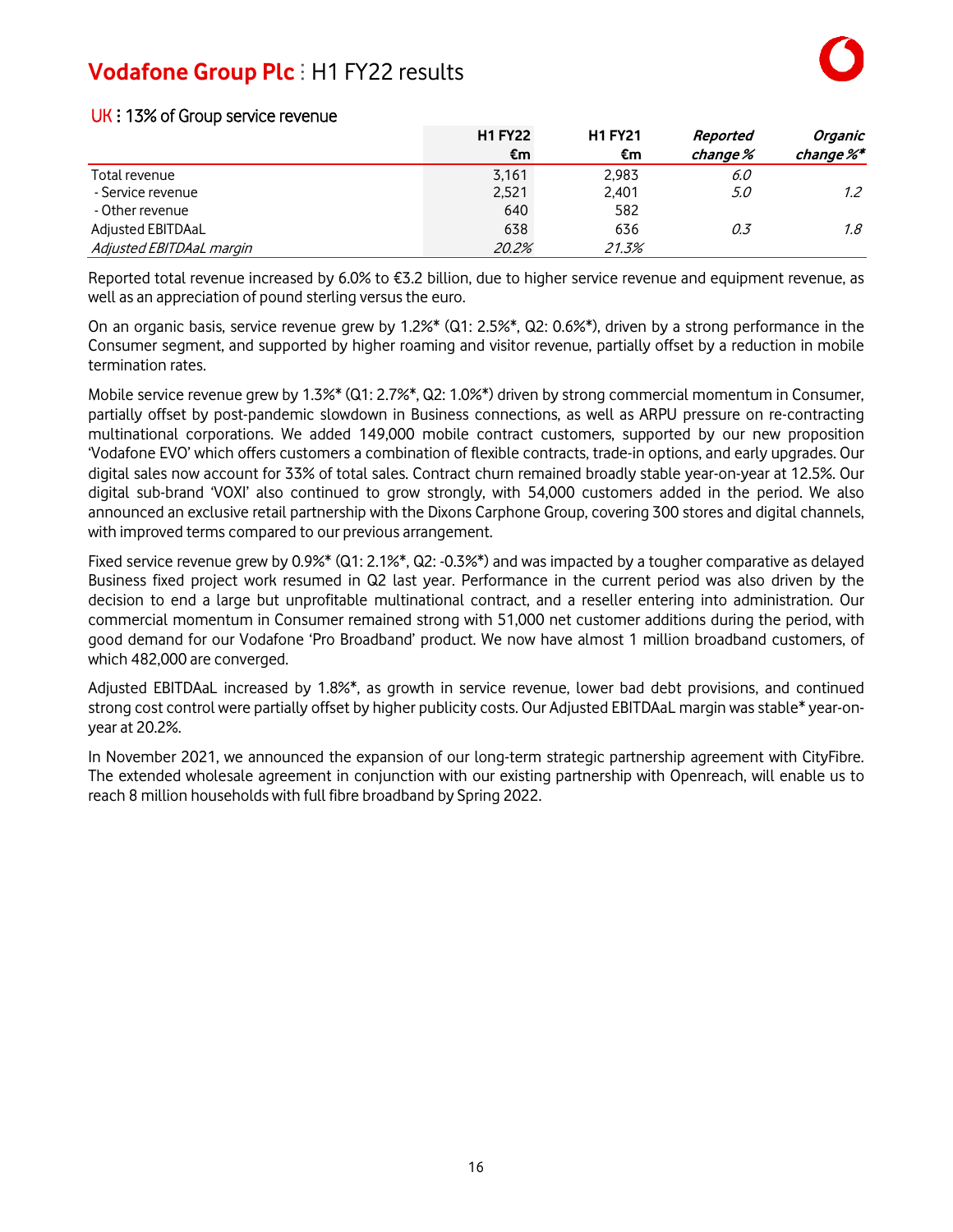|                          | <b>H1 FY22</b> | <b>H1 FY21</b> | Reported | <b>Organic</b> |
|--------------------------|----------------|----------------|----------|----------------|
|                          | €m             | €m             | change % | change %*      |
| Total revenue            | 2.090          | 2.050          | 2.0      |                |
| - Service revenue        | 1.866          | 1.880          | (0.7)    | (0.6)          |
| - Other revenue          | 224            | 170            |          |                |
| Adjusted EBITDAaL        | 445            | 488            | (8,8)    | (0.6)          |
| Adjusted EBITDAaL margin | 21.3%          | 23.8%          |          |                |

### Spain : 10% of Group service revenue

Reported total revenue increased by 2.0% to €2.1 billion, primarily due to higher equipment revenue.

On an organic basis, service revenue declined by 0.6%\* (Q1: 0.8%\*, Q2 -1.9%\*) driven by ongoing continued price competition in the value segment. The quarterly trend was largely driven by stronger prior year comparatives, reflecting the impact of easing COVID-19 restrictionsin Q2 of the prior year.

The market remained highly competitive in the value segment. In mobile, we grew our contract customer base by 67,000, supported by strong public sector demand. In May, we announced price increases applying to the main Vodafone brand, effective across our customer base from 15 July 2021. Mobile contract churn increased by 3.9 percentage points year-on-year to 20.6% reflecting exceptionally low churn in the prior Q1 period due to portability restrictions, as well as the impact of the price increases implemented this year. Our second brand 'Lowi' added 144,000 customers during the period and now has a total base of 1.3 million.

Our broadband customer base decreased by 82,000 as a result of higher competitive intensity during the period and our price increases. Our TV customer base decreased by 38,000 as we concluded a promotion. We have recently renewed our exclusive agreement with HBO Max, and through our partnerships with other content providers such as Disney, we have the most extensive library of movies and TV series in the market.

Adjusted EBITDAaL declined by 0.6%\* and the Adjusted EBITDAaL margin was 0.6\* percentage points lower year-onyear at 21.3%. The marginal decrease in EBITDAaL reflects higher publicity and commercial content costs, partially offset by further cost reduction and lower bad debt provisions.

On 15 September, we announced a restructuring plan, mainly affecting owned retail stores, as part of our operational transformation. At the same time, we have committed to create new jobs in digital and technology. Negotiations were concluded in October. We have also announced a reorganisation of the local executive committee, with new operational units focused on competitiveness and digitalisation in the consumer business, as well as expanding our portfolio of products and services beyond connectivity.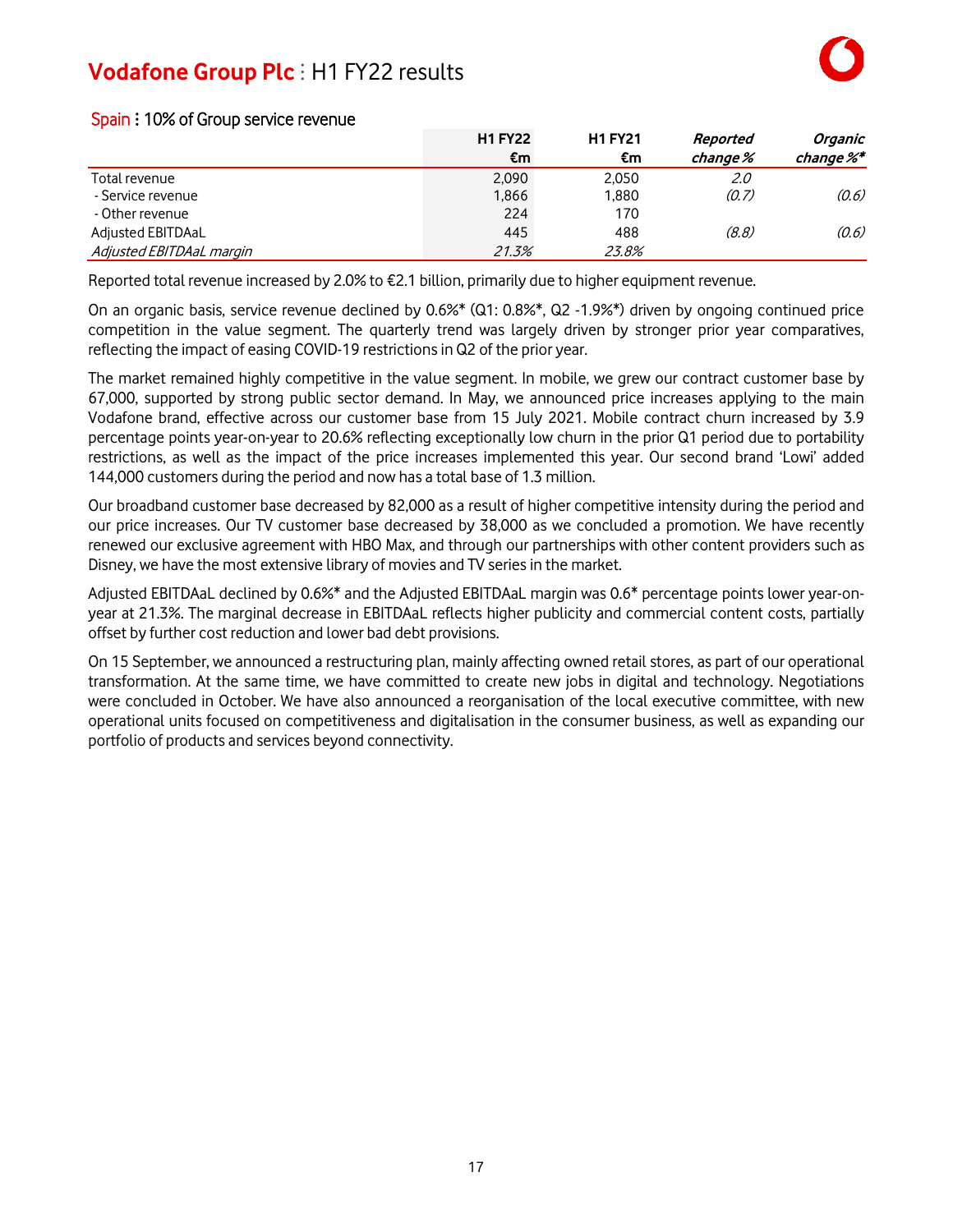|                          | <b>H1 FY22</b> | <b>H1 FY21</b> | Reported | <b>Organic</b> |
|--------------------------|----------------|----------------|----------|----------------|
|                          | €m             | €m             | change % | change %*      |
| Total revenue            | 2.810          | 2.720          | 3.3      |                |
| - Service revenue        | 2,502          | 2.411          | 3.8      | 3.3            |
| - Other revenue          | 308            | 309            |          |                |
| Adjusted EBITDAaL        | 836            | 870            | (3, 9)   | 4.5            |
| Adjusted EBITDAaL margin | 29.8%          | 32.0%          |          |                |

### Other Europe : 13% of Group service revenue

Total revenue increased by 3.3% to €2.8 billion, primarily reflecting service revenue growth, also supported by the appreciation of local currencies versus the euro.

On an organic basis, service revenue increased by 3.3%\* (Q1: 4.2%\*, Q2: 2.4%\*), with all markets growing during the period. The growth in service revenue was supported by higher roaming and visitor revenue, partially offset by a reduction in mobile termination rates in Ireland, Czech Republic and Romania. The quarterly trend was due to stronger prior year comparatives, reflecting the impact of easing COVID-19 restrictions and high prepaid activity in Q2 in the prior year.

In Portugal, service revenue grew due to customer base growth and higher mobile ARPU. During the period, we added 66,000 mobile contract customers and 33,000 fixed broadband customers. In October, we announced that Vodafone Portugal had acquired 90MHz of 3,600MHz and 2x10MHz of 700MHz spectrum, with a 20-year licence through to 2041. The spectrum will enable us to significantly expand network capacity to meet growing demand for reliable, high quality voice and data services.

In Ireland, service revenue increased reflecting higher visitor revenue, supported by good mobile contract customer growth as competitive intensity stabilised. During the period, our mobile contract customer base increased by 40,000 and mobile contract churn improved 0.3 percentage point year-on-year to 8.2%.

Service revenue in Greece increased reflecting higher roaming and visitor revenue as international tourism grew year-on-year. During the period, we added 25,000 mobile contract customers and 82,000 prepaid customers as lockdown restrictions eased.

Adjusted EBITDAaL increased by 4.5%\*, supported by good revenue growth and strong cost control. The Adjusted EBITDAaL margin increased by 0.4\* percentage points and was 29.8%.

We have continued to make good progress on integrating the assets acquired from Liberty Global in Central Eastern Europe and we remain on track to deliver our targeted synergies.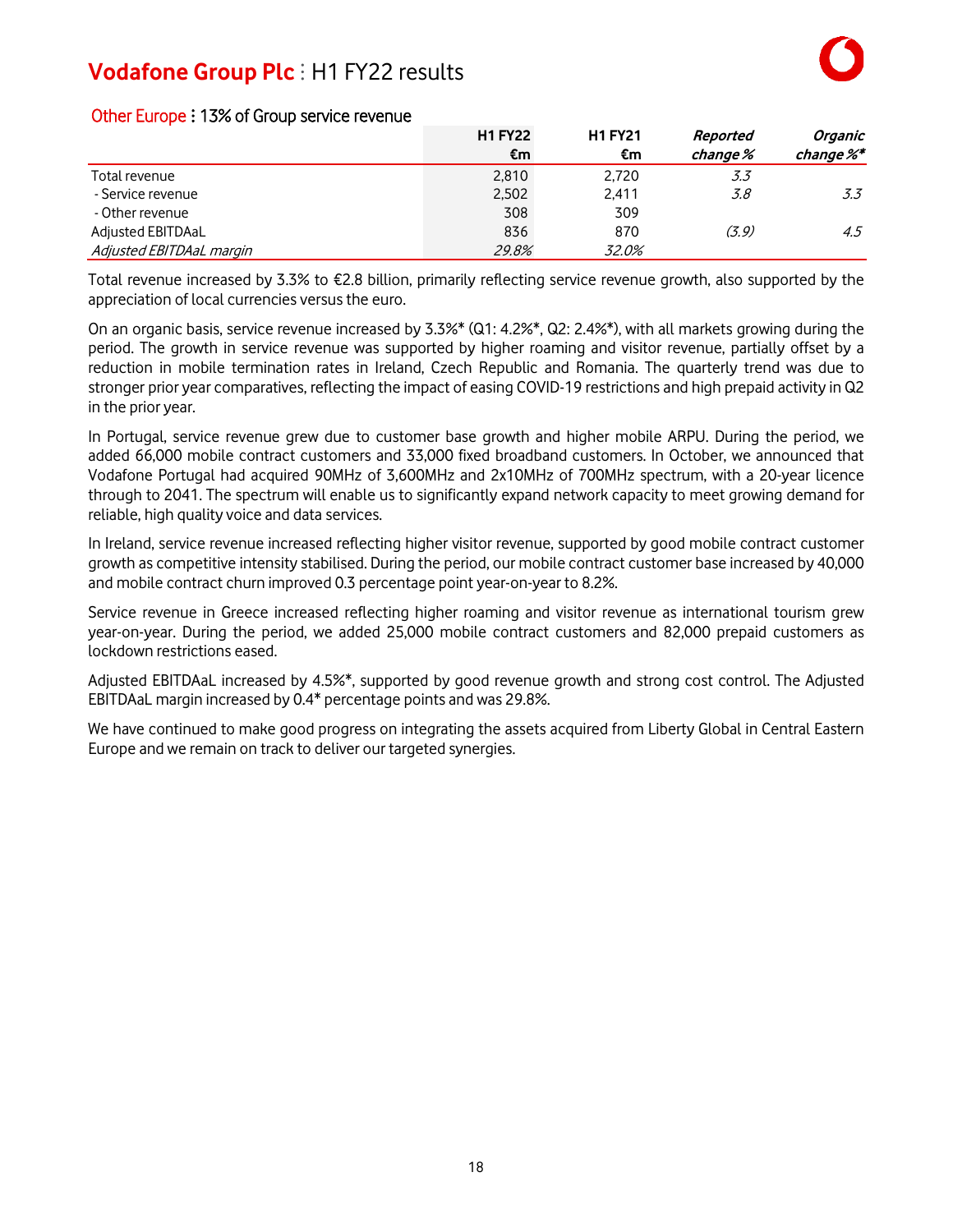|                          | <b>H1 FY22</b> | <b>H1 FY21</b> | Reported | Organic   |
|--------------------------|----------------|----------------|----------|-----------|
|                          | €m             | €m             | change % | change %* |
| Total revenue            | 2.928          | 2.423          | 20.8     |           |
| - Service revenue        | 2,271          | 1.949          | 16.5     | 5.4       |
| - Other revenue          | 657            | 474            |          |           |
| Adjusted EBITDAaL        | 1.062          | 891            | 19.2     | 5.6       |
| Adjusted EBITDAaL margin | 36.3%          | 36.8%          |          |           |

### Vodacom : 12% of Group service revenue

Total revenue increased by 20.8% to €2.9 billion and reported Adjusted EBITDAaL increased by 19.2%, primarily due to the strengthening of the local currencies versus the euro.

On an organic basis, Vodacom's total service revenue grew by 5.4%\* (Q1: 7.9%\*, Q2 3.1%\*). Growth across Vodacom's international markets accelerated in the first 6 months following significant growth in our financial services platform (M-Pesa), however slowed in Q2 due to a strong prior year comparative in South Africa and the introduction of mobile money levies in Tanzania.

In South Africa, service revenue grew year-on-year, supported by sustained demand, incremental wholesale services and growth in new services such as fixed, IoT and financial services. We added 1.1 million prepaid customers and 140,000 mobile contract customers, with the latter supported by our new more-for-more 'Vodafone Red' proposition introduced in June and new contract wins in Business. Financial Services revenue in South Africa increased by 15.0%\* to €75.9 million, reflecting the expansion of our service offerings, and 70% of our mobile customer base now uses data services.

In October 2021, we launched our new 'VodaPay' super-app in South Africa, bringing consumer and business capabilities under one platform. The application enables customers to access financial, insurance and eCommerce services and supports businesses with additional resource planning and 'business-to-business' functionalities. For more detail about Vodacom Financial Services, please watch our Digital Services & Experiences briefing at [investors.vodafone.com/digital-services.](http://www.investors.vodafone.com/digital-services)

In Vodacom's international markets, service revenue increased during the half year. Growth was supported by an increase in M-Pesa transaction volumes and data revenue. This benefit was partially offset by the introduction of mobile money levies in Tanzania during Q2. M-Pesa transaction value increased by 49.7%, while M-Pesa revenue as a share of total service revenue increased by 3.4 percentage points to 22.8%, and 64.3% of our customer base is now using data services.

Vodacom's Adjusted EBITDAaL increased by 5.6%\* supported by good revenue growth, and positive operational leverage in Vodacom's international operations. The Adjusted EBITDAaL margin decreased by 1.0\* percentage point and was 36.3%.

On 10 November 2021, Vodacom Group announced it had entered into an agreement to acquire Vodafone Egypt from Vodafone for total consideration of €2.4 billion. See page 9 and Note 12 'Subsequent events' in the unaudited condensed consolidated financial statements on page 44 for more information.

At the same time, Vodacom also announced that it had agreed to acquire a co-controlling 30% interest in the fibre assets currently owned by Community Investment Ventures Holdings (Pty) Limited ("CIVH"). CIVH owns Vumatel and Dark Fibre Africa, which are South Africa's largest open access fibre operators. Vodacom's investment and strategic support will further accelerate the growth trajectory of fibre roll-out in South Africa.

Further information on our operationsin Africa can be accessed here: [vodacom.com.](https://vodacom.com/)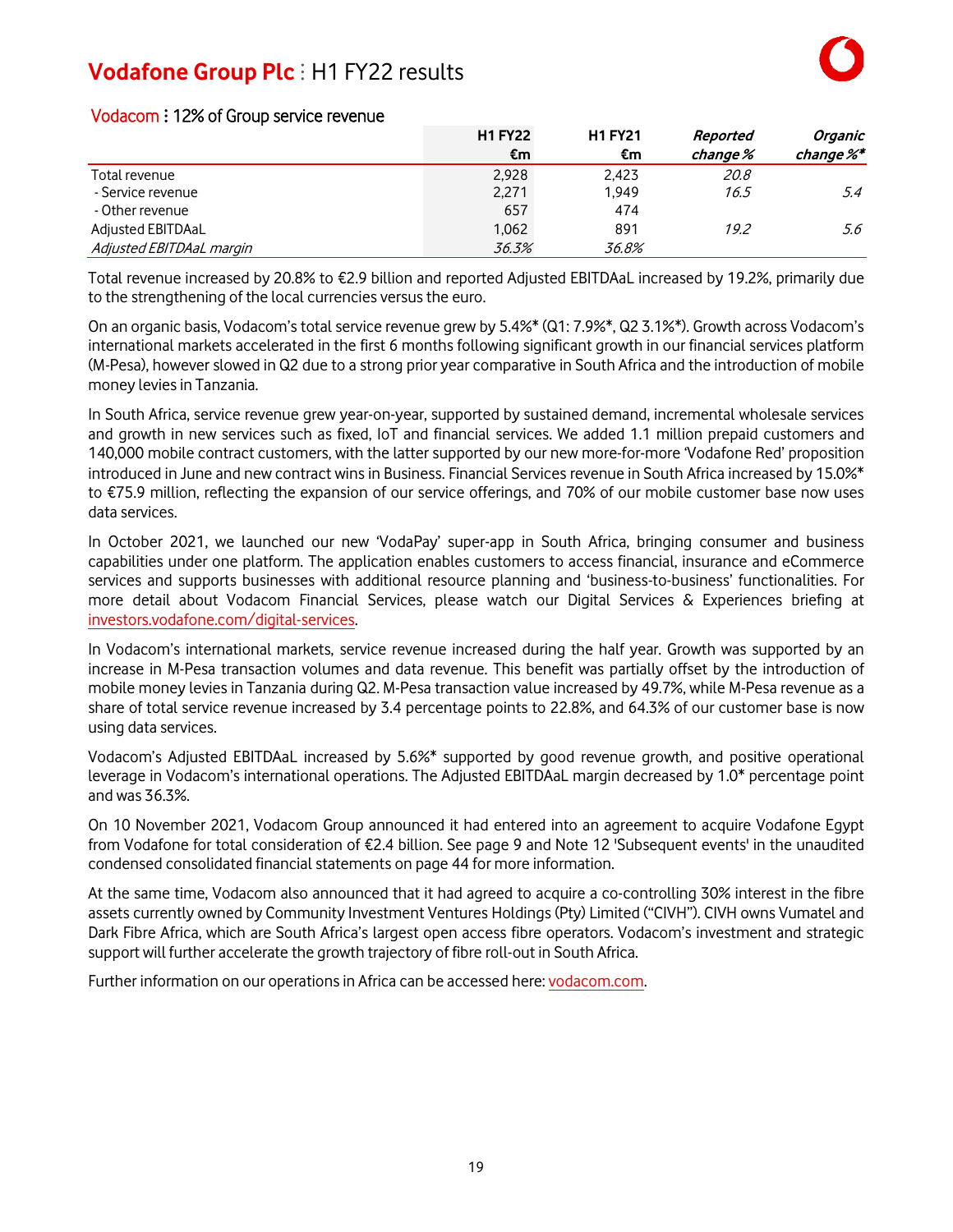|                          | <b>H1 FY22</b> | <b>H1 FY21</b> | Reported | Organic   |
|--------------------------|----------------|----------------|----------|-----------|
|                          | €m             | €m             | change % | change %* |
| Total revenue            | 1.958          | 1.898          | 3.2      |           |
| - Service revenue        | 1,752          | 1,679          | 4.3      | 19.1      |
| - Other revenue          | 206            | 219            |          |           |
| Adjusted EBITDAaL        | 683            | 601            | 13.6     | 28.3      |
| Adjusted EBITDAaL margin | 34.9%          | 31.7%          |          |           |

### Other Markets : 9% of Group service revenue

Reported total revenue increased by 3.2% to €2.0 billion, as higher service revenue was partially offset by the depreciation of local currencies versus the euro.

On an organic basis, service revenue increased by 19.1%\* (Q1: 18.4%\*, Q2: 19.7%\*) as a result of strong customer base and ARPU growth. The improvement in quarterly trends reflected higher roaming and visitor revenue, as well as increased demand for data as lockdown restrictions eased.

Service revenue in Turkey grew ahead of inflation, reflecting strong mobile customer base and ARPU growth. Mobile contract customer additions were 620,000 – the highest amongst any of our markets – including migrations from prepaid customers. We also added 363,000 prepaid customers as tourism to the market improved. Mobile contract churn improved by 4.8 percentage points year-on-year to 15.7%.

Service revenue in Egypt also grew ahead of inflation, supported by customer base growth and increased data usage. During the period, we added 134,000 mobile contract customers and 1.2 million prepaid mobile customers.

Adjusted EBITDAaL increased by 28.3%\* and the Adjusted EBITDAaL margin increased by 2.7\* percentage points. This reflected strong revenue growth and operating efficiencies in all markets. The Adjusted EBITDAaL margin was 34.9%.

#### Vantage Towers : Delivering on our plan

|                          | <b>H1 FY22</b> | <b>H1 FY21<sup>1</sup></b> | Reported | Organic                |
|--------------------------|----------------|----------------------------|----------|------------------------|
|                          | €m             | €m                         | change % | change $\mathscr{C}^*$ |
| Total revenue            | 611            | $\overline{\phantom{0}}$   |          |                        |
| - Service revenue        |                | -                          |          |                        |
| - Other revenue          | 611            | -                          |          |                        |
| Adjusted EBITDAaL        | 305            | $\overline{\phantom{0}}$   |          |                        |
| Adjusted EBITDAaL margin | 49.9%          | $\overline{\phantom{0}}$   |          |                        |

Note:

1. Vantage Towers is a new reporting segment for the year ending 31 March 2022. See page 13 for more information. A separate announcement that presents FY21 performance on a proforma basis for the new segmental reporting was published on 22 July 2021 and can be found on our website: [investors.vodafone.com.](https://investors.vodafone.com/)

Total revenue increased to €611 million as more than 570 new tenancies were added during the period, bringing the tenancy ratio to 1.42x. Vantage Towers continued to contribute to Europe's digital transformation and reached a number of new partnership agreements with customers during the period. Vantage Towers reported its results on 15 November 2021. Further information on Vantage Towers can be accessed here: [vantagetowers.com.](https://www.vantagetowers.com/)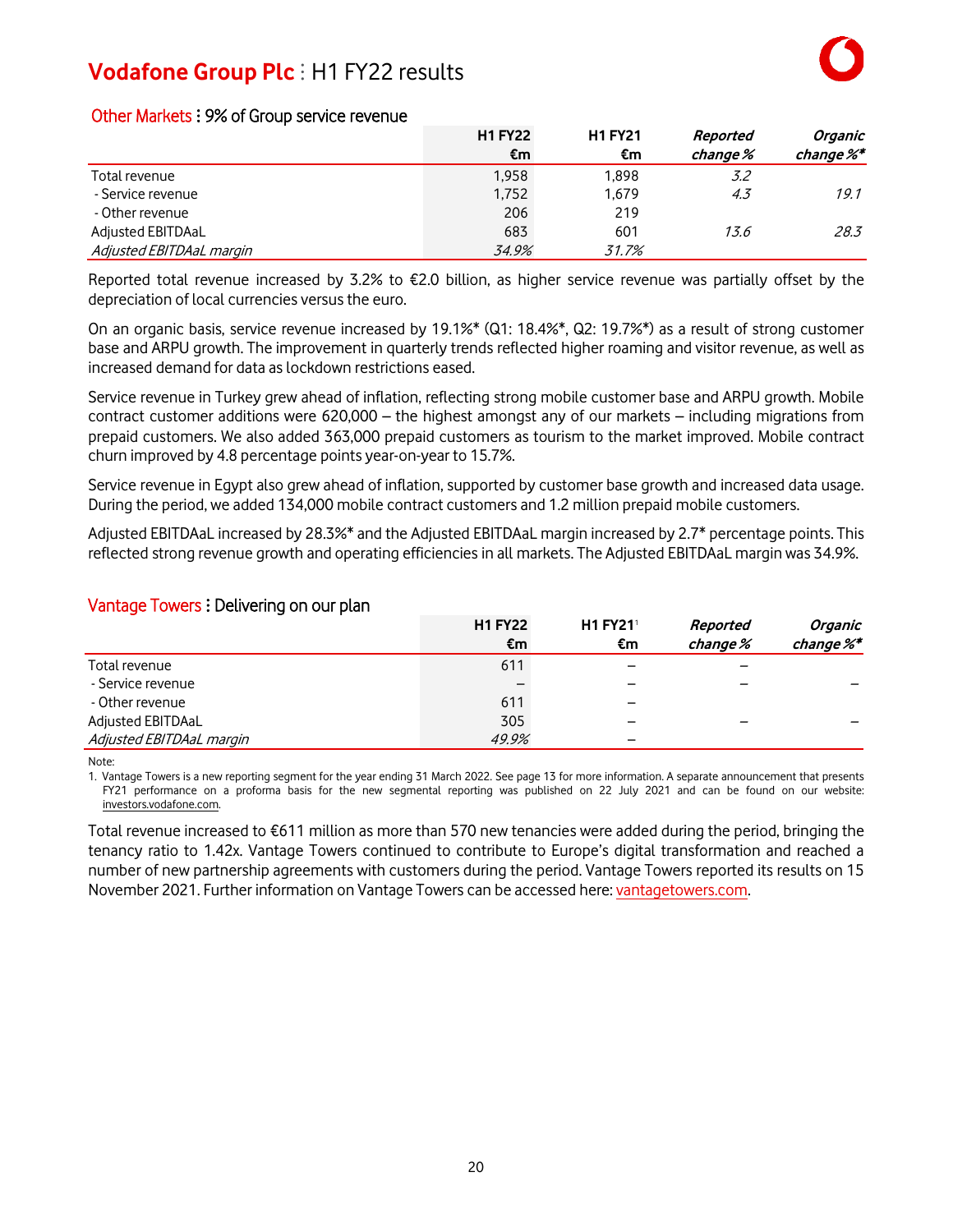### Associates and joint ventures

|                                                                    | <b>H1 FY22</b>  | <b>H1 FY21</b> |
|--------------------------------------------------------------------|-----------------|----------------|
|                                                                    | €m              | €m             |
| VodafoneZiggo Group Holding B.V.                                   | (14)            | (86)           |
| Safaricom Limited                                                  | 115             | 108            |
| Indus Towers Limited                                               |                 | 233            |
| Other                                                              | 10 <sup>°</sup> |                |
| Share of results of equity accounted associates and joint ventures | 111             | 260            |

### VodafoneZiggo Joint Venture (Netherlands)

The results of VodafoneZiggo (in which Vodafone owns a 50% stake) are reported here under US GAAP, which is broadly consistent with Vodafone's IFRS basis of reporting.

Total revenue grew to €2.0 billion, primarily driven by mobile contract customer base growth and fixed ARPU growth, supported by higher roaming and visitor revenue.

During the period, VodafoneZiggo added 122,000 mobile contract customers, mainly driven by higher Consumer demand. Strong Business fixed performance was supported by an increase in the customer base, as well as higher demand for unified communications. The number of converged households increased by 23,000, with 45% of broadband customers now converged, delivering significant NPS and churn benefits. VodafoneZiggo now offers 1 gigabit speeds to 4.6 million homes and is on track to provide nationwide coverage in 2022.

During the period, Vodafone received €204 million in dividends from the joint venture, as well as €24 million in interest payments. The joint venture also drew down an additional loan from shareholders to fund an instalment arising from spectrum licences acquired in July 2020, with Vodafone's share being €104 million.

#### Safaricom Associate (Kenya)

Safaricom service revenue grew to €1.1 billion due to strong Business fixed demand, and a recovery in M-Pesa revenue as transaction volumes increased and peer-to-peer transaction fees normalised.

#### Indus Towers Associate (India)

Indus Towers is classified as held for sale at 30 September 2021 in the consolidated statement of financial position. The Group's interest in Indus Towers has been provided as security against certain bank borrowings secured against Indian assets and partly to the pledges provided to the new Indus Towers entity under the terms of the merger between erstwhile Indus Towers and Bharti Infratel.

Vodafone Idea Limited Joint Venture (India)

See Note 11 'Contingent liabilities and legal proceedings' in the unaudited condensed consolidated financial statements on page 42 for further information.

#### Vodafone Hutchison Australia / TPG Telecom Limited Joint Venture (Australia)

In July 2020, Vodafone Hutchison Australia Pty Limited ('VHA') and TPG Telecom Limited ('TPG') completed their merger to establish a fully integrated telecommunications operator in Australia. The merged entity was admitted to the Australian Securities Exchange ('ASX') on 30 June 2020 and is known as TPG Telecom Limited. Vodafone and Hutchison Telecommunications (Australia) Limited each own an economic interest of 25.05% in the merged unit.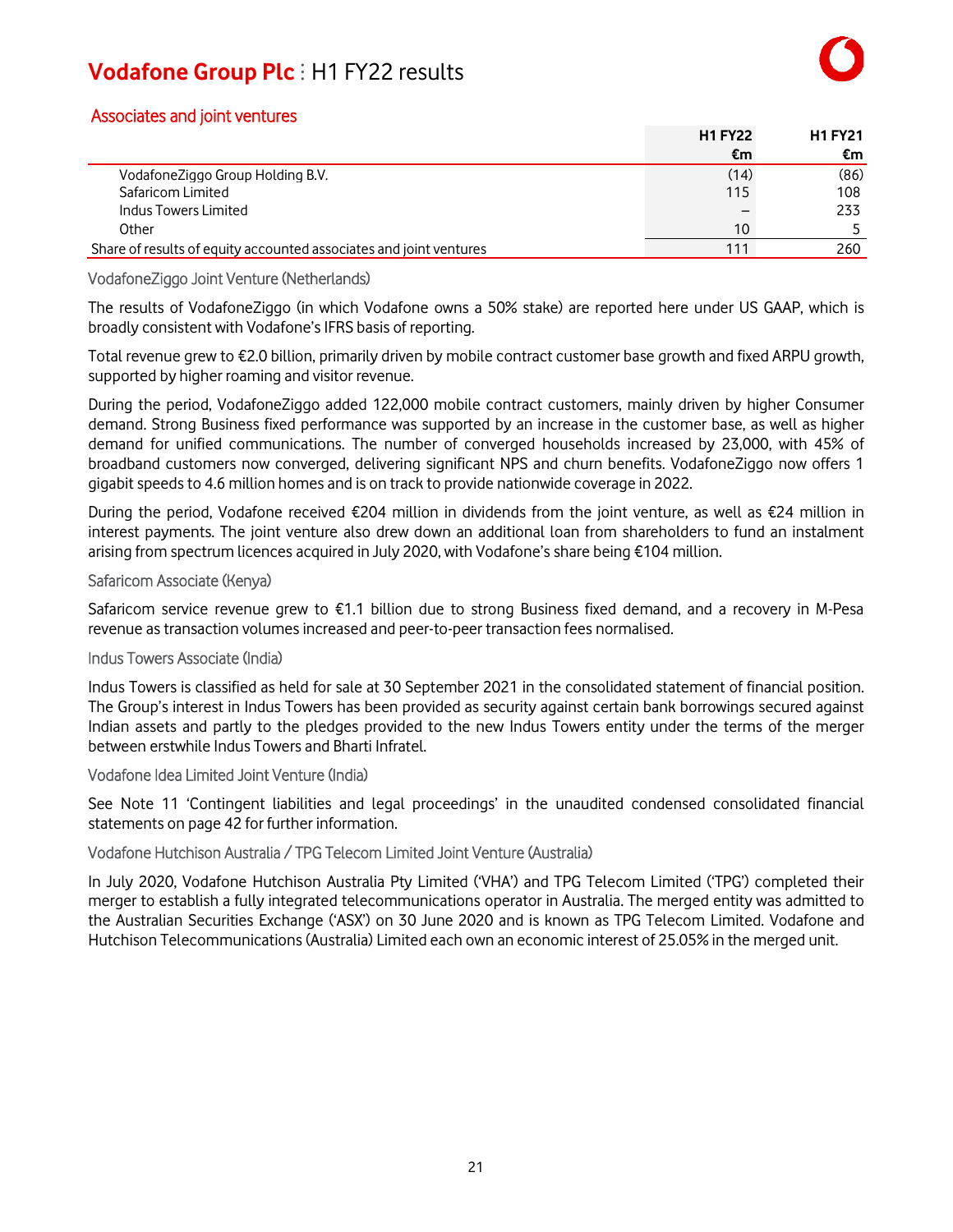### Net financing costs

|                                           | <b>H1 FY22</b> | <b>H1 FY21</b> | Reported |
|-------------------------------------------|----------------|----------------|----------|
|                                           | €m             | €m             | change % |
| Investment income                         | 129            | 183            |          |
| Financing costs                           | (1, 473)       | (1,610)        |          |
| <b>Net financing costs</b>                | (1,344)        | (1.427)        | 5.8      |
| Adjustments for:                          |                |                |          |
| Mark-to-market losses                     | 397            | 368            |          |
| Foreign exchange losses                   | 56             | 231            |          |
| Adjusted net financing costs <sup>1</sup> | (891)          | (828)          | (7.6)    |

Note:

1. Adjusted net financing costs is a non-GAAP measure. See page 46 for more information. The H1 FY21 adjusted net financing costs has been aligned to the FY21 year-end presentation which no longer excluded lease interest. This increased adjusted net financing costs for H1 FY21 by €189 million.

Net financing costs decreased by €83 million, primarily due to lower foreign exchange movements on intercompany funding arrangements. Mark-to-market losses were driven by the lower share price, causing a mark-to-market loss on options held relating to the Group's mandatory convertible bonds. Adjusted net financing costs remained stable year on year, reflecting consistent average net debt balances and weighted average borrowing costsfor both periods.

### **Taxation**

|                                          | <b>H1 FY22</b> | <b>H1 FY21</b> | Change |
|------------------------------------------|----------------|----------------|--------|
|                                          | %              |                | pps    |
| <b>Effective tax rate</b>                | $(0.1)$ %      | 23.8%          | (23.9) |
| Adjusted effective tax rate <sup>2</sup> | 31.5%          | 27.6%          | ى ج    |

Notes:

1. In the previously published results for the six months ended 30 September 2020, the Group's 55% interest in Vodafone Egypt was held for sale. In December 2020, we announced that discussions with the potential purchaser had been terminated. Consequently, the held for sale classification was reversed, resulting in a decrease in the Effective tax rate and increase in the Adjusted effective tax rate of 0.2 pps and 0.1 pps, respectively, compared to the previously published results.

2. Adjusted effective taxrate is a non-GAAP measure. See page 46 for more information.

The Group's Adjusted effective tax rate for the six months ended 30 September 2021 was 31.5% (2020: 27.6%). The Adjusted effective tax rate in the current period does not include an increase in our deferred tax assets in the UK of €498 million (2020: €nil) following the increase in the corporate tax rate to 25% and €274 million (2020 €nil) following the revaluation of assets for tax purposesin Italy. It also does not include €155 million (2020: €188 million) relating to the use of losses in Luxembourg.

The Group's Adjusted effective tax rate for the full year is forecast to be line with our expectations of a high 20%s tax rate.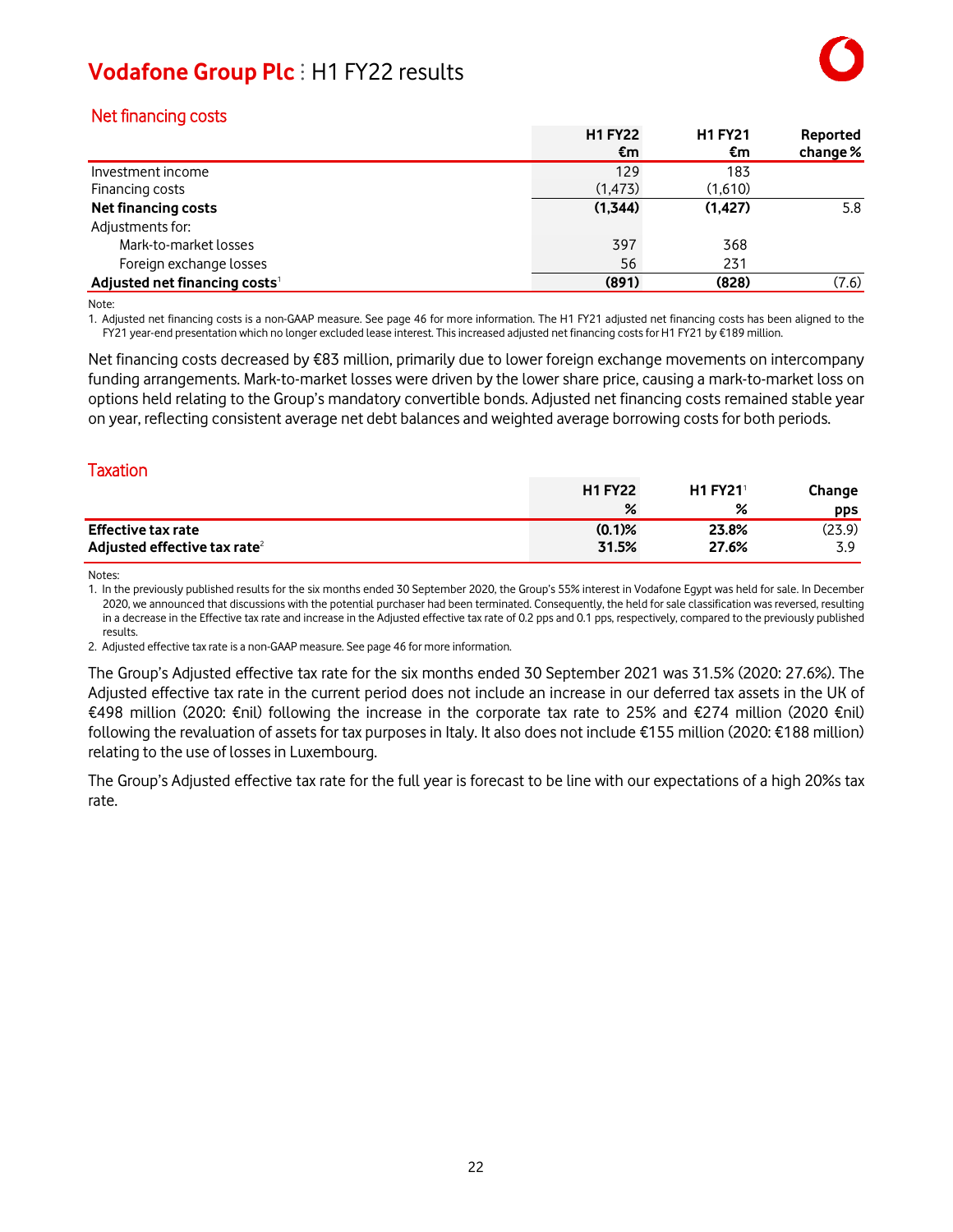### Earnings per share

|                                                |                |                            | Reported  |
|------------------------------------------------|----------------|----------------------------|-----------|
|                                                | <b>H1 FY22</b> | <b>H1 FY21<sup>1</sup></b> | change    |
|                                                | eurocents      | eurocents                  | eurocents |
| Basic earnings per share                       | 3.40c          | 4.30c                      | (0.90c)   |
| Adjusted basic earnings per share <sup>2</sup> | 4.90c          | 3.96c                      | 0.94c     |

Notes:

1. In the previously published results for the six months ended 30 September 2020, the Group's 55% interest in Vodafone Egypt was held for sale. In December 2020, we announced that discussions with the potential purchaser had been terminated. Consequently, the held for sale classification was reversed, resulting in a decrease in Basic earnings per share and Adjusted basic earnings per share of 0.15 eurocents compared to the previously published results.

2. Adjusted basic earnings per share is a non-GAAP measure. See page 46 for more information.

Basic earnings pershare was 3.40 eurocents, compared to 4.30 eurocentsfor six months ended 30 September 2020.

Adjusted basic earnings per share was 4.90 eurocents compared to 3.96 eurocents for the six months ended 30 September 2020.

### Cash flow, capital allocation and funding

### Analysis of cash flow

|                                   | <b>H1 FY22</b> | <b>H1 FY21</b> | Reported   |
|-----------------------------------|----------------|----------------|------------|
|                                   | €m             | €m             | change $%$ |
| Inflow from operating activities  | 6.455          | 6.009          | 7.4        |
| Outflow from investing activities | (2.811)        | (5.013)        | 43.9       |
| Outflow from financing activities | (3.795)        | (7.050)        | 46.2       |

Cash inflow from operating activities increased by 7.4% to  $\epsilon$ 6,455 million.

Outflow from investing activities decreased by 43.9% to €2,811 million, primarily due to lower outflows in relation to the purchase of short-term investments which outweighed higher spend on intangible assets and property, plant and equipment. Short-term investments include highly liquid government and government-backed securities and managed investment funds that are in highly rated and liquid money market investments with liquidity of up to 90 days.

Outflows from financing activities decreased by 46.2% to €3,795 million principally due to lower net outflow on borrowings which outweighed cash spent on ourshare buyback programme.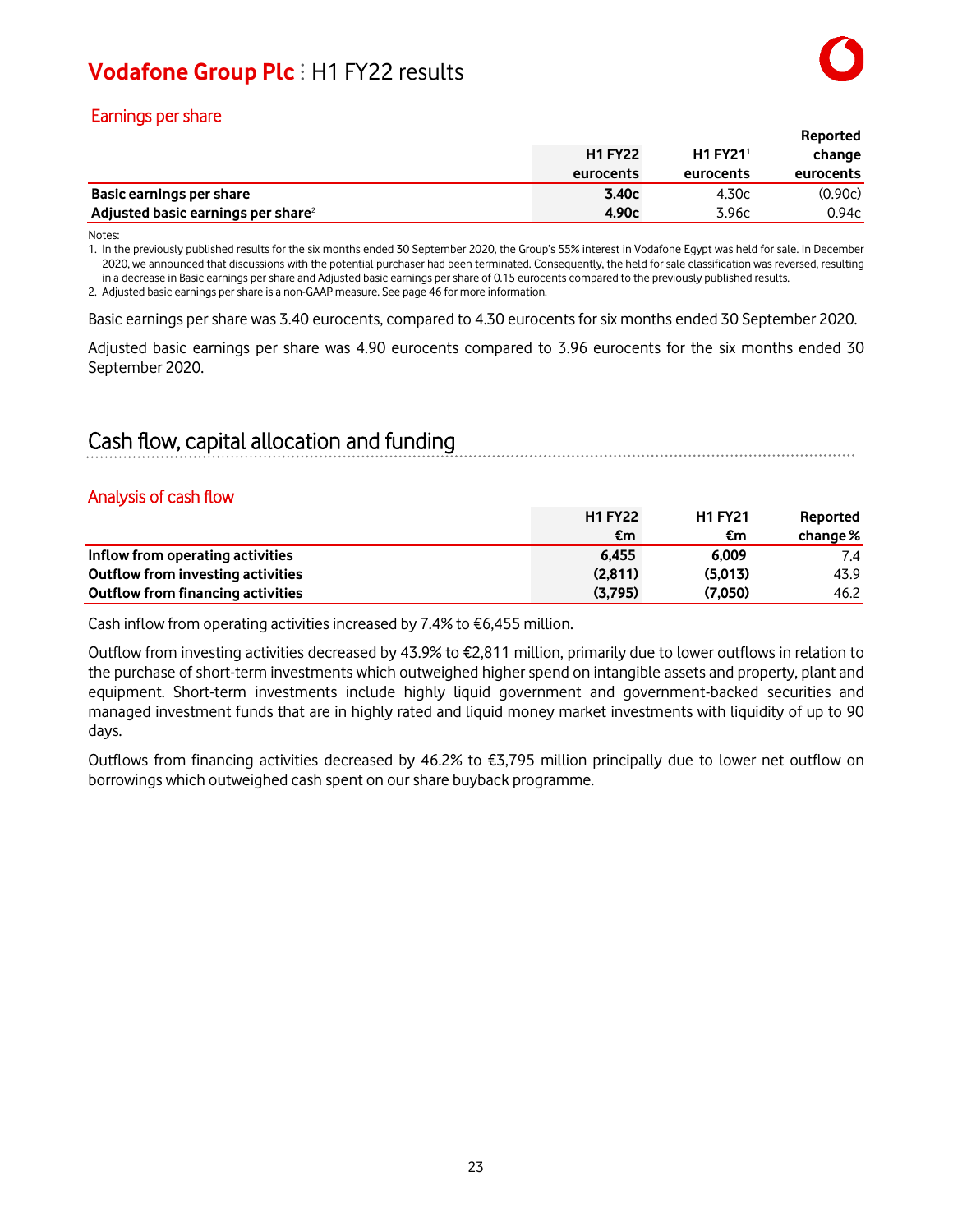### Analysis of cash flow (continued)

|                                                                | <b>H1 FY22</b> | <b>H1 FY21</b> | Reported |
|----------------------------------------------------------------|----------------|----------------|----------|
|                                                                | €m             | €m             | change % |
| Adjusted EBITDAaL <sup>1,2</sup>                               | 7,565          | 7,011          | 7.9      |
| Capital additions <sup>3</sup>                                 | (3,365)        | (3,363)        |          |
| Working capital                                                | (3,296)        | (2,503)        |          |
| Disposal of property, plant and equipment                      | 8              | 6              |          |
| Restructuring costs                                            | (149)          | (86)           |          |
| Integration capital additions <sup>4</sup>                     | (110)          | (88)           |          |
| Restructuring and integration working capital                  | (141)          | (92)           |          |
| Licences and spectrum                                          | (482)          | (286)          |          |
| Interest received and paid <sup>5</sup>                        | (593)          | (487)          |          |
| Taxation                                                       | (577)          | (533)          |          |
| Dividends received from associates and joint ventures          | 469            | 355            |          |
| Dividends paid to non-controlling shareholders in subsidiaries | (399)          | (166)          |          |
| Other                                                          | 87             | 131            |          |
| Free cash flow <sup>2</sup>                                    | (983)          | (101)          | (873.3)  |
| Acquisitions and disposals                                     | 111            | 434            |          |
| Equity dividends paid                                          | (1,259)        | (1,209)        |          |
| Share buybacks <sup>5</sup>                                    | (1,062)        |                |          |
| Foreign exchange loss                                          | (119)          | (267)          |          |
| Other movements on net debt <sup>6</sup>                       | (443)          | (696)          |          |
| Net debt increase <sup>2</sup>                                 | (3,755)        | (1, 839)       |          |
| Opening net debt <sup>2</sup>                                  | (40, 543)      | (42,047)       |          |
| Closing net debt <sup>1,2</sup>                                | (44, 298)      | (43, 886)      | (0.9)    |
|                                                                |                |                |          |
| Free cash flow <sup>2</sup>                                    | (983)          | (101)          |          |
| Adjustments:                                                   |                |                |          |
| - Licences and spectrum                                        | 482            | 286            |          |
| - Restructuring costs                                          | 149            | 86             |          |
| - Integration capital additions <sup>4</sup>                   | 110            | 88             |          |
| - Restructuring and integration working capital                | 141            | 92             |          |
| - Vantage Towers growth capital expenditure                    | 124            | n/a            |          |
| Adjusted free cash flow <sup>2</sup>                           | 23             | 451            |          |

Notes:

1. In the previously published results for the six months ended 30 September 2020, the Group's 55% interest in Vodafone Egypt was held for sale. In December 2020, we announced that discussions with the potential purchaser had been terminated. Consequently, the held for sale classification was reversed resulting in a reduction of €12 million in Adjusted EBITDAaL and a reduction in Net debt of €97 million compared to the previously published resultsfor the six months ended 30 September 2020.

2. Adjusted EBITDAaL, Adjusted free cash flow, Free cash flow and Net debt are non-GAAP measures. See page 46 for more information.

3. See page 56 for an analysis of tangible and intangible additionsin the period.

4. Integration capital additions comprises amounts for the integration of acquired Liberty Global assets and network integration.

5. Interest received and paid excludes interest on lease liabilities of €134 million outflow (H1 FY21: €134 million outflow) included within Adjusted EBITDAaL and €39 million of cash inflow (H1 FY21: nil) from the option structures relating to the issue of the mandatory convertible bonds which is included within Share buybacks. The option structures were intended to ensure that the total cash outflow to execute the programme were broadly equivalent to the amounts raised on issuing each tranche.

6. "Other movements on net debt" for the six months ended 30 September 2021 includes mark-to-market losses recognised in the income statement of €397 million (H1 FY21: €368 million). The H1 FY21 figure also included a payment to Vodafone Idea Limited of €235m in respect of the contingent liability mechanism.

The increase in Adjusted EBITDAaL was more than offset by adverse working capital movements and an increase in dividends paid to non-controlling shareholders in subsidiaries. Consequently, Adjusted free cash flow declined by €428 million to an inflow of €23 million.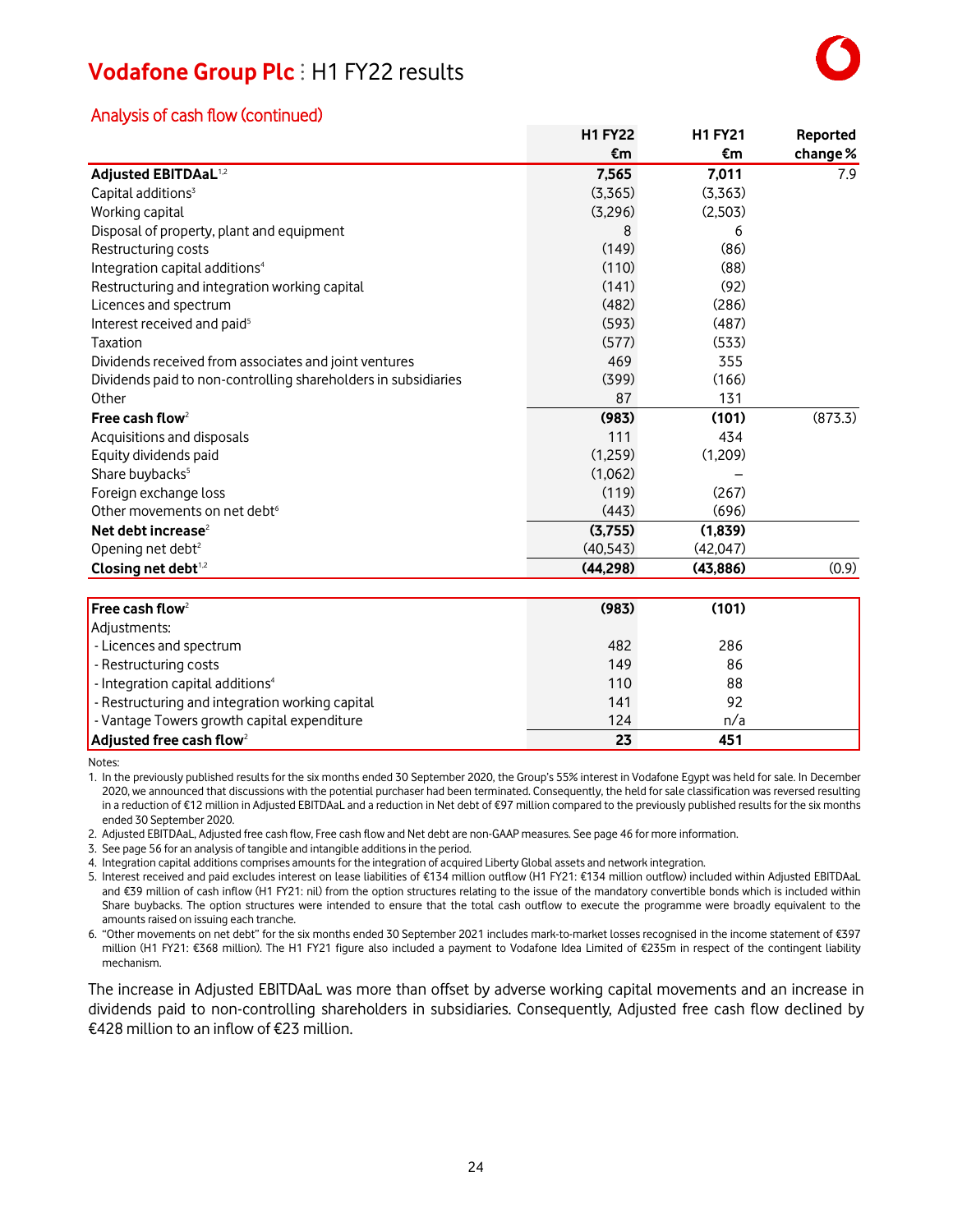### Borrowings and cash position

|                                           | <b>H1 FY22</b> | <b>Year-end FY21</b> | Reported   |
|-------------------------------------------|----------------|----------------------|------------|
|                                           | €m             | €m                   | change $%$ |
| Non-current borrowings                    | (58, 109)      | (59.272)             |            |
| Current borrowings                        | (11.412)       | (8,488)              |            |
| <b>Borrowings</b>                         | (69, 521)      | (67,760)             |            |
| Cash and cash equivalents                 | 5.824          | 5.821                |            |
| Borrowings less cash and cash equivalents | (63, 697)      | (61.939)             | 2.8        |

Borrowings principally includes bonds of €48,584 million (FY21: €46,885 million) and lease liabilities of €12,428 million (FY21: €13,032 million).

The increase in borrowings is principally driven by the issuance of bonds with a nominal value of US\$2,450 million (€2,114 million) utilising the US Shelf Programme.

### Funding position

|                                               | <b>H1 FY22</b> | <b>Year-end FY21</b> | Reported   |
|-----------------------------------------------|----------------|----------------------|------------|
|                                               | €m             | €m                   | change $%$ |
| <b>Bonds</b>                                  | (48.584)       | (46.885)             |            |
| Bank loans                                    | (1.508)        | (1, 419)             |            |
| Other borrowings including spectrum           | (4, 166)       | (4,215)              |            |
| Gross debt $^1$                               | (54,258)       | (52.519)             | (3.3)      |
| Cash and cash equivalents                     | 5,824          | 5,821                |            |
| Short-term investments <sup>2</sup>           | 4,043          | 4.007                |            |
| Derivative financial instruments <sup>3</sup> | (63)           |                      |            |
| Net collateral assets <sup>4</sup>            | 156            | 2,145                |            |
| Net debt $^1$                                 | (44,298)       | (40.543)             | (9.3)      |

Notes:

1. Gross debt and net debt are non-GAAP measures. See page 46 for more information.

2. Short-term investments includes €1,075 million (FY21: €1,053 million) of highly liquid government and government-backed securities and managed investment funds of €2,968 million (FY21: €2,954 million) that are in highly rated and liquid money market investments with liquidity of up to 90 days. 3. Derivative financial instruments excludes derivative movementsin cash flow hedging reserves of €713 million gain (FY21: €862 million loss).

4. Collateral arrangements on derivative financial instruments result in cash being paid/(held) as security. This is repayable when derivatives are settled and is therefore deducted from liquidity.

Net debt increased by €3,755 million primarily as a result of Adjusted free cash outflow of €983 million, equity dividends of €1,259 million,share buybacks used to offset dilution linked to mandatory convertible bonds of €1,062 million (748 million shares) and mark-to-market losses recognised in the income statement of €397 million .

Other funding obligations to be considered alongside net debt include:

- Lease liabilities of €12,428 million (FY21: €13,032 million)
- Mandatory convertible bonds recognised in equity of €1,904 million (FY21: €1,904 million)
- KDG put option liabilities of €502 million (FY21: €492 million)
- Guarantees over Australia joint venture loans of €1,510 million (FY21: €1,489 million)
- Pension liabilities of €329 million (FY21: €513 million)

The Group's gross and net debt includes certain long-term borrowings ("Hybrid bonds") for which a 50% equity characteristic of €4,971 million (FY21: €3,971 million) is attributed by credit rating agencies.

The Group's gross and net debt includes certain bonds which have been designated in hedge relationships, which are carried at €1,403 million higher value (FY21: €1,390 million higher) than their euro equivalent redemption value. In addition, where bonds are issued in currencies other than euros, the Group has entered into foreign currency swaps to fix the euro cash outflows on redemption. The impact of these swaps is not reflected in gross debt and if it was included would decrease the euro equivalent value of the bonds by €379 million (FY21: €127 million).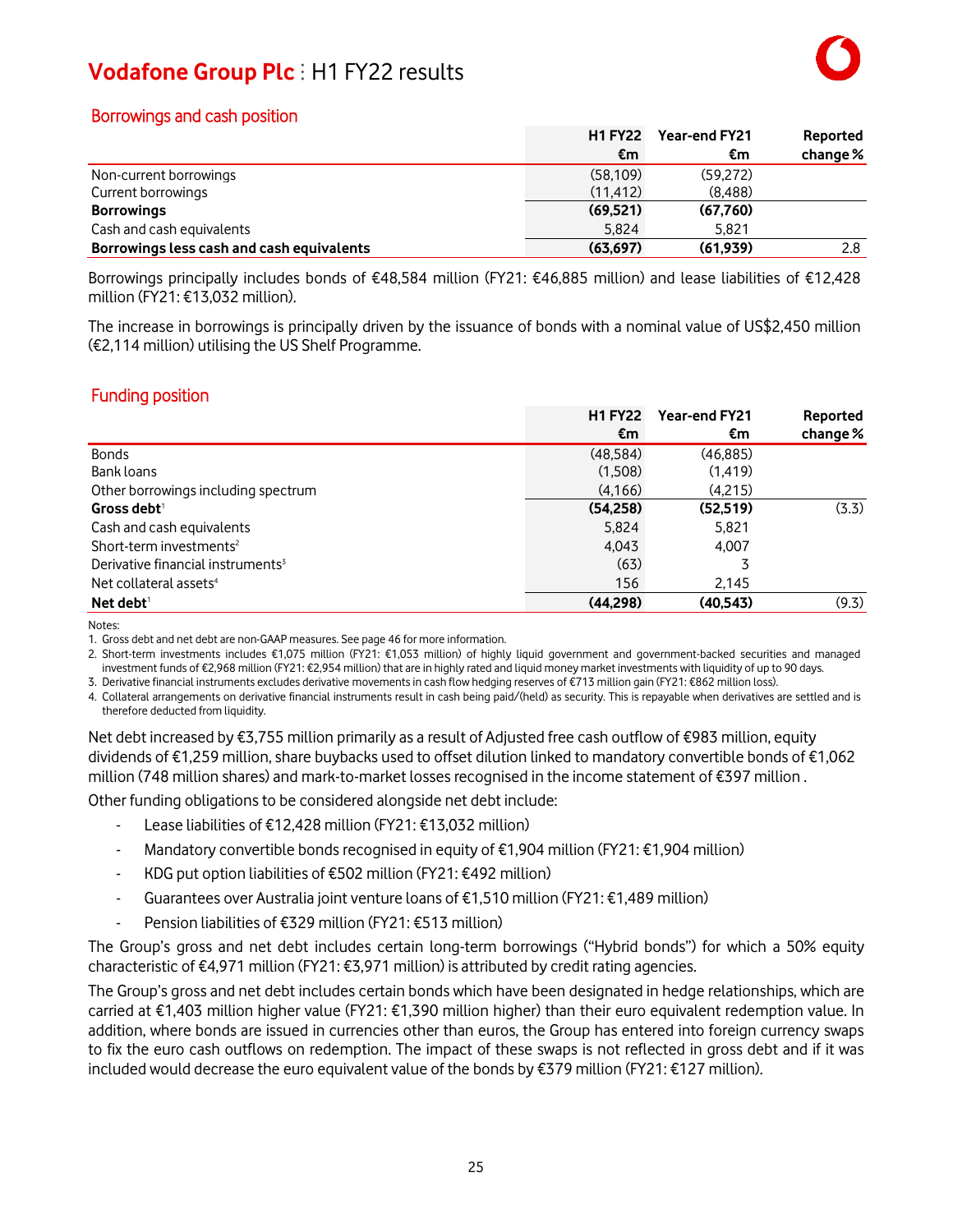### Return on capital employed

Return on Capital Employed ('ROCE') reflects how efficiently we are generating profit with the capital we deploy.

|                                                                       | <b>H1 FY22<sup>1</sup></b> | <b>FY21</b> | Change           |
|-----------------------------------------------------------------------|----------------------------|-------------|------------------|
|                                                                       | ℅                          | ℅           | <b>pps</b>       |
| ROCE calculated using GAAP measures                                   | 3.7%                       | 4.4%        | (0.7)            |
| Pre-tax ROCE (controlled) <sup>2</sup>                                | 6.3%                       | 5.5%        | 0.8 <sub>0</sub> |
| Post-tax ROCE (controlled and associates/joint ventures) <sup>2</sup> | 4.3%                       | 3.9%        | 0.4              |

Notes:

1. The half-year ROCE calculation is based on returns for the 12 months ended 30 September 2021. ROCE is calculated by dividing Operating profit by the average of capital employed asreported in the consolidated statement of financial position. See pages 53 and 54 for the detail of the calculation.

2. Pre-tax ROCE (controlled) and Post-tax ROCE (controlled and associates/joint ventures) are non-GAAP measures. See page 46 for more information.

ROCE decreased to 3.7% (FY21: 4.4%). The decrease reflects a lower operating profit during the rolling 12 months ended 30 September 2021 coupled with slightly increased average capital employed.

We calculate two further ROCE measures: i) Pre-tax ROCE for controlled operations only and ii) Post-tax ROCE (including associates & joint ventures).

ROCE increased to 6.3% on a pre-tax basis (FY21: 5.5%). The increase reflects higher adjusted operating profit, slightly offset by higher average capital employed. Similarly, ROCE on a post-tax basis increased to 4.3% (FY21: 3.9%).

### Funding facilities

The Group has undrawn revolving credit facilities of €7.4 billion comprising euro and US dollar revolving credit facilities of €4.0 billion and US\$4.0 billion (€3.4 billion) which mature in 2025 and 2026 respectively. Both committed revolving credit facilities support US and euro commercial paper programmes of up to US\$15.0 billion and €8.0 billion respectively.

#### Post employment benefits

The €453 million net deficit at 31 March 2021 of scheme assets over scheme liabilities, arising from the Group's obligations in respect of its defined benefit schemes, decreased by €332 million to a €121 million net deficit at 30 September 2021. The next triennial actuarial valuation of the Vodafone Section and CWW Section of the Vodafone UK Group Pension Scheme will be as at 31 March 2022.

#### **Dividends**

Dividends will continue to be declared in euros and paid in euros, pounds sterling and US dollars, aligning the Group's shareholder returns with the primary currency in which we generate free cash flow. The foreign exchange rate at which future dividends declared in euros will be converted into pounds sterling and US dollars will be calculated based on the average World Markets Company benchmark rates over the five business days during the week prior to the payment of the dividend.

The Board has announced an interim dividend per share of 4.50 eurocents (H1 FY21: 4.50 eurocents). The exdividend date for the interim dividend is 25 November 2021 for ordinary shareholders, the record date is 26 November 2021 and the dividend is payable on 4 February 2022. Dividend payments on ordinary shares will be paid directly into a nominated bank or building society account.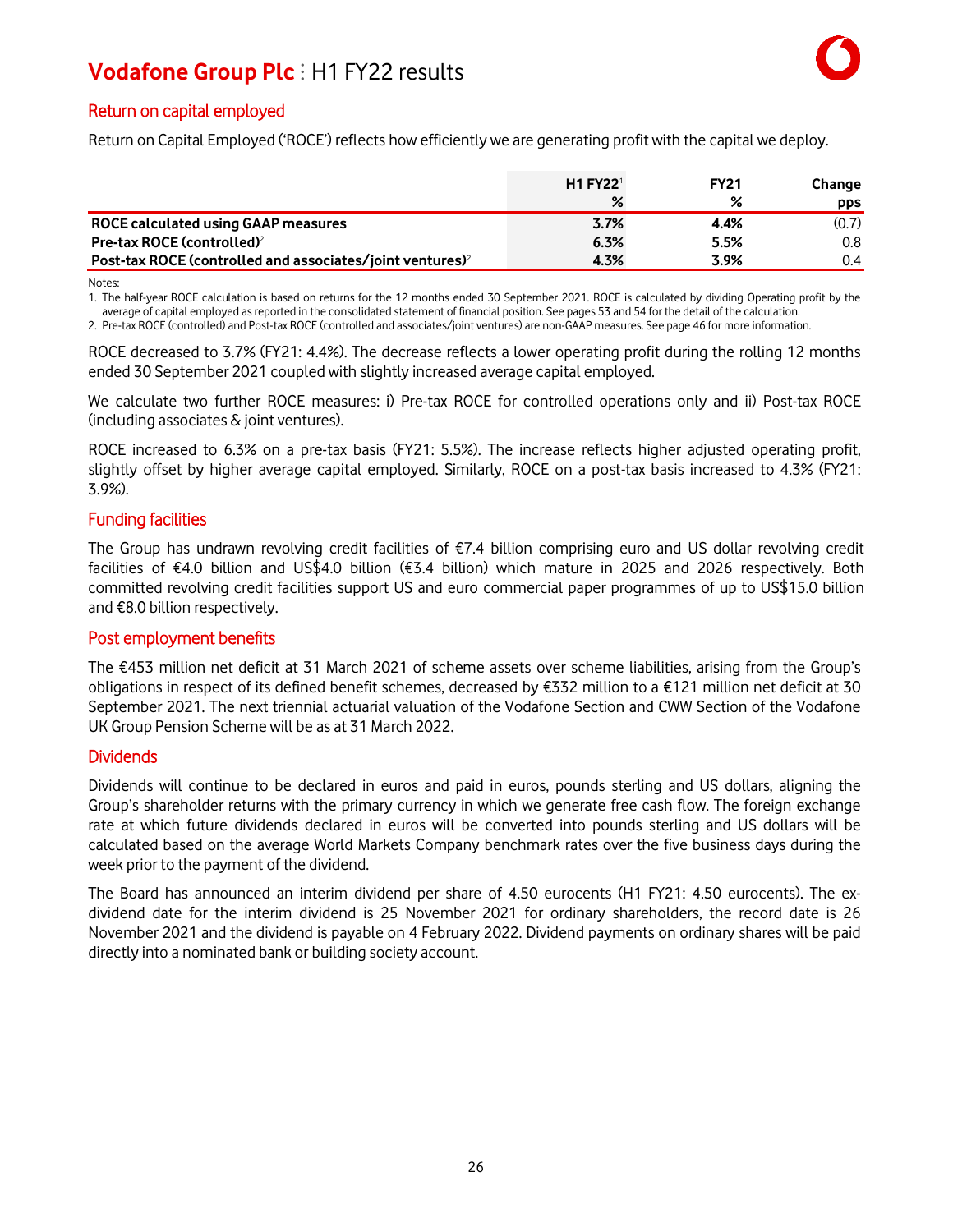### Other significant developments

### Board changes

On 27 July 2021, Renée James and Sanjiv Ahuja stepped-down as Non-Executive Directors.

Olaf Swantee was appointed as a Non-Executive Director at Vodafone's Annual General Meeting on 27 July 2021 and subsequently resigned with effect from 25 September 2021 in light of a professional development which impacted his ability to serve on the Board.

On 30 September 2021 it was announced that Deborah Kerr will be appointed as a Non-Executive Director with effect from 1 March 2022.

### Telecom services in Ethiopia

In May 2021, an international consortium named the Global Partnership for Ethiopia was awarded a licence to operate telecom services in Ethiopia.

The partners in the consortium are led by Safaricom Plc and will establish a new operating company in Ethiopia which aims to start providing telecommunications services from 2022. In addition to Safaricom, the partnership includes: Vodacom Group; Vodafone Group; Sumitomo Corporation and CDC Group.

Ethiopia is home to over 112 million people, making it the second largest country in Africa by population. It is one of the last countries in the world to introduce competition in the telecom industry, a process started by the government in 2019 as part of its economic reform agenda, with the support of the International Finance Corporation. The reforms aim to increase jobs, reduce poverty and grow the local economy in an inclusive and sustainable manner.

The consortium is proceeding with and adapting its plans for operational readiness, mindful of the recent declaration of a state of emergency in Ethiopia.

### Spectrum acquisition in Spain

In July 2021, Vodafone Spain acquired 2x10 MHz of spectrum in the 700 MHz band from the Spanish Ministry of Economic Affairs and Digital Transformation ('MINECO') for €350 million (reserve price for the acquired block). The total amount was payable in a single instalment at the end of the auction process. In addition, a licensing fee of €15.5m will be payable each year.

The spectrum acquired has initial holding rights until 2041, with an automatic renewal with no additional fees for a further 20 years (until 2061), subject to meeting the licence obligations.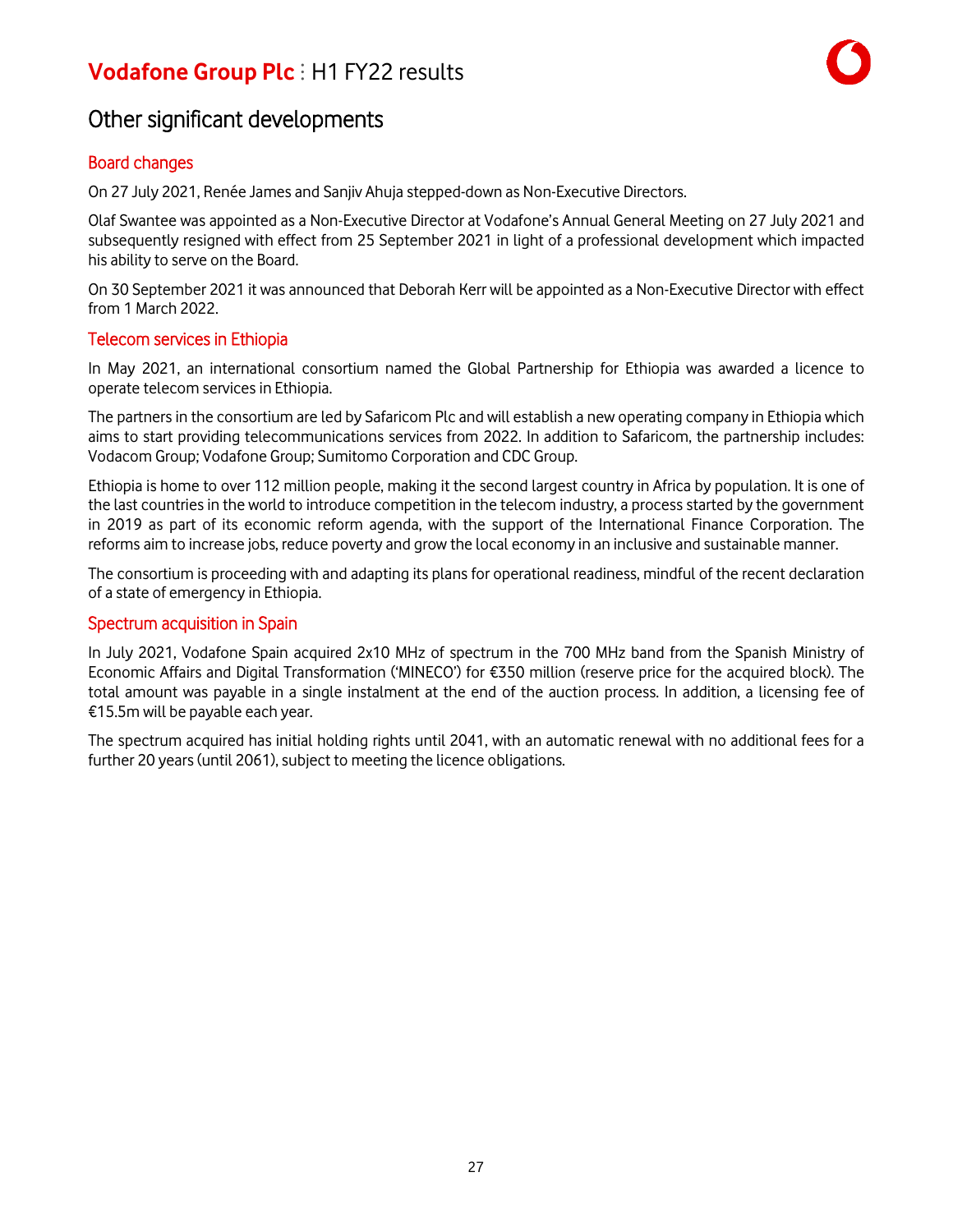

### Risk factors

The key factors and uncertainties that could have a significant effect on the Group's financial performance, include the following:

### **Cyber threat and information security**

An external cyber-attack, insider threat or supplier breach could cause service interruption or the loss of confidential data. Cyber threats could lead to major customer, financial, reputational and regulatory impacts.

#### **Geo-political risk in supply chain**

Our operation is dependent on a wide range of global suppliers. Disruption to our supply chain could mean that we are unable to execute our strategic plans, resulting in increased cost, reduced choice and network quality.

#### **Adverse political and regulatory measures**

Adverse political and regulatory measures impacting our strategy could result in increased costs, create a competitive disadvantage or have negative impact on our return on capital employed.

#### **Strategic transformation**

Failure to execute on organisational transformation and portfolio activity (includes integrations, mergers or separations) could result in loss of business value and additional cost.

### **Global economic disruption**

A global economic crisis could result in reduced telecommunication spend from businesses and consumers, as well as limit our access to financial markets and availability of liquidity, increasing our cost of capital and limiting debt financing options.

### **Technology failures**

Network, system or platform outages resulting from internal or external events could lead to reduced customer satisfaction, reputational damage and/or regulatory penalties.

#### **Market disruption**

New telecoms entering the market could lead to significant price competition and lower margins.

#### **Disintermediation and failure to innovate**

Failure in product innovation or ineffective response to threats from emerging technology or disruptive business models could lead to a loss of customer relevance, market share and new/existing revenue streams.

#### **Legal and regulatory compliance**

Failure to comply with laws and regulations could lead to a loss of trust, financial penalties and/or suspension of our licence to operate.

### **IT transformation**

Failure to design and execute IT transformation of our legacy estate could lead to business loss, customer dissatisfaction or reputational exposure.

### TCFD disclosure

We recognise that climate change poses a number of physical (i.e. caused by the increased frequency and severity of extreme weather events) and transition-related (i.e. economic, technology or regulatory challenges related to moving to a greener economy) risks and opportunities for our business. As part of our commitment to operate ethically and sustainably, we are dedicated to understanding climate-related risks and opportunities and embedding responses to these into our business strategy and operations. We are aligning internal processes with the recommendations of the Task Force on Climate-related Financial Disclosures ('TCFD') focusing on four thematic areas that are core elements of how organisations operate: governance, strategy, risk management, metrics and targets.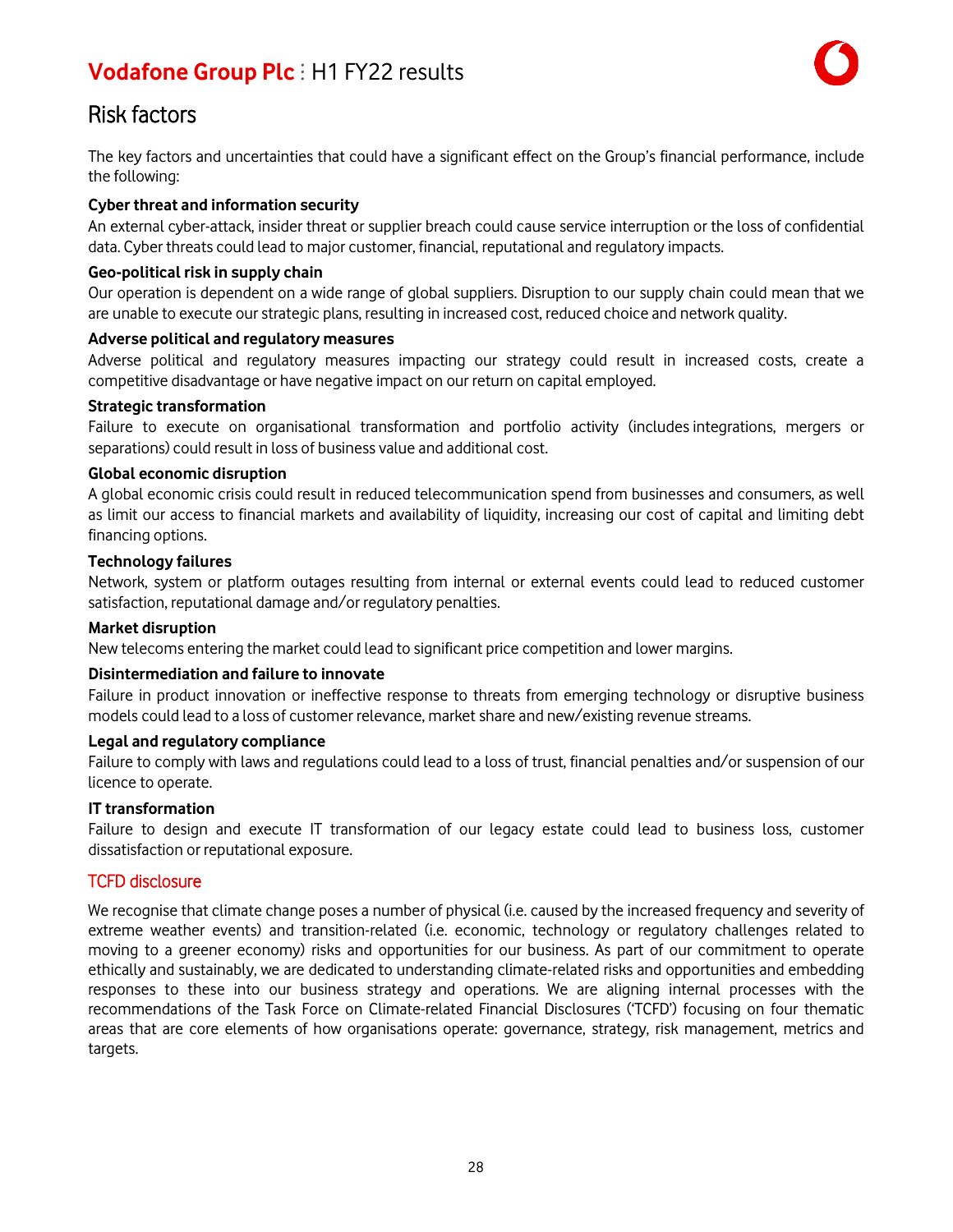

### Responsibility statement

We confirm that to the best of our knowledge:

- The unaudited condensed consolidated financial statements have been prepared in accordance with IAS 34, "Interim Financial Reporting", as issued by the International Accounting Standards Board and as contained in UKadopted international accounting standards; and
- The interim management report includes a fair review of the information required by Disclosure Guidance and Transparency Rulessourcebook 4.2.7 and Disclosure Guidance and Transparency Rules sourcebook 4.2.8.

Neither the Company nor the directors accept any liability to any person in relation to the half-year financial report except to the extent that such liability could arise under English law. Accordingly, any liability to a person who has demonstrated reliance on any untrue or misleading statement or omission shall be determined in accordance with section 90A and schedule 10A of the Financial Services and Markets Act 2000.

The names and functions of the Vodafone Group Plc board of directors can be found at:

<http://www.vodafone.com/about/board-of-directors>

By Order of the Board Rosemary Martin Group General Counsel and Company Secretary 16 November 2021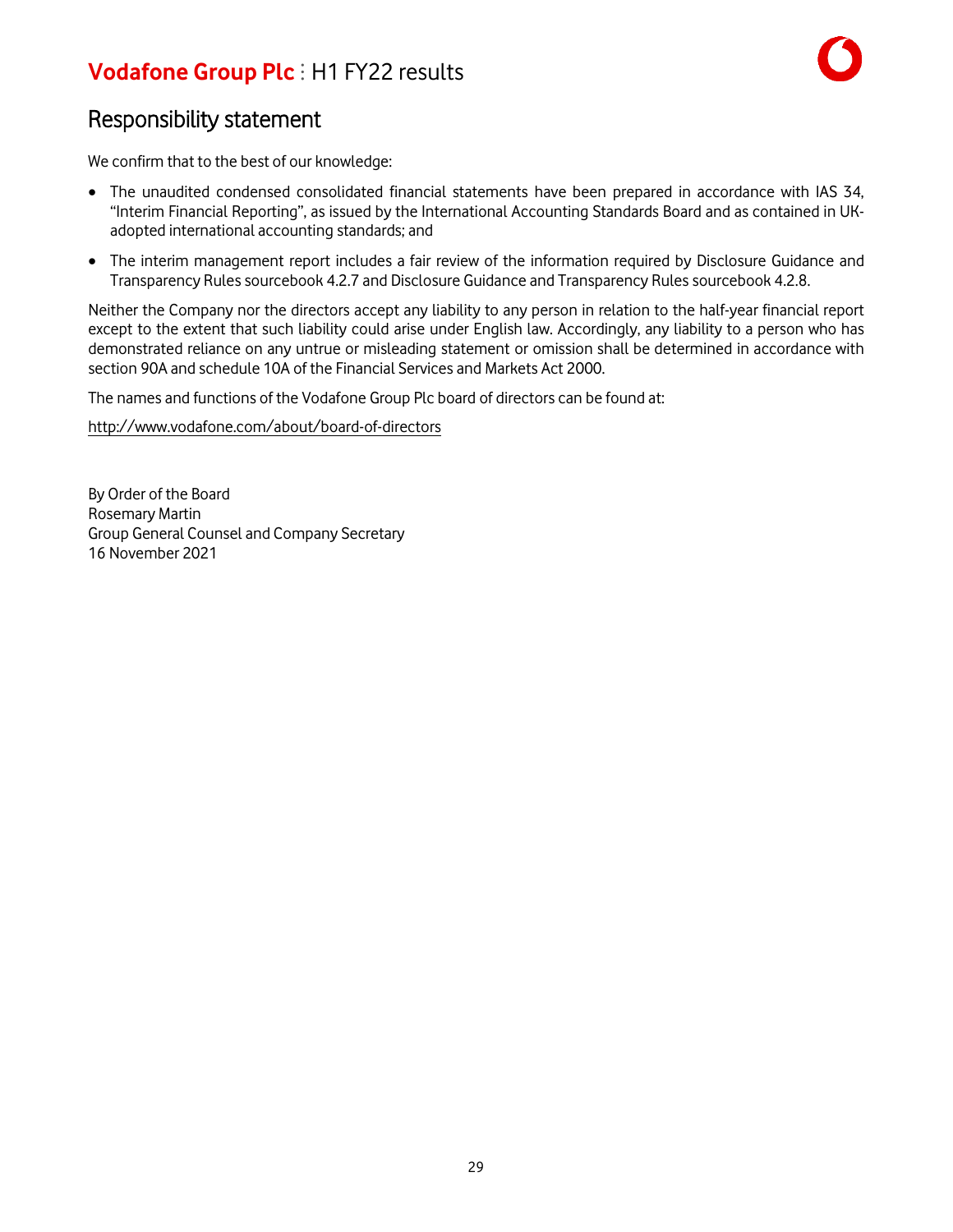### Unaudited condensed consolidated financial statements

### **Consolidated income statement**

|                                                                    |                | Six months ended 30 September |           |
|--------------------------------------------------------------------|----------------|-------------------------------|-----------|
|                                                                    |                | 2021                          | 20201     |
|                                                                    | Note           | €m                            | €m        |
| Revenue                                                            | 2              | 22,489                        | 21,427    |
| Cost of sales                                                      |                | (15,097)                      | (14, 754) |
| <b>Gross profit</b>                                                |                | 7.392                         | 6,673     |
| Selling and distribution expenses                                  |                | (1,675)                       | (1,676)   |
| Administrative expenses                                            |                | (2,870)                       | (2,580)   |
| Net credit losses on financial assets                              |                | (230)                         | (378)     |
| Share of results of equity accounted associates and joint ventures |                | 111                           | 260       |
| Other (expense)/income                                             |                | (108)                         | 1,055     |
| Operating profit                                                   | $\overline{c}$ | 2,620                         | 3,354     |
| Investment income                                                  |                | 129                           | 183       |
| Financing costs                                                    |                | (1, 473)                      | (1,610)   |
| <b>Profit before taxation</b>                                      |                | 1,276                         | 1,927     |
| Income tax credit/(expense)                                        | 3              |                               | (459)     |
| Profit for the financial period                                    |                | 1,277                         | 1,468     |
| Attributable to:                                                   |                |                               |           |
| - Owners of the parent                                             |                | 996                           | 1,269     |
| - Non-controlling interests                                        |                | 281                           | 199       |
| Profit for the financial period                                    |                | 1,277                         | 1,468     |
|                                                                    |                |                               |           |
| Profit per share                                                   |                |                               |           |
| Total Group:                                                       |                |                               |           |
| - Basic                                                            | 5              | 3.40c                         | 4.30c     |
| - Diluted                                                          | 5              | 3.39c                         | 4.29c     |

### **Consolidated statement of comprehensive income/expense**

|                                                                                         | Six months ended 30 September |         |  |
|-----------------------------------------------------------------------------------------|-------------------------------|---------|--|
|                                                                                         | 2021                          | 20201   |  |
|                                                                                         | €m                            | €m      |  |
| Profit for the financial period                                                         | 1,277                         | 1,468   |  |
| Other comprehensive income/(expense):                                                   |                               |         |  |
| Items that may be reclassified to the income statement in subsequent periods:           |                               |         |  |
| Foreign exchange translation differences, net of tax                                    | (117)                         | (768)   |  |
| Foreign exchange translation differences transferred to the income statement            |                               | (77)    |  |
| Other, net of tax <sup>2</sup>                                                          | 1,286                         | (2,058) |  |
| Total items that may be reclassified to the income statement in subsequent periods      | 1,169                         | (2,903) |  |
| Items that will not be reclassified to the income statement in subsequent periods:      |                               |         |  |
| Net actuarial gains/(losses) on defined benefit pension schemes, net of tax             | 200                           | (383)   |  |
| Total items that will not be reclassified to the income statement in subsequent periods | 200                           | (383)   |  |
| Other comprehensive income/(expense)                                                    | 1,369                         | (3,286) |  |
| Total comprehensive income/(expense) for the financial period                           | 2,646                         | (1,818) |  |
|                                                                                         |                               |         |  |
| Attributable to:                                                                        |                               |         |  |
| - Owners of the parent                                                                  | 2.354                         | (1.950) |  |
| - Non-controlling interests                                                             | 292                           | 132     |  |
|                                                                                         | 2,646                         | (1,818) |  |

Notes:

1. In the previously published resultsfor the six months ended 30 September 2020, the Group's 55% interest in Vodafone Egypt was classified as held for sale. In December 2020, the Group announced that discussions with the potential purchaser had been terminated. Consequently, the held for sale classification was reversed resulting in the following changes to the previously published results for the six months ended 30 September 2020: gross profit has declined by €97 million, operating profit has declined by €118 million, profit before taxation has declined by €118 million, profit for the financial period has declined by €87 million, total comprehensive expense for the financial period has increased by €85 million and basic profit per share and diluted profit per share has declined by 0.15 eurocents.

2. Principally includesthe impact of the Group's cash flow hedges deferred to other comprehensive income during the period.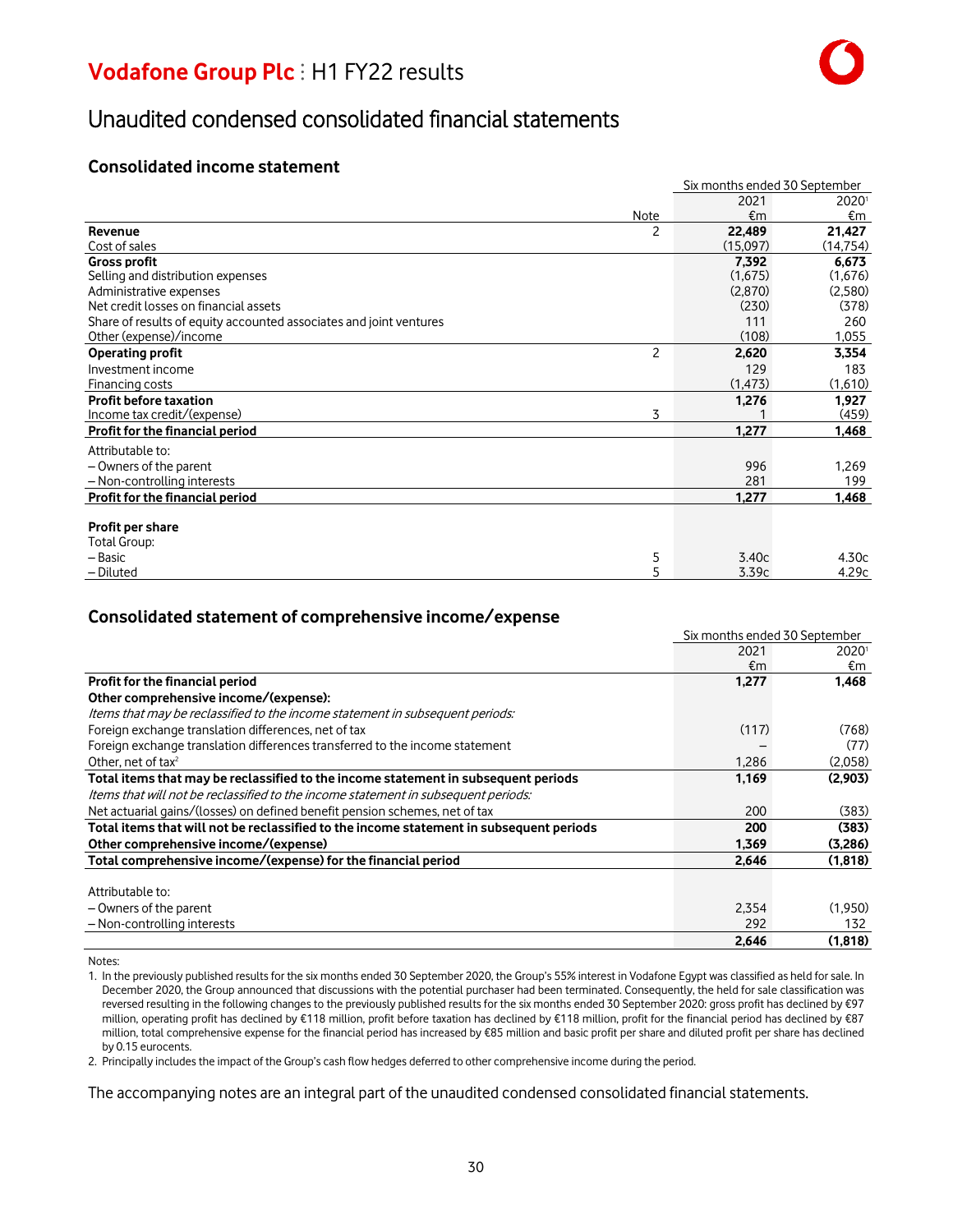### Unaudited condensed consolidated financial statements

### **Consolidated statement of financial position**

|                                                                | 30 September | 31 March   |
|----------------------------------------------------------------|--------------|------------|
|                                                                | 2021         | 2021       |
| Note                                                           | €m           | €m         |
| <b>Non-current assets</b>                                      |              |            |
| Goodwill                                                       | 31,729       | 31,731     |
| Other intangible assets                                        | 21,697       | 21,818     |
| Property, plant and equipment                                  | 40,116       | 41,243     |
| $\overline{7}$<br>Investments in associates and joint ventures | 4,397        | 4,670      |
| Other investments                                              | 1,043        | 925        |
| Deferred tax assets                                            | 21,800       | 21,569     |
| Post employment benefits                                       | 208          | 60         |
|                                                                | 5.690        |            |
| Trade and other receivables                                    |              | 4.777      |
| <b>Current assets</b>                                          | 126,680      | 126,793    |
|                                                                |              |            |
| Inventory                                                      | 714          | 676        |
| Taxation recoverable                                           | 515          | 434        |
| Trade and other receivables                                    | 11,330       | 10,923     |
| Other investments                                              | 7.778        | 9.159      |
| Cash and cash equivalents                                      | 5,824        | 5,821      |
|                                                                | 26.161       | 27.013     |
| Assets held for sale<br>$\overline{4}$                         | 1,256        | 1,257      |
| <b>Total assets</b>                                            | 154,097      | 155.063    |
|                                                                |              |            |
| <b>Equity</b>                                                  |              |            |
| Called up share capital                                        | 4,797        | 4.797      |
| Additional paid-in capital                                     | 150,886      | 150,812    |
| Treasury shares                                                | (7, 130)     | (6, 172)   |
| Accumulated losses                                             | (121, 973)   | (121, 587) |
| Accumulated other comprehensive income                         | 29,312       | 27,954     |
| Total attributable to owners of the parent                     | 55,892       | 55,804     |
| Non-controlling interests                                      | 2,155        | 2.012      |
| <b>Total equity</b>                                            | 58,047       | 57,816     |
|                                                                |              |            |
| <b>Non-current liabilities</b>                                 |              |            |
| <b>Borrowings</b>                                              | 58,109       | 59,272     |
| Deferred tax liabilities                                       | 1,985        | 2,095      |
| Post employment benefits                                       | 329          | 513        |
| Provisions                                                     | 1,810        | 1,747      |
| Trade and other payables                                       | 3,674        | 4,909      |
|                                                                | 65,907       | 68,536     |
| <b>Current liabilities</b>                                     |              |            |
| <b>Borrowings</b>                                              | 11.412       | 8.488      |
| Financial liabilities under put option arrangements            | 502          | 492        |
| <b>Taxation liabilities</b>                                    | 1,079        | 769        |
| Provisions                                                     | 867          | 892        |
| Trade and other payables                                       | 16,283       | 18,070     |
|                                                                | 30.143       | 28.711     |
| <b>Total equity and liabilities</b>                            | 154,097      | 155,063    |
|                                                                |              |            |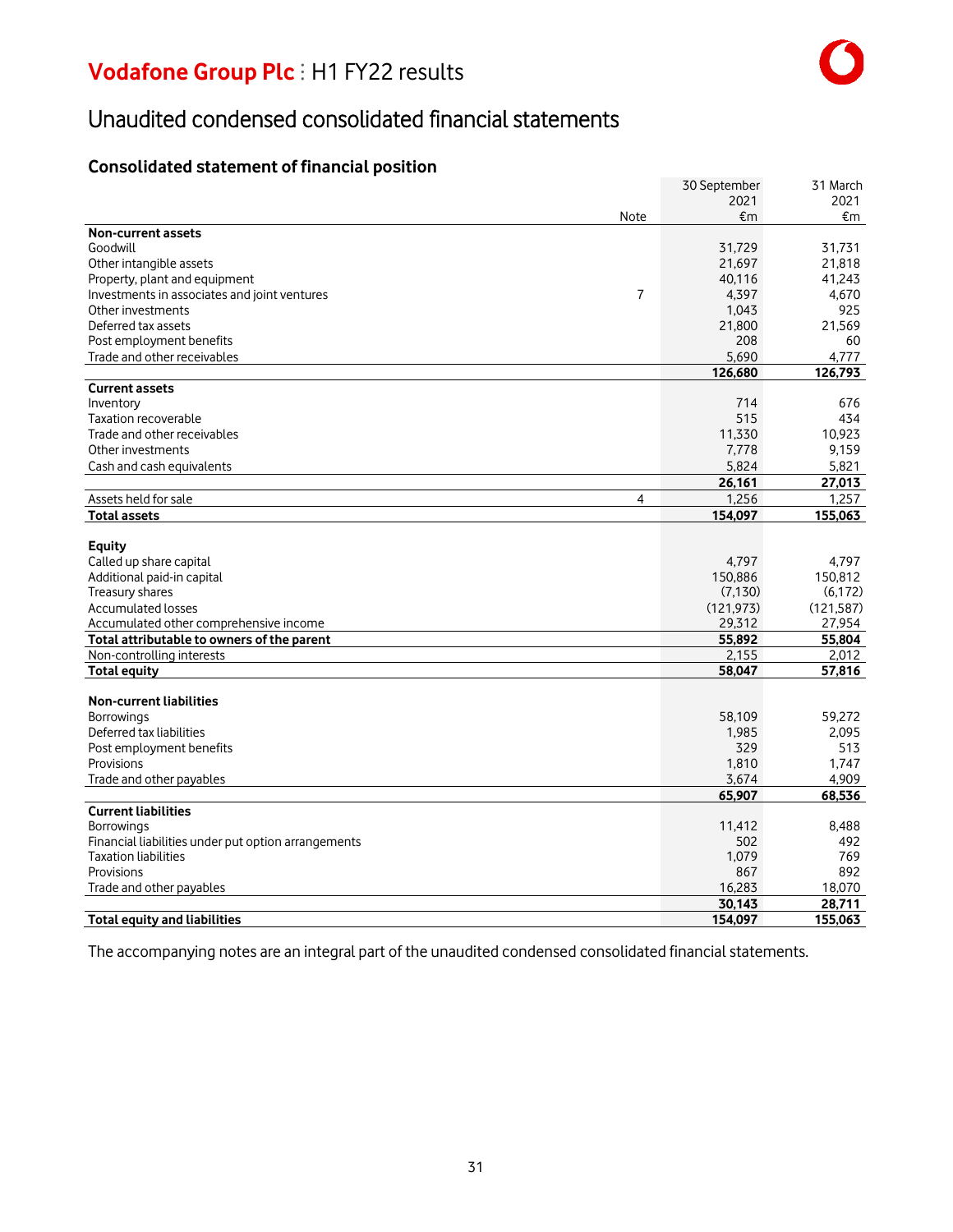### Unaudited condensed consolidated financial statements

### **Consolidated statement of changes in equity**

|                                             |         | Additional           |          | Accumulated         | Equity          | Non-        |              |
|---------------------------------------------|---------|----------------------|----------|---------------------|-----------------|-------------|--------------|
|                                             | Share   | paid-in              | Treasury | comprehensive       | attributable to | controlling |              |
|                                             | capital | capital <sup>1</sup> | shares   | losses <sup>2</sup> | the owners      | interests   | Total equity |
|                                             | €m      | €m                   | €m       | €m                  | €m              | €m          | €m           |
| 1 April 2020 brought forward                | 4,797   | 152,629              | (7,802)  | (88,214)            | 61,410          | 1,215       | 62,625       |
| Issue or reissue of shares                  |         |                      | 82       | (80)                | 3               |             |              |
| Share-based payments                        |         | 64                   |          |                     | 64              | 4           | 68           |
| Transactions with non-controlling           |         |                      |          |                     |                 |             |              |
| shareholders in subsidiaries                |         |                      |          | (11)                | (11)            | (5)         | (16)         |
| Comprehensive (expense)/income <sup>3</sup> |         |                      |          | (1,950)             | (1,950)         | 132         | (1,818)      |
| <b>Dividends</b>                            |         |                      |          | (1.205)             | (1,205)         | (162)       | (1,367)      |
| 30 September 2020                           | 4,797   | 152,694              | (7,720)  | (91, 460)           | 58,311          | 1,184       | 59,495       |
|                                             |         |                      |          |                     |                 |             |              |
| 1 April 2021 brought forward                | 4,797   | 150,812              | (6, 172) | (93, 633)           | 55,804          | 2,012       | 57,816       |
| Issue or reissue of shares                  |         |                      | 90       | (90)                |                 |             |              |
| Share-based payments                        |         | 73                   |          |                     | 73              | 6           | 79           |
| Transactions with non-controlling           |         |                      |          |                     |                 |             |              |
| shareholders in subsidiaries                |         |                      |          | (38)                | (38)            | 236         | 198          |
| Comprehensive (expense)/income              |         |                      |          | 2,354               | 2,354           | 292         | 2,646        |
| <b>Dividends</b>                            |         |                      |          | (1,254)             | (1,254)         | (391)       | (1,645)      |
| Purchase of treasury shares                 |         |                      | (1,048)  |                     | (1,048)         |             | (1,048)      |
| 30 September 2021                           | 4,797   | 150,886              | (7, 130) | (92,661)            | 55,892          | 2,155       | 58,047       |

Notes:

1. Includes share premium, capital reserve, capital redemption reserve, merger reserve and share-based payment reserve. The merger reserve was derived from acquisitions made prior to 31 March 2004 and subsequently allocated to additional paid-in capital on adoption of IFRS.

2. Includes accumulated losses and accumulated other comprehensive income.

3. In the previously published resultsfor the six months ended 30 September 2020, the Group's 55% interest in Vodafone Egypt was classified as held for sale. In December 2020, the Group announced that discussions with the potential purchaser had been terminated. Consequently, the held for sale classification was reversed resulting in the following changes to the previously published results for the six months ended 30 September 2020: Total comprehensive expense for the financial period hasincreased by €85 million.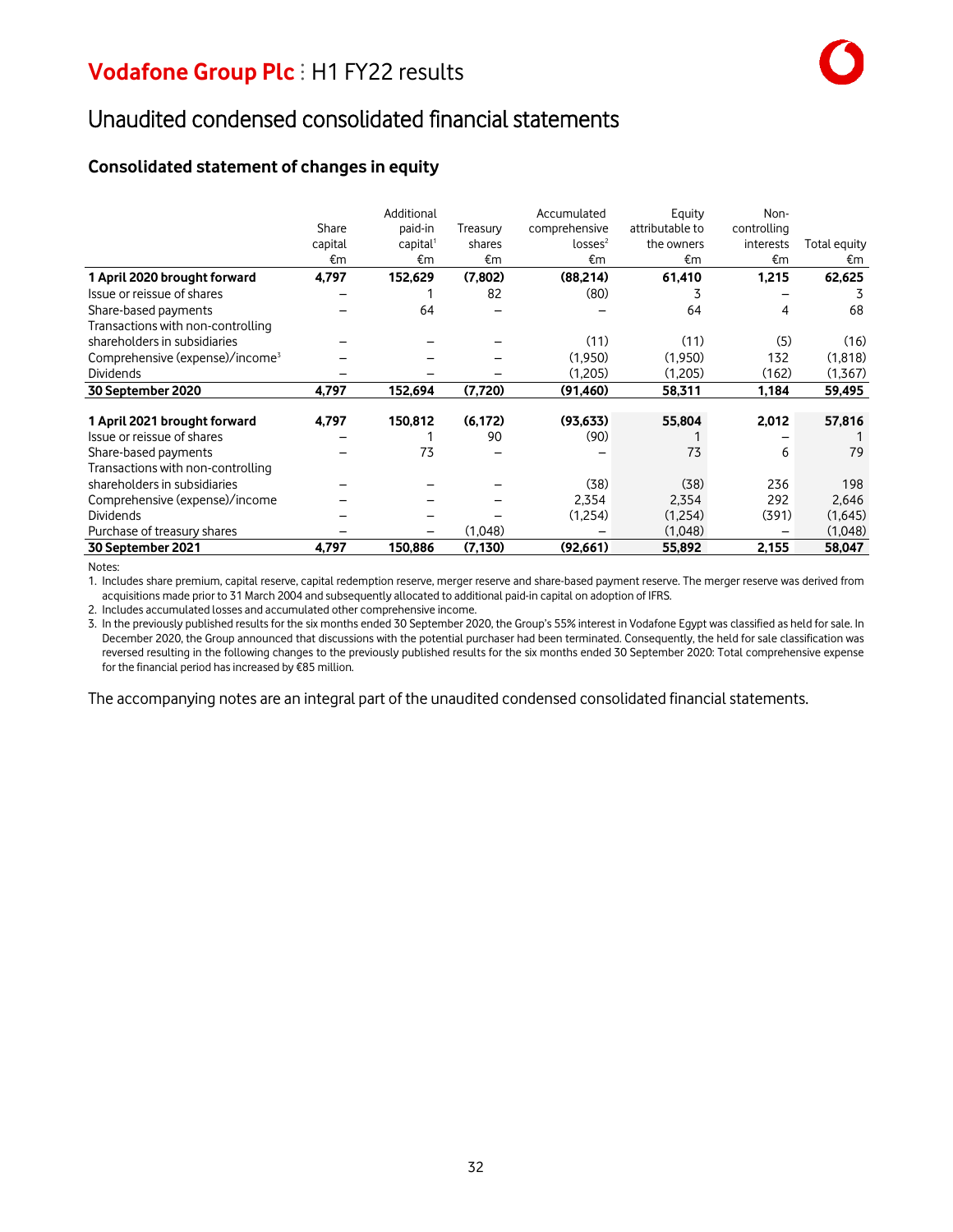### Unaudited condensed consolidated financial statements

### **Consolidated statement of cash flows**

|                                                                             | Six months ended 30 September |          |  |
|-----------------------------------------------------------------------------|-------------------------------|----------|--|
|                                                                             | 2021                          | 2020     |  |
| Note                                                                        | €m                            | €m       |  |
| Inflow from operating activities<br>8                                       | 6,455                         | 6.009    |  |
|                                                                             |                               |          |  |
| Cash flows from investing activities                                        |                               |          |  |
| Purchase of interests in subsidiaries, net of cash acquired                 | (1)                           | (136)    |  |
| Purchase of interests in associates and joint ventures                      | (47)                          |          |  |
| Purchase of intangible assets                                               | (1,593)                       | (1,092)  |  |
| Purchase of property, plant and equipment                                   | (3, 118)                      | (2,771)  |  |
| Purchase of investments                                                     | (580)                         | (3, 153) |  |
| Disposal of interests in subsidiaries, net of cash disposed                 |                               | 174      |  |
| Disposal of interests in associates and joint ventures                      |                               | 420      |  |
| Disposal of property, plant and equipment and intangible assets             | 8                             | -6       |  |
| Disposal of investments                                                     | 1,930                         | 1,031    |  |
| Dividends received from associates and joint ventures                       | 469                           | 355      |  |
| Interest received                                                           | 121                           | 153      |  |
| Outflow from investing activities                                           | (2,811)                       | (5,013)  |  |
|                                                                             |                               |          |  |
| Cash flows from financing activities <sup>1</sup>                           |                               |          |  |
| Proceeds from issue of long-term borrowings                                 | 2.282                         | 2.125    |  |
| Repayment of borrowings                                                     | (3,771)                       | (4,330)  |  |
| Net movement in short-term borrowings                                       | 1.173                         | (3,238)  |  |
| Net movement in derivatives <sup>2</sup>                                    | (110)                         | 521      |  |
| Interest paid <sup>3</sup>                                                  | (809)                         | (774)    |  |
| Purchase of treasury shares                                                 | (1,101)                       |          |  |
| Issue of ordinary share capital and reissue of treasury shares              | 1                             | 3        |  |
| Equity dividends paid                                                       | (1,259)                       | (1,209)  |  |
| Dividends paid to non-controlling shareholders in subsidiaries              | (399)                         | (166)    |  |
| Other transactions with non-controlling shareholders in subsidiaries        | 198                           | (20)     |  |
| Other movements with associates and joint ventures                          |                               | 38       |  |
| <b>Outflow from financing activities</b>                                    | (3.795)                       | (7,050)  |  |
|                                                                             |                               |          |  |
| Net cash outflow                                                            | (151)                         | (6,054)  |  |
|                                                                             |                               |          |  |
| Cash and cash equivalents at beginning of the financial period <sup>4</sup> | 5,790                         | 13,288   |  |
| Exchange gain/(loss) on cash and cash equivalents                           | 11                            | (365)    |  |
| Cash and cash equivalents at end of the financial period <sup>4</sup>       | 5.650                         | 6.869    |  |

Notes:

1. See page 25 for commentary on bond issuances, loan repayments and share buybacks in the period.

2. Amounts for the six months ended 30 September 2020 were previously presented within net movement in short-term borrowings.

3. Interest paid includes €39 million of cash inflow (H1 FY21: €nil) on derivative financial instruments for the share buyback related to maturing tranches of mandatory convertible bonds.

4. Comprises cash and cash equivalents as presented in the consolidated statement of financial position of €5,824 million (H1 FY21: €6,612 million), after adjustment to include overdrafts of €174 million (H1 FY21: €17 million) and, for H1 FY21, €274 million of cash and cash equivalents previously presented in assets held for sale relating to the Group's 55% interest in Vodafone Egypt.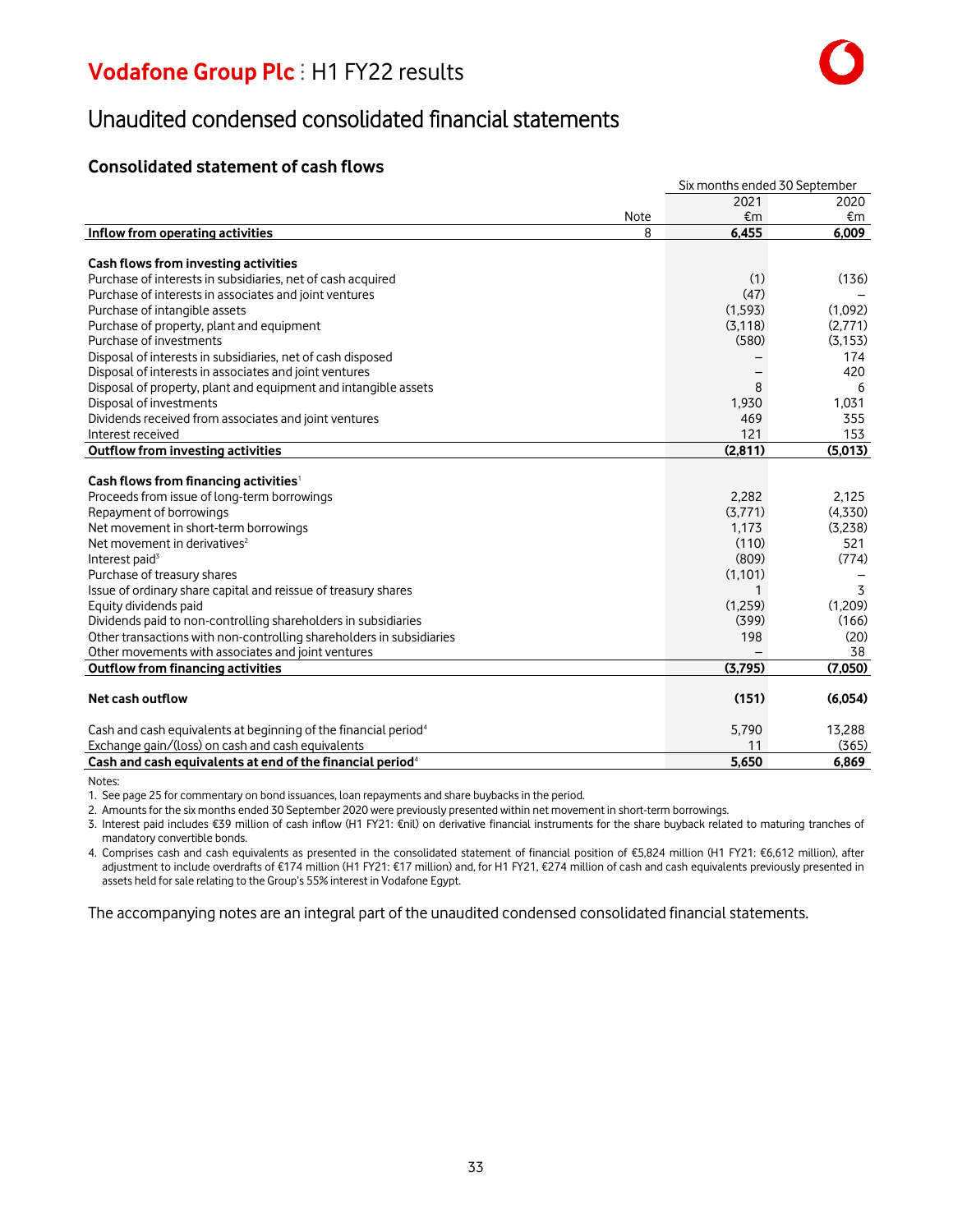

### Notes to the unaudited condensed consolidated financial statements

#### **1 Basis of preparation**

The unaudited condensed consolidated financial statementsfor the six months ended 30 September 2021:

- are prepared in accordance with International Accounting Standard 34 "Interim Financial Reporting" ('IAS 34') as issued by the International Accounting Standards Board ('IASB') and as adopted by the United Kingdom;
- are presented on a condensed basis as permitted by IAS 34 and therefore do not include all disclosures that would otherwise be required in a full set of financial statements and should be read in conjunction with the Group's annual report for the year ended 31 March 2021;
- apply the same accounting policies, presentation and methods of calculation as those followed in the preparation of the Group's consolidated financial statements for the year ended 31 March 2021, which were prepared in accordance with International Accounting Standards in conformity with the requirements of the UK Companies Act 2006, International Financial Reporting Standards('IFRS') adopted pursuant to Regulation (EC) No 1606/2002 asit appliesin the European Union and IFRS as issued by the IASB. Income taxes are accrued using the tax rate that is expected to be applicable for the full financial year, adjusted for certain discrete items which occurred in the interim period in accordance with IAS 34;
- include all adjustments, consisting of normal recurring adjustments, necessary for a fair statement of the results for the periods presented;
- do not constitute statutory accounts within the meaning of section 434(3) of the Companies Act 2006; and
- were approved by the Board of directors on 16 November 2021.

The information relating to the year ended 31 March 2021 is extracted from the Group's published annual report for that year, which has been delivered to the Registrar of Companies, and on which the auditors' report was unqualified and did not contain any emphasis of matter or statements under section 498(2) or 498(3) of the UK Companies Act 2006.

The preparation of the unaudited condensed consolidated financial statements requires management to make estimates and assumptions that affect the reported amounts of assets and liabilities and disclosure of contingent assets and liabilities at the end of the reporting period, and the reported amounts of revenue and expenses during the period. Actual results could vary from these estimates. These estimates and underlying assumptions are reviewed on an ongoing basis. Revisions to accounting estimates are recognised in the period in which the estimate is revised if the revision affects only that period or in the period of the revision and future periodsif the revision affects both current and future periods.

#### Going concern

As outlined on pages 1 and 2, trading during the period demonstrated a robust operating model for the Group. The Group has a strong liquidity position with €5.7 billion of cash and cash equivalents available at 30 September 2021 which, together with undrawn revolving credit facilities of €7.4 billion, cover all of the Group's reasonably expected cash requirements over the going concern period. The Directors have reviewed trading and liquidity forecasts for the Group, which were based on current trading conditions, and considered a variety of scenarios including not being able to access the capital markets during the assessment period. In addition to the liquidity forecasts prepared, the Directors considered the availability of the Group's revolving credit facilities which were undrawn as at 30 September 2021. As a result of the assessment performed, the Directors have concluded that the Group is able to continue in operation for the period up to and including March 2023 and that it is appropriate to continue to adopt the going concern basisin preparing the unaudited condensed consolidated financial statements.

#### Critical accounting judgements and estimates

The Group's critical accounting judgements and estimates were disclosed in the Group's annual report for the year ended 31 March 2021; in addition, accounting judgements exercised by management as at 30 September 2021 relating to identifying indicators of impairment are disclosed below. The ongoing impact of COVID-19 has been factored into our latest forecasts, including those considered as part of management's review of potential indicators of impairment; judgements relating to this review are discussed below.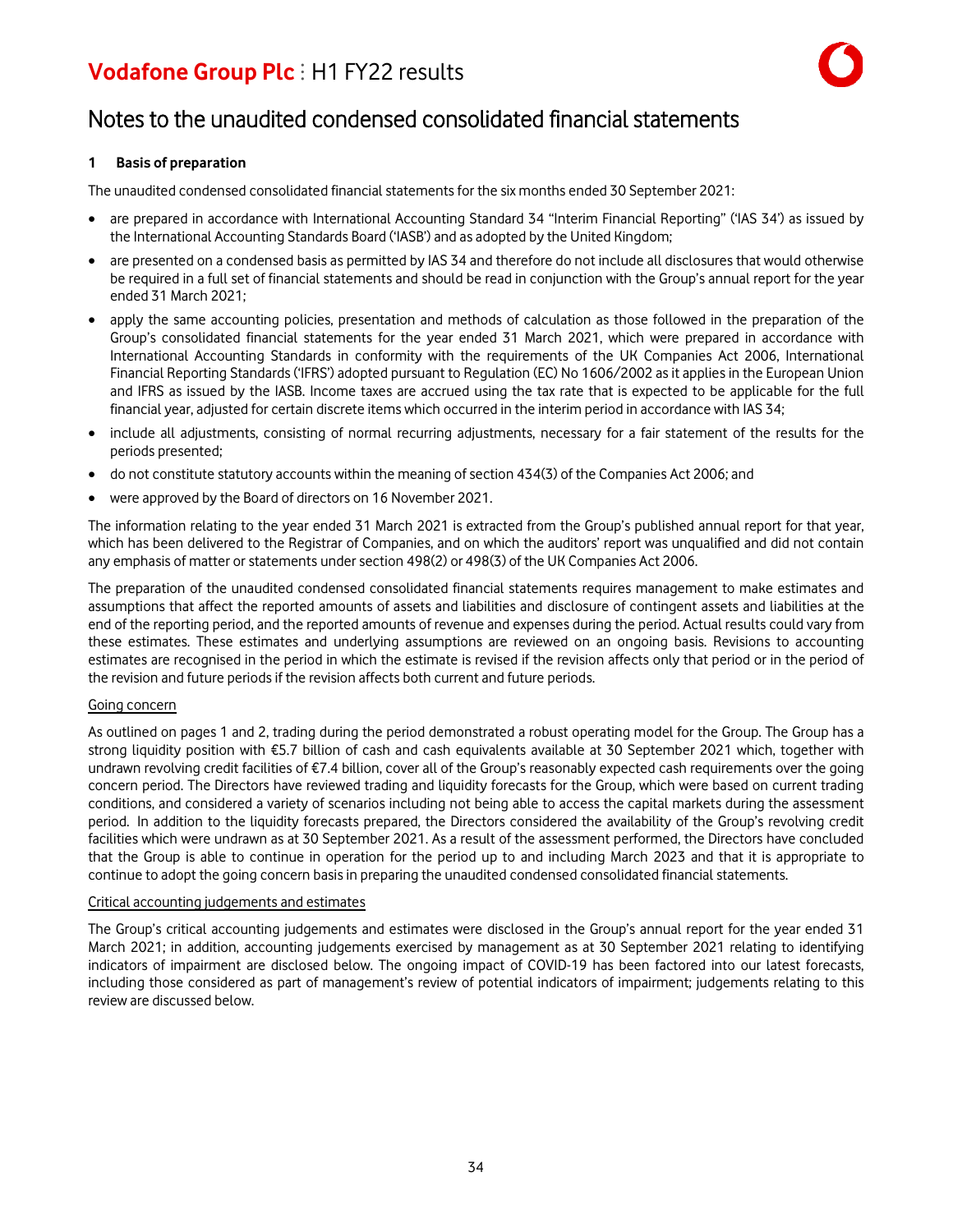

### Notes to the unaudited condensed consolidated financial statements

#### **1 Basis of preparation (continued)**

#### Judgements relating to potential indicators of impairment

The Group performs its annual impairment test for goodwill and indefinite lived intangible assets at 31 March and when there is an indicator of impairment of an asset. At each reporting period date judgement is exercised by management in determining whether any internal or external sources of information observed are indicative that the carrying amount of any of the Group's cash generating units('CGUs') is not recoverable.

As part of this assessment, management reviews the key assumptions underlying the valuation process performed during the annual impairment test at 31 March 2021, as well as other market factors. Indicators assessed include the year to date performance of the Group's CGUs against their latest forecast, as well as considering any valuation implications from observable movements in share prices, market multiples, risk free rates and long-term growth rate estimates.

Based on management's assessment, no indications of impairment were identified for the Group's CGUs during the period to 30 September 2021 that would indicate the carrying amount of any of the Group's CGUs is not recoverable.

#### **New accounting pronouncements adopted**

On 1 April 2021, the Group adopted certain new accounting policies where necessary to comply with amendments to IFRS, none of which had a material impact on the consolidated results, financial position or cash flows of the Group. Further details are provided in the Group's annual report for the year ended 31 March 2021.

#### **2 Segmental analysis**

#### **Updated segmental reporting structure**

Following the IPO of Vantage Towers A.G. ('Vantage Towers') in March 2021, Vodafone has updated its segmental reporting structure to reflect the way in which the Group now manages its operations. Vantage Towers is now reported as a new segment within the Vodafone Group's financial results. This change in reporting structure has taken effect for the year ending 31 March 2022 onwards and has no impact on service revenue. Total revenue is unaffected as charges from Vantage Towers to operating companies are eliminated on consolidation. There has been no change to the segmental presentation of amounts derived from the income statement for comparative periods, which will remain as previously disclosed. Segmental information for the half year to 30 September 2021 is also presented on the previous basis of segmental reporting.

#### **Operating segments**

The Group's operating segments are established on the basis of those components of the Group that are evaluated regularly by the chief operating decision maker in deciding how to allocate resources and in assessing performance. The Group has determined the chief operating decision maker to be its Chief Executive Officer. The Group has a single group of similar services and products, being the supply of communications services and related products.

Revenue is attributed to a country based on the location of the Group company reporting the revenue. Transactions between operating segments are charged at arm's-length prices. With the exception of Vodacom, which is a legal entity encompassing South Africa and certain other smaller African markets, and Vantage Towers which comprises companies providing mobile tower infrastructure in a number of European markets, segment information is primarily provided on the basis of geographic areas, being the basis on which the Group manages the rest of its worldwide interests.

The operating segments for Germany, Italy, UK, Spain, Vodacom and Vantage Towers are individually material for the Group and are each reporting segments for which certain financial information is provided. The aggregation of other operating segments into the Other Europe and Other Markets reporting segments reflects, in the opinion of management, the similar local market economic characteristics and regulatory environments for each of those operating segments as well as the similar products and services sold and comparable classes of customers. In the case of the Other Europe region (comprising Albania, Czech Republic, Greece, Hungary, Ireland, Portugal and Romania), this largely reflects membership or a close association with the European Union, while the Other Markets segment (comprising Egypt, Ghana and Turkey) largely includes developing economies with less stable economic or regulatory environments. Common Functionsis a separate reporting segment and comprises activities which are undertaken primarily in central Group entities that do not meet the criteria for aggregation with other reporting segments.

#### **Revenue disaggregation**

Revenue reported for the period includes revenue from contracts with customers, comprising service and equipment revenue, as well as other revenue items including revenue from leases and interest revenue arising from transactions with a significant financing component. The tables overleaf disaggregate the Group's revenue by reporting segment.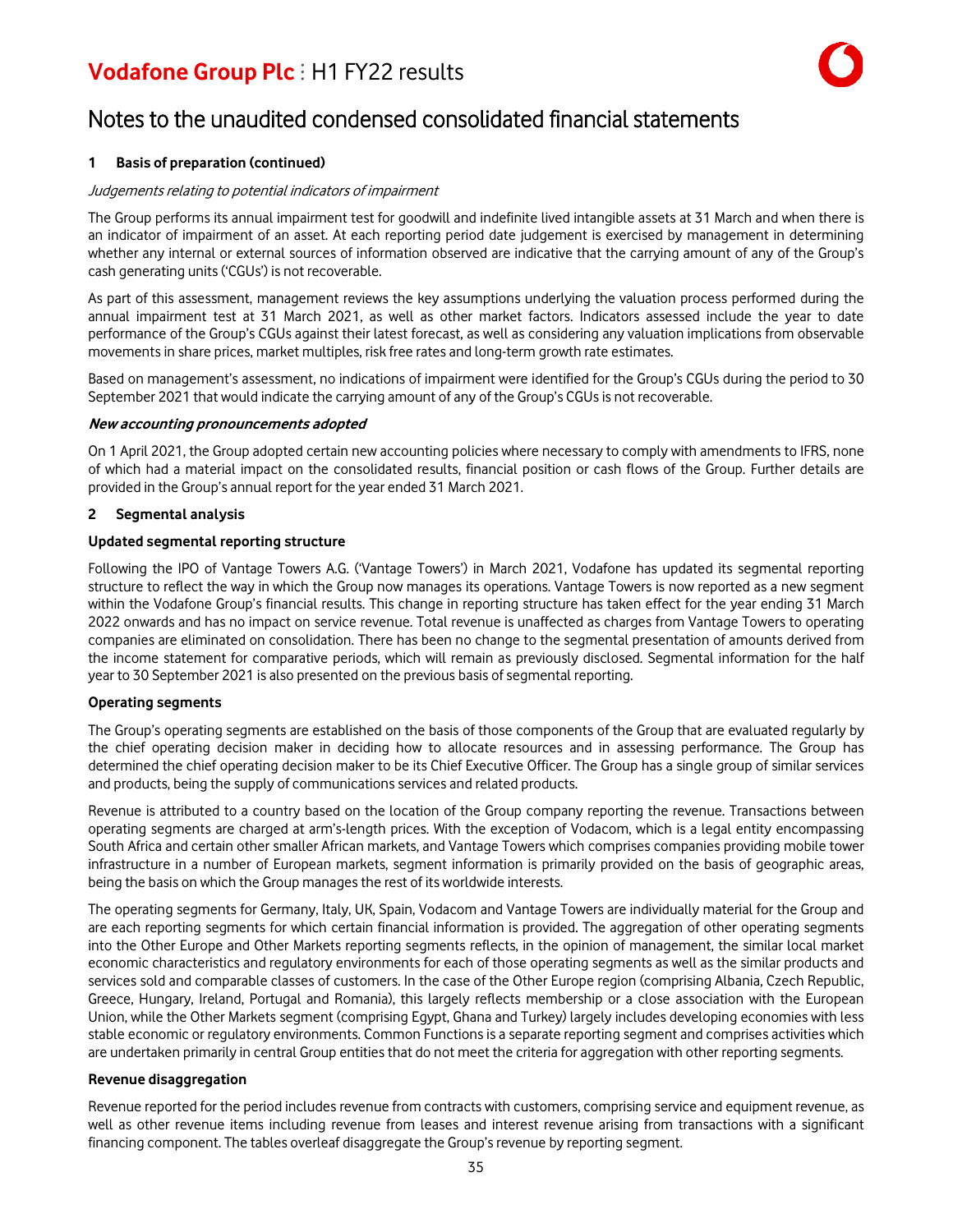### Notes to the unaudited condensed consolidated financial statements

#### **2 Segmental analysis (continued)**

The table below presents the results for the six months ended 30 September 2021 in line with our updated segmental reporting structure.

|                                    |         |                | Revenue from   |                      |          | Total   |          |
|------------------------------------|---------|----------------|----------------|----------------------|----------|---------|----------|
|                                    | Service | Equipment      | contracts with | Other                | Interest | segment | Adjusted |
|                                    | revenue | revenue        | customers      | revenue <sup>1</sup> | revenue  | revenue | EBITDAaL |
|                                    | €m      | €m             | €m             | €m                   | €m       | €m      | €m       |
| Six months ended 30 September 2021 |         |                |                |                      |          |         |          |
| Germany                            | 5,777   | 475            | 6,252          | 183                  | 12       | 6,447   | 2,892    |
| Italy                              | 2.187   | 265            | 2.452          | 49                   | 6        | 2,507   | 917      |
| UК                                 | 2,521   | 593            | 3,114          | 30                   | 17       | 3,161   | 638      |
| Spain                              | 1,866   | 178            | 2,044          | 33                   | 13       | 2,090   | 445      |
| Other Europe                       | 2,502   | 248            | 2.750          | 52                   | 8        | 2.810   | 836      |
| Vodacom                            | 2,271   | 455            | 2.726          | 190                  | 12       | 2.928   | 1,062    |
| <b>Other Markets</b>               | 1,752   | 201            | 1,953          | 5                    | ۰.       | 1,958   | 683      |
| Vantage Towers                     |         | $\blacksquare$ |                | 611                  |          | 611     | 305      |
| Common Functions <sup>2</sup>      | 252     | 31             | 283            | 424                  |          | 707     | (213)    |
| Eliminations                       | (118)   | $\blacksquare$ | (118)          | (611)                | (1)      | (730)   |          |
| Group                              | 19,010  | 2,446          | 21.456         | 966                  | 67       | 22,489  | 7,565    |

The tables below present the results for the six months ended 30 September 2021 and 30 September 2020 under the previous basis of segmental reporting.

|                                    |         |                | Revenue from   |                      |          | Total   |          |
|------------------------------------|---------|----------------|----------------|----------------------|----------|---------|----------|
|                                    | Service | Equipment      | contracts with | Other                | Interest | segment | Adjusted |
|                                    | revenue | revenue        | customers      | revenue <sup>1</sup> | revenue  | revenue | EBITDAaL |
|                                    | €m      | €m             | €m             | €m                   | €m       | €m      | €m       |
| Six months ended 30 September 2021 |         |                |                |                      |          |         |          |
| Germany                            | 5.777   | 475            | 6,252          | 211                  | 12       | 6.475   | 3,045    |
| Italy                              | 2.187   | 265            | 2.452          | 49                   | 6        | 2.507   | 917      |
| UK.                                | 2.521   | 593            | 3.114          | 30                   | 17       | 3.161   | 667      |
| Spain                              | 1,866   | 178            | 2.044          | 46                   | 13       | 2.103   | 483      |
| Other Europe                       | 2,502   | 248            | 2.750          | 92                   | 8        | 2,850   | 921      |
| Vodacom                            | 2,271   | 455            | 2,726          | 190                  | 12       | 2.928   | 1,062    |
| <b>Other Markets</b>               | 1,752   | 201            | 1.953          | 5                    | ٠        | 1.958   | 683      |
| Common Functions <sup>2</sup>      | 252     | 31             | 283            | 424                  |          | 707     | (213)    |
| Eliminations                       | (118)   | $\blacksquare$ | (118)          | (81)                 | (1)      | (200)   |          |
| Group                              | 19,010  | 2,446          | 21,456         | 966                  | 67       | 22,489  | 7,565    |

|                                    | Revenue from |                |                |                      |          | Total   |          |  |
|------------------------------------|--------------|----------------|----------------|----------------------|----------|---------|----------|--|
|                                    | Service      | Equipment      | contracts with | Other                | Interest | segment | Adjusted |  |
|                                    | revenue      | revenue        | customers      | revenue <sup>1</sup> | revenue  | revenue | EBITDAaL |  |
|                                    | €m           | €m             | €m             | €m                   | €m       | €m      | €m       |  |
| Six months ended 30 September 2020 |              |                |                |                      |          |         |          |  |
| Germany                            | 5,723        | 466            | 6.189          | 176                  | 6        | 6,371   | 2,844    |  |
| Italy                              | 2.249        | 216            | 2.465          | 36                   | 5        | 2.506   | 800      |  |
| UK.                                | 2.401        | 509            | 2.910          | 49                   | 24       | 2.983   | 636      |  |
| Spain                              | 1,880        | 132            | 2,012          | 30                   | 8        | 2,050   | 488      |  |
| Other Europe                       | 2.411        | 252            | 2.663          | 48                   | 9        | 2.720   | 870      |  |
| Vodacom                            | 1,949        | 335            | 2.284          | 132                  |          | 2.423   | 891      |  |
| Other Markets <sup>3</sup>         | 1.679        | 212            | 1.891          |                      | ۰        | 1.898   | 601      |  |
| Common Functions <sup>2</sup>      | 219          | 13             | 232            | 424                  | ۰        | 656     | (119)    |  |
| Eliminations                       | (93)         | $\blacksquare$ | (93)           | (87)                 |          | (180)   |          |  |
| Group <sup>3</sup>                 | 18,418       | 2,135          | 20.553         | 815                  | 59       | 21,427  | 7,011    |  |

Notes:

1. Other revenue includeslease revenue recognised under IFRS 16 "Leases".

2. Comprises central teams and business functions.

3. In the previously published results for the six months ended 30 September 2020, the Group's 55% interest in Vodafone Egypt was held for sale. In December 2020, we announced that discussions with the potential purchaser had been terminated. Consequently, the held for sale classification was reversed resulting in Adjusted EBITDAaL declining by €12 million compared to the previously published resultsfor the six months ended 30 September 2020.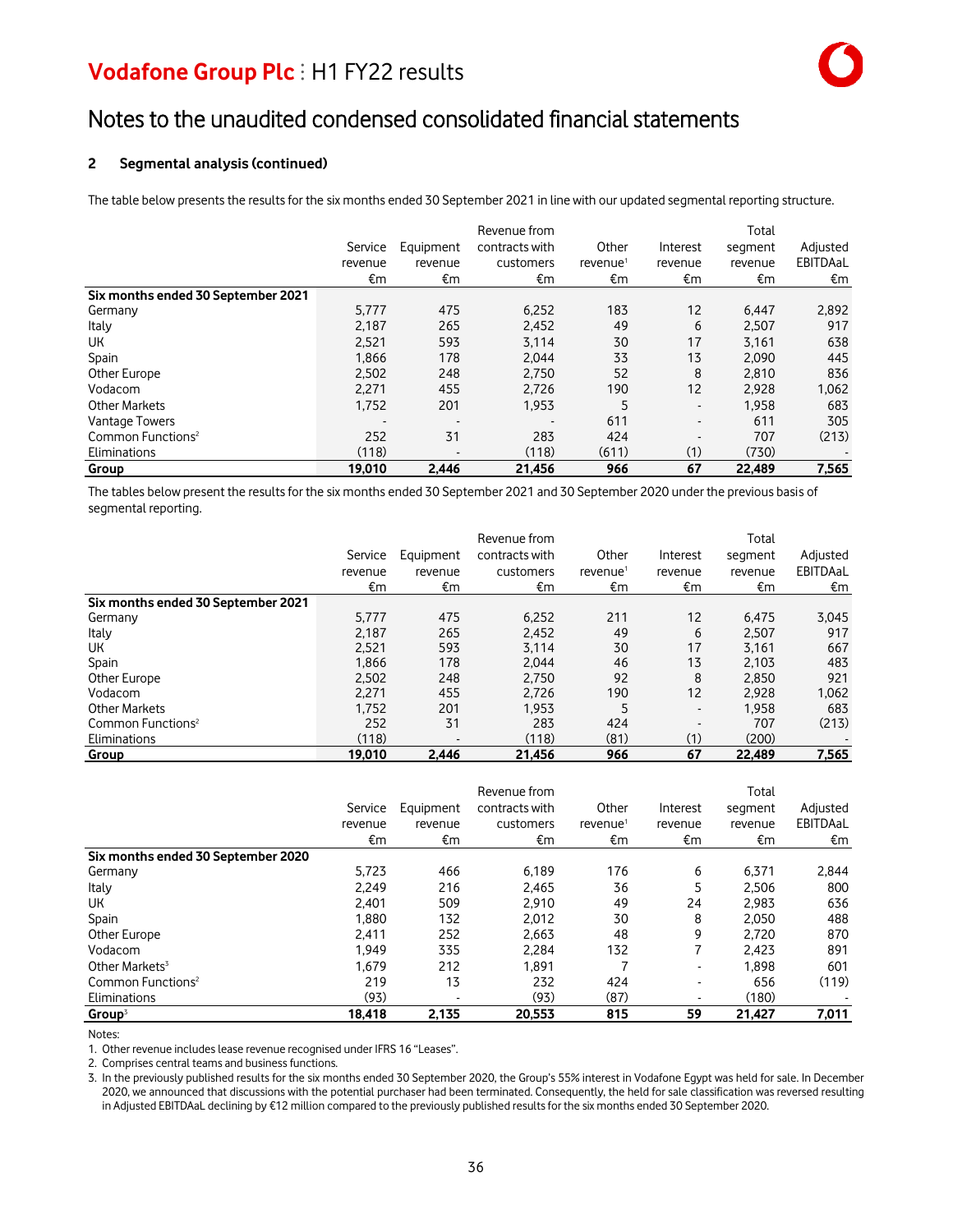

### Notes to the unaudited condensed consolidated financial statements

#### **2 Segmental analysis (continued)**

A reconciliation of Adjusted EBITDAaL, the Group's measure of segment profit, to the Group's profit before taxation for the financial period is shown below.

|                                                                       |          | Six months ended 30 September |  |
|-----------------------------------------------------------------------|----------|-------------------------------|--|
|                                                                       | 2021     | 20201                         |  |
|                                                                       | €m       | €m                            |  |
| <b>Adjusted EBITDAaL</b>                                              | 7.565    | 7,011                         |  |
| Restructuring costs                                                   | (172)    | (86)                          |  |
| Interest on lease liabilities                                         | 199      | 189                           |  |
| Loss on disposal of property, plant & equipment and intangible assets | (26)     | (13)                          |  |
| Depreciation and amortisation on owned assets                         | (4.949)  | (5,062)                       |  |
| Share of results of equity accounted associates and joint ventures    | 111      | 260                           |  |
| Other (expense)/income <sup>2</sup>                                   | (108)    | 1,055                         |  |
| <b>Operating profit</b>                                               | 2.620    | 3.354                         |  |
| Investment income                                                     | 129      | 183                           |  |
| Financing costs                                                       | (1, 473) | (1,610)                       |  |
| <b>Profit before taxation</b>                                         | 1.276    | 1.927                         |  |

Notes:

1. In the previously published results for the six months ended 30 September 2020, the Group's 55% interest in Vodafone Egypt was held for sale. In December 2020, we announced that discussions with the potential purchaser had been terminated. Consequently, the held for sale classification was reversed resulting in the following changes to the previously published results for the six months ended 30 September 2020: Adjusted EBITDAaL has declined by €12 million, Operating profit has declined by €118 million and Profit before taxation has declined by €118 million.

2. For the six months ended 30 September 2020, the Group recorded a gain of €1,043 million in relation to the merger of Vodafone Hutchison Australia Pty Limited and TPG Telecom Limited which is reported in Other (expense)/income.

The Group's non-current assets are disaggregated as follows:

|                                 | 30 September | 31 March |
|---------------------------------|--------------|----------|
|                                 | 2021         | 2021     |
|                                 | €m           | €m       |
| Non-current assets <sup>2</sup> |              |          |
| Germany                         | 43,052       | 43,755   |
| Italy                           | 10,593       | 10,707   |
| UK                              | 6,306        | 6,529    |
| Spain                           | 6,601        | 6,609    |
| Other Europe                    | 8,253        | 8,361    |
| Vodacom                         | 5,872        | 5,839    |
| <b>Other Markets</b>            | 2,997        | 2,988    |
| Vantage Towers                  | 7,824        | 7,859    |
| Common Functions <sup>3</sup>   | 2,044        | 2,145    |
| Group                           | 93,542       | 94,792   |

Notes:

1. Non-current assets at 31 March 2021 have been re-presented to reflect the updated segmental reporting structure.

2. Comprises goodwill, other intangible assets and property, plant & equipment.

3. Comprises central teams and businessfunctions.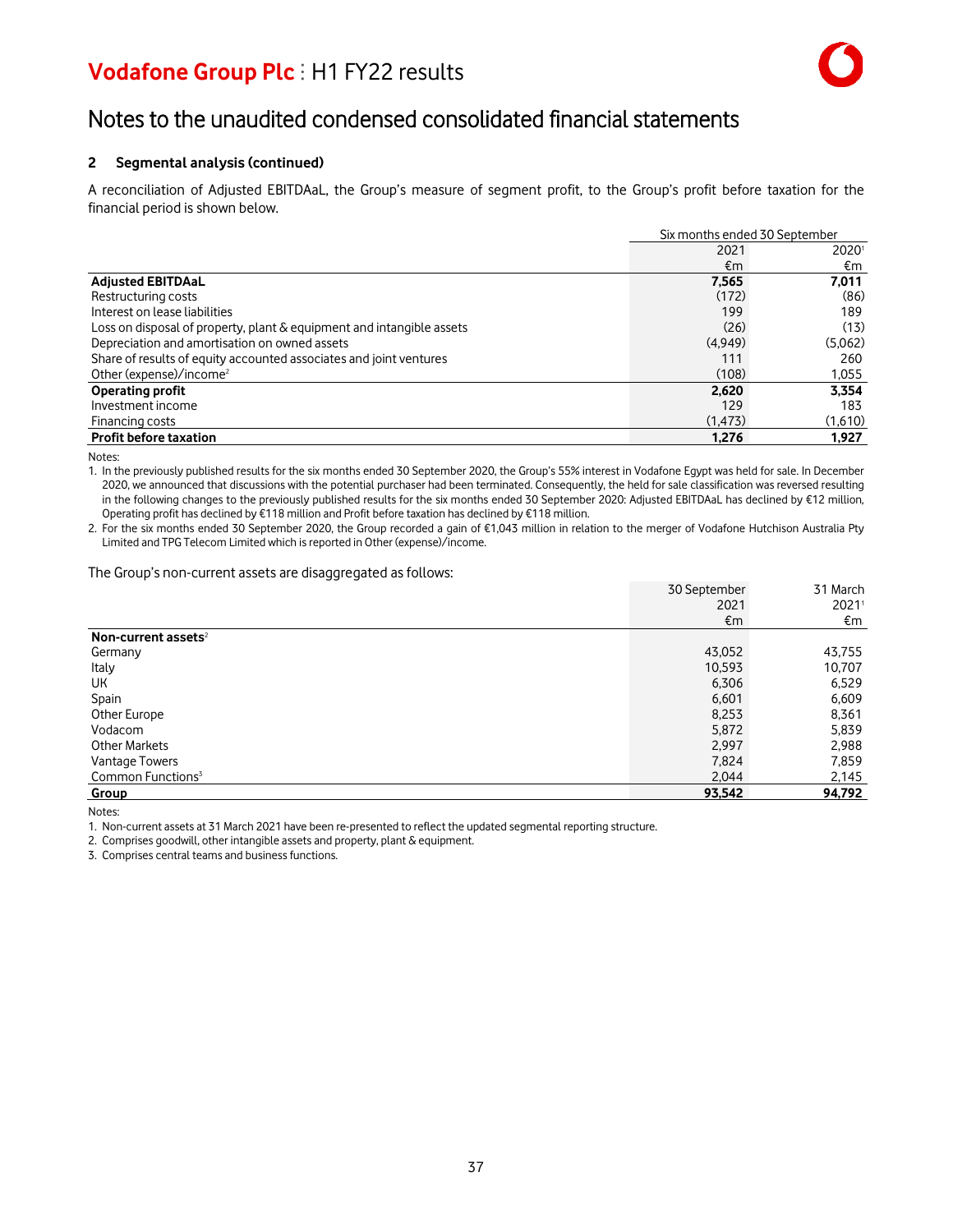### Notes to the unaudited condensed consolidated financial statements

#### **3 Taxation**

|                                                                   |       | Six months ended 30 September |  |
|-------------------------------------------------------------------|-------|-------------------------------|--|
|                                                                   | 2021  | 20201                         |  |
|                                                                   | €m    | €m                            |  |
| United Kingdom corporation tax (expense)/income <sup>2</sup>      |       |                               |  |
| Current period                                                    | (6)   | (17)                          |  |
| Adjustments in respect of prior periods                           | 15    | 4                             |  |
| Overseas current tax (expense)/income                             |       |                               |  |
| Current period                                                    | (730) | (470)                         |  |
| Adjustments in respect of prior periods                           | (26)  | 93                            |  |
| <b>Total current tax expense</b>                                  | (747) | (390)                         |  |
|                                                                   |       |                               |  |
| Deferred tax on origination and reversal of temporary differences |       |                               |  |
| United Kingdom deferred tax                                       | 544   | 83                            |  |
| Overseas deferred tax                                             | 204   | (152)                         |  |
| Total deferred tax credit/(expense)                               | 748   | (69)                          |  |
| Total income tax credit/(expense)                                 |       | (459)                         |  |

Notes:

1. In the previously published resultsfor the six months ended 30 September 2020, the Group's 55% interest in Vodafone Egypt was held for sale. In December 2020, we announced that discussions with the potential purchaser had been terminated. Consequently, the held for sale classification was reversed, resulting in the following changes to the previously published results for the six months ended 30 September 2020: Total deferred tax expense declined by €31 million.

2. UK operating profits are more than offset by statutory allowances for capital investment in the UK network and systems plus ongoing interest costs including those arising from the €10.7 billion of spectrum paymentsto the UK government in 2000, 2013 and 2018.

The six months ended 30 September 2021 includes deferred tax on the use of Luxembourg losses of €155 million (2020: €188 million). The Group expects to use its losses in Luxembourg over a period of between 59 and 62 years and the losses in Germany over a period of between 8 and 16 years. The actual use of these losses and the period over which they may be used is dependent on many factors which may change. These factors include the level of profitability in both Luxembourg and Germany, changesin tax law and changes to the structure of the Group. Further details about the Group's tax losses can be found in note 6 of the Group's consolidated financial statements for the year ended 31 March 2021.

#### **4 Assets held for sale**

Assets held for sale at 30 September 2021 and 31 March 2021 comprise the Group's 28.1% interest in Indus Towers. The Group's interest in Indus Towers has been provided as security against both certain bank borrowings and partly to the pledges provided to the new Indus Towers entity under the terms of the merger between erstwhile Indus Towers and Bharti Infratel. See note 11 "Contingent liabilities and legal proceedings".

The relevant assets are detailed in the table below.

|                                              | 30 September | 31 March |
|----------------------------------------------|--------------|----------|
|                                              | 2021         | 2021     |
|                                              | €m           | €m       |
| Non-current assets                           |              |          |
| Investments in associates and joint ventures | 1.256        | 1.257    |
| Total assets held for sale                   | 1.256        | 1.257    |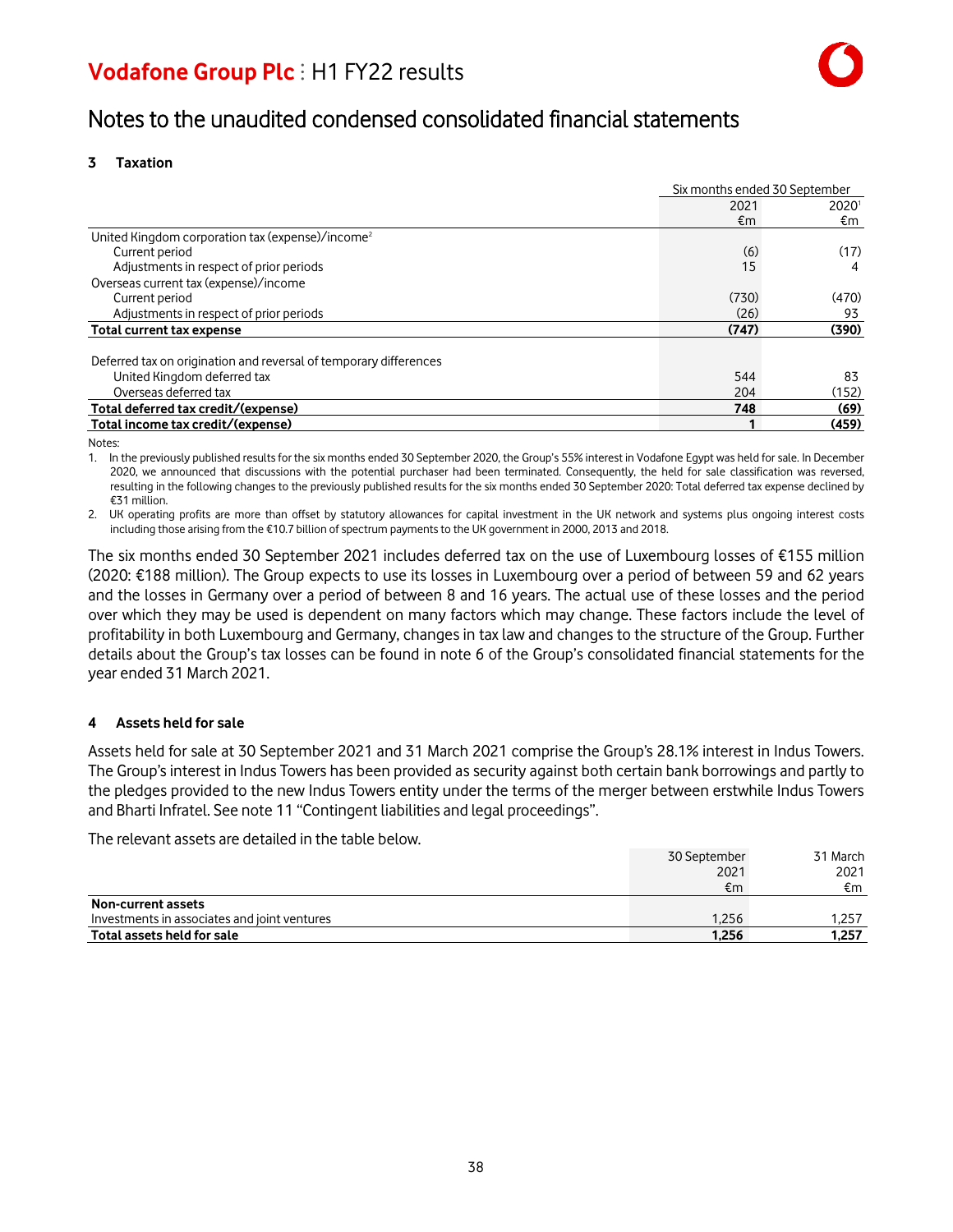### Notes to the unaudited condensed consolidated financial statements

#### **5 Earnings per share**

|                                                                          | Six months ended 30 September |                 |
|--------------------------------------------------------------------------|-------------------------------|-----------------|
|                                                                          | 2021<br>2020                  |                 |
|                                                                          | <b>Millions</b>               | <b>Millions</b> |
| Weighted average number of shares for basic earnings per share           | 29.331                        | 29.535          |
| Effect of dilutive potential shares: restricted shares and share options | 84                            |                 |
| Weighted average number of shares for diluted earnings per share         | 29.415                        | 29,610          |

#### **Earnings per share attributable to owners of the parent during the period**

|                                                 |           | Six months ended 30 September |  |
|-------------------------------------------------|-----------|-------------------------------|--|
|                                                 | 2021      | 20201                         |  |
|                                                 | €m        | €m                            |  |
| Profit for basic and diluted earnings per share | 996       | 1,269                         |  |
|                                                 |           |                               |  |
|                                                 | eurocents | eurocents                     |  |
| Basic profit per share                          | 3.40      | 4.30                          |  |
| Diluted profit per share                        | 3.39      | 4.29                          |  |

Note:

1. In the previously published results for the six months ended 30 September 2020, the Group's 55% interest in Vodafone Egypt was held for sale. In December 2020, we announced that discussions with the potential purchaser had been terminated. Consequently, the held for sale classification was reversed resulting in the following changes to the previously published results for the six months ended 30 September 2020: Profit for basic and diluted earnings per share has declined by €45 million, Basic profit pershare and diluted profit per share have declined by 0.15 eurocents.

#### **6 Equity dividends**

|                                                                                   | Six months ended 30 September |       |
|-----------------------------------------------------------------------------------|-------------------------------|-------|
|                                                                                   | 2020<br>2021                  |       |
|                                                                                   | €m                            | €m    |
| Declared during the financial period:                                             |                               |       |
| Final dividend for the year ended 31 March 2021: 4.50 eurocents per share         |                               |       |
| (2020: 4.50 eurocents per share)                                                  | 1.254                         | 1.205 |
| Proposed after the end of the reporting period and not recognised as a liability: |                               |       |
| Interim dividend for the year ending 31 March 2022: 4.50 eurocents per share      |                               |       |
| (2021: 4.50 eurocents per share)                                                  | 1.229                         | 1.207 |

#### **7 Investment in associates and joint ventures**

|                                  | 30 September<br>2021 | 31 March<br>2021 |
|----------------------------------|----------------------|------------------|
|                                  | €m                   | €m               |
| VodafoneZiggo Group Holding B.V. | 974                  | 1,190            |
| INWIT S.p.A.                     | 2,837                | 2,920            |
| <b>TPG Telecom Limited</b>       | 90                   | 104              |
| Other                            | 75                   | 35               |
| Investment in joint ventures     | 3,976                | 4,249            |
| Investment in associates         | 421                  | 421              |
|                                  | 4.397                | 4,670            |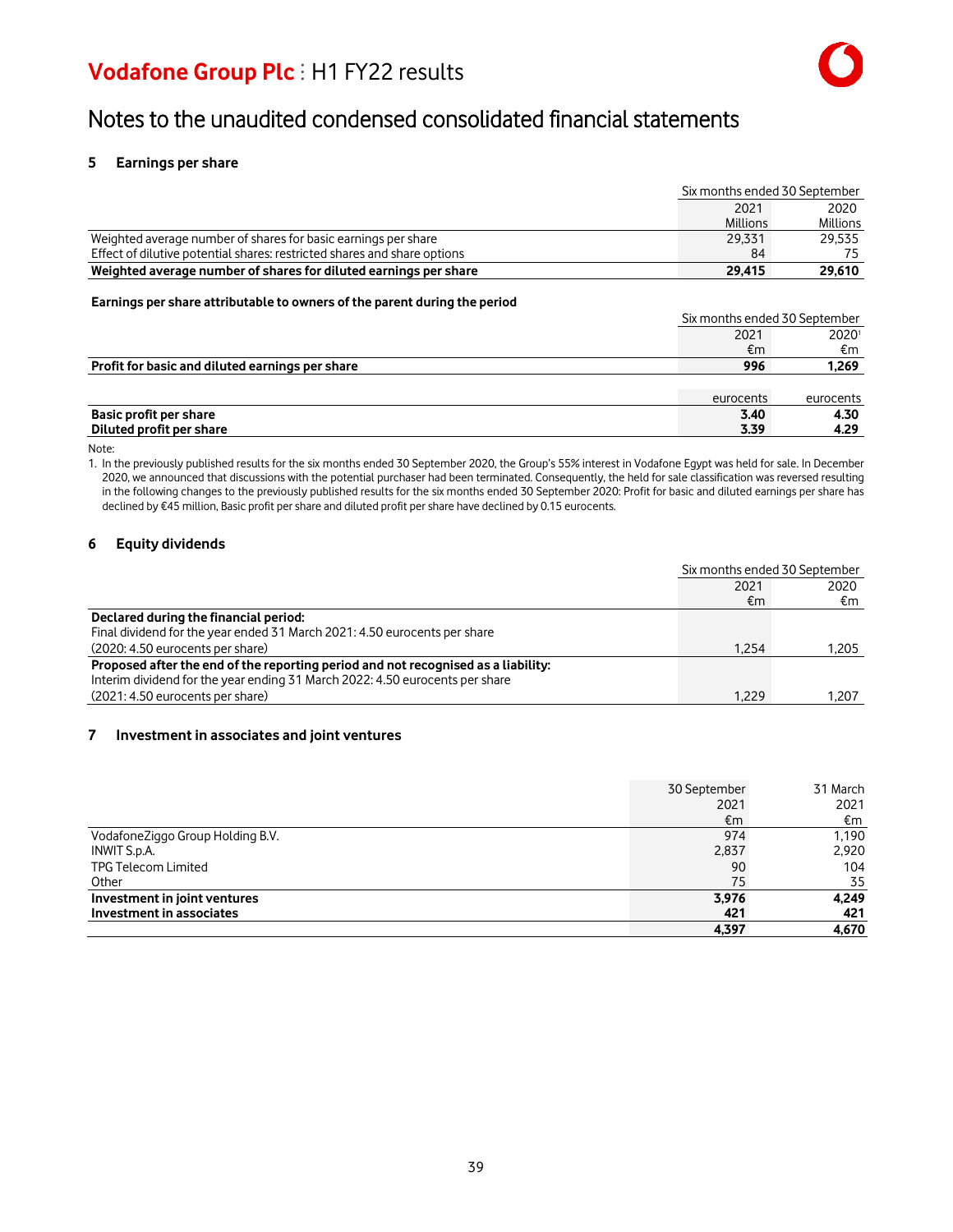### Notes to the unaudited condensed consolidated financial statements

#### **8 Reconciliation of net cash flow from operating activities**

|                                                                         |         | Six months ended 30 September |  |
|-------------------------------------------------------------------------|---------|-------------------------------|--|
|                                                                         | 2021    | 20201                         |  |
|                                                                         | €m      | €m                            |  |
| Profit for the financial period                                         | 1,277   | 1,468                         |  |
| Investment income                                                       | (129)   | (183)                         |  |
| Financing costs                                                         | 1,473   | 1,610                         |  |
| Income tax (credit)/expense                                             | (1)     | 459                           |  |
| <b>Operating profit</b>                                                 | 2,620   | 3,354                         |  |
| Adjustments for:                                                        |         |                               |  |
| Share-based payments and other non-cash charges                         | 98      | 86                            |  |
| Depreciation and amortisation                                           | 6,952   | 6,987                         |  |
| Loss on disposal of property, plant and equipment and intangible assets | 26      | 14                            |  |
| Share of result of equity accounted associates and joint ventures       | (111)   | (260)                         |  |
| Other income expense/(income)                                           | 108     | (1,055)                       |  |
| Increase in inventory                                                   | (41)    | (31)                          |  |
| Increase in trade and other receivables                                 | (1,254) | (15)                          |  |
| Decrease in trade and other payables                                    | (1,366) | (2,538)                       |  |
| Cash generated by operations                                            | 7,032   | 6,542                         |  |
| Taxation                                                                | (577)   | (533)                         |  |
| Net cash flow from operating activities                                 | 6.455   | 6.009                         |  |

Note:

1. In the previously published results for the six months ended 30 September 2020, the Group's 55% interest in Vodafone Egypt was held for sale. In December 2020, we announced that discussions with the potential purchaser had been terminated. Consequently, the held for sale classification was reversed resulting in the following changes to the previously published results for the six months ended 30 September 2020: Operating profit has declined by €118 million and Profit for the financial period has declined by €87 million.

#### **9 Fair value of financial instruments**

The table below sets out the financial instruments held at fair value by the Group.

|                                                                                             | 30 September | 31 March |
|---------------------------------------------------------------------------------------------|--------------|----------|
|                                                                                             | 2021         | 2021     |
|                                                                                             | €m           | €m       |
| Financial assets at fair value:                                                             |              |          |
| Money market funds (included within Cash and cash equivalents) <sup>1</sup>                 | 4,307        | 3.116    |
| Debt and equity securities (included within Other investments) <sup>2</sup>                 | 5,388        | 5.292    |
| Derivative financial instruments (included within Trade and other receivables) <sup>2</sup> | 3,666        | 3.151    |
| Trade receivables at fair value through Other comprehensive income (included within Trade   |              |          |
| and other receivables) <sup>2</sup>                                                         | 1.384        | 744      |
|                                                                                             | 14,745       | 12,303   |
| Financial liabilities at fair value:                                                        |              |          |
| Derivative financial instruments (included within Trade and other payables) <sup>2</sup>    | 3,016        | 4,010    |
|                                                                                             | 3,016        | 4,010    |

Notes:

1. Items are measured at fair value and the valuation basis is Level 1 classification, which comprises financial instruments where fair value is determined by unadjusted quoted prices in active markets.

2. Quoted debt and equity securities of €2,274 million (FY21: €2,210 million) are Level 1 classification which comprises items where fair value is determined by unadjusted quoted prices in active markets. All balances other than quoted securities are Level 2 classification which comprises items where fair value is determined from inputs other than quoted pricesthat are observable for the asset or liability, either directly or indirectly.

The fair value of the Group's financial assets and financial liabilities held at amortised cost approximates to fair value with the exception of non-current bonds with a carrying value of €46,162 million (FY21: €44,634 million) and a fair value of €50,777 million (FY21: €48,630 million). Fair value is based on Level 1 of the fair value hierarchy using quoted market prices.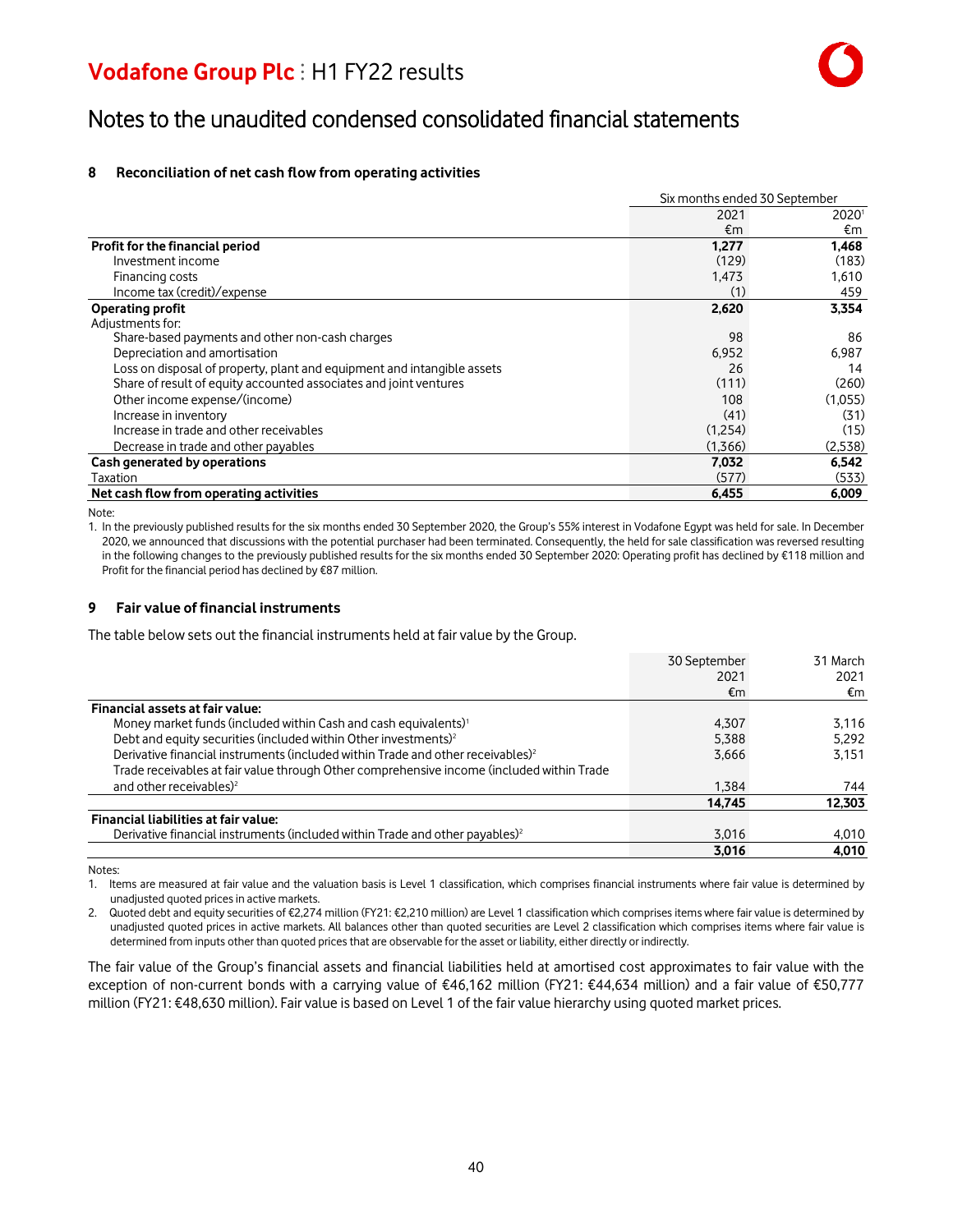

### Notes to the unaudited condensed consolidated financial statements

#### **10 Related party transactions**

#### Transactions with joint ventures and associates

Related party transactions with the Group's joint ventures and associates primarily consists of fees for the use of products and services including network airtime and access charges, fees for the provision of network infrastructure and cash pooling ventures. No related party transactions have been entered into during the year which might reasonably affect any decisions made by the users of these unaudited condensed consolidated financial statements except as disclosed below.

|                                                             | Six months ended 30 September |          |
|-------------------------------------------------------------|-------------------------------|----------|
|                                                             | 2021                          | 2020     |
|                                                             | €m                            | €m       |
| Sales of goods and services to associates                   | 10                            | 7        |
| Purchase of goods and services from associates              |                               | 3        |
| Sales of goods and services to joint ventures               | 103                           | 100      |
| Purchase of goods and services from joint ventures          | 132                           | 90       |
| Interest income receivable from joint ventures <sup>1</sup> | 26                            | 29       |
| Interest expense payable to joint ventures <sup>2</sup>     | 26                            | 29       |
|                                                             |                               |          |
|                                                             | 30 September                  | 31 March |
|                                                             | 2021                          | 2021     |
|                                                             | €m                            | €m       |
| Trade balances owed:                                        |                               |          |
| from associates                                             | 9                             | 3        |
| to associates                                               |                               |          |
| from joint ventures                                         | 99                            | 88       |
| to joint ventures                                           | 30                            | 31       |
| Other balances owed from associates                         |                               | 56       |
| Other balances owed from joint ventures <sup>1</sup>        | 997                           | 955      |
| Other balances owed to joint ventures <sup>2</sup>          | 1,484                         | 1,575    |

Notes:

1. Amounts arise primarily through VodafoneZiggo, TPG Telecom Limited and INWIT S.p.A. Interest is charged in line with market rates.

2. Amounts are primarily in relation to leases of tower space from INWIT S.p.A.

In the six months ended 30 September 2021 the Group made contributions to defined benefit pension schemes of €12 million (2020: €99 million).

Dividends of €1.1 million were paid to Board and Executive Committee members(2020: €1.0 million).

Dividends received from associates and joint ventures are disclosed in the consolidated statement of cash flows.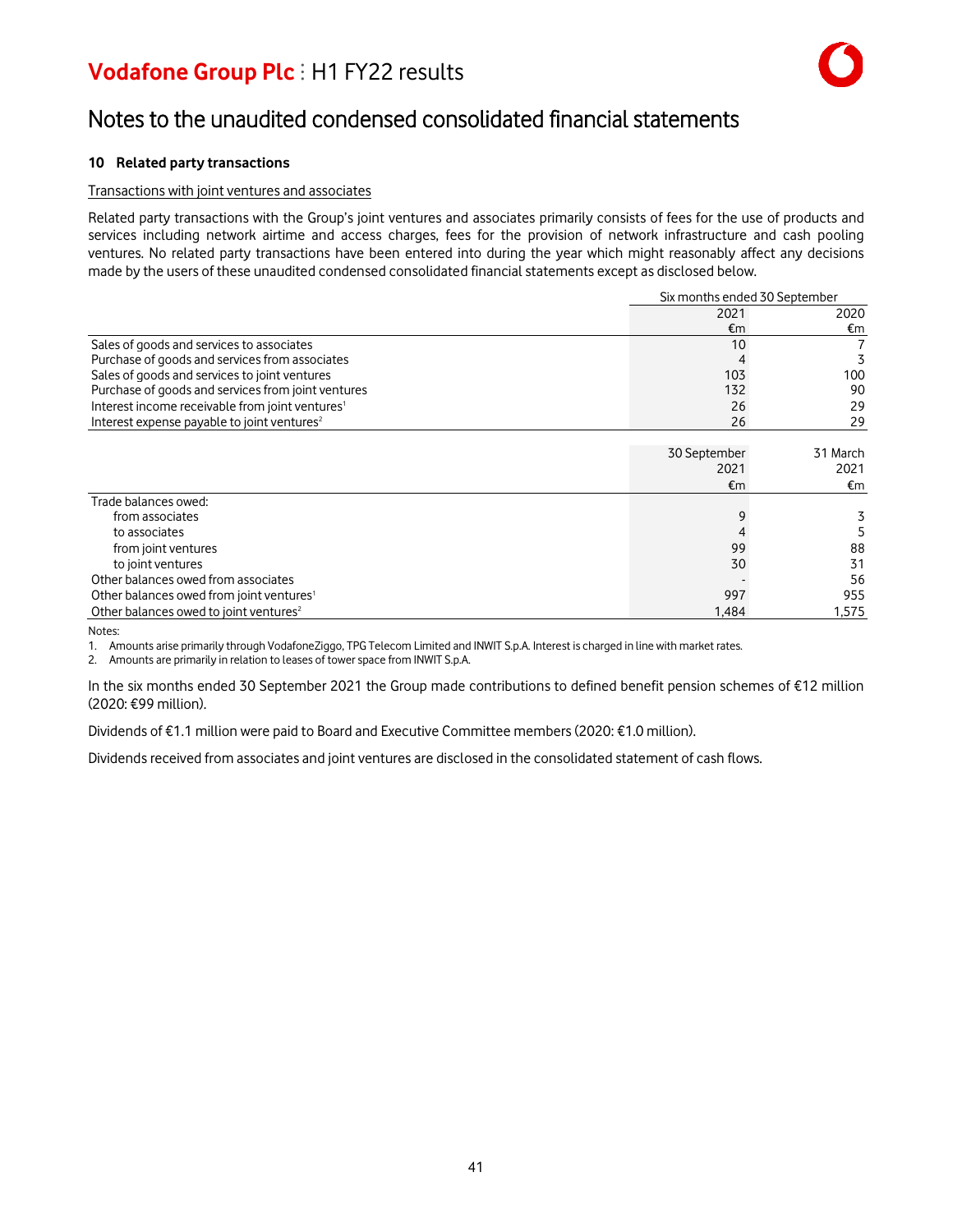

### Notes to the unaudited condensed consolidated financial statements

#### **11 Contingent liabilities and legal proceedings**

Note 29 "Contingent liabilities and legal proceedings" to the consolidated financial statements of Vodafone Group Plc for the year ended 31 March 2021 sets forth the Group's commitments, contingent liabilities and legal proceedings as of 31 March 2021. There have been no material changes to the Group's commitments, contingent liabilities or legal proceedings during the period covered by this report, except as disclosed below.

#### **Vodafone Idea**

As part of the agreement to merge Vodafone India and Idea Cellular in 2017, the parties agreed a mechanism for payments between the Group and Vodafone Idea Limited ('VIL') pursuant to the difference between the crystallisation of certain identified contingent liabilities in relation to legal, regulatory, tax and other matters, and refunds relating to Vodafone India and Idea Cellular. Cash payments or cash receipts relating to these matters must have been made or received by VIL before any amount becomes due from or owed to the Group. Any future payments by the Group to VIL as a result of this agreement would only be made after satisfaction of this and other contractual conditions.

The Group's potential exposure under this mechanism is now capped at INR 64 billion (€743 million) following payments made under this mechanism from Vodafone to VIL, in the year ended 31 March 2021, totalling INR 19 billion (€235 million).

On 15 September 2021, the Government of India announced a relief package and a series of reforms for the telecom sector including a four-year moratorium on spectrum and AGR payments designed to improve the liquidity and financial health of the telecom sector. VIL also requires additional liquidity support from itslenders and intendsto raise additional equity capital.

There are significant uncertaintiesin relation to VIL's ability to make paymentsin relation to liabilities covered by the mechanism and no further cash payments are considered probable from the Group as at 30 September 2021.

The carrying value of the Group's investment in VIL is €nil and the Group is recording no further share of losses in respect of VIL. The Group's potential exposure to liabilities within VIL is capped by the mechanism described above. As a consequence, contingent liabilities arising from litigation in India concerning operations of Vodafone India are not reported below.

#### **Indus Towers merger**

The merger of Indus and Bharti Infratel completed on 19 November 2020 and the combined entity was renamed Indus Towers Ltd ("Indus Towers"). Under the terms of the merger a security package was agreed for the benefit of Indus Towers which can be invoked in the event that VIL is unable to satisfy certain payment obligations under its Master Services Agreements with Indus Towers(the 'MSAs'). The security package includes:

- A prepayment in cash of INR 24 billion (€279 million) by VIL to Indus Towers in respect of its payment obligations that are undisputed, due and payable under the MSAs after the merger closing. The prepayment has been fully utilised in the period;
- A primary pledge over 190.7 million shares owned by Vodafone Group in Indus Towers having a value of INR 59 billion (€684 million); and
- A secondary pledge over shares owned by Vodafone Group in Indus Towers (ranking behind Vodafone's existing lenders for the remaining €1.3 billion bank borrowings secured against Indian assets (see note 21) utilised to fund Vodafone's contribution to the VIL rights issue in 2019) ("the Bank Borrowings") with a maximum liability cap of INR 42.5 billion (€494 million).

In the event of non-payment of relevant MSA obligations by VIL, Indus Towers will have recourse to the primary pledge shares and, after repayment of the Bank Borrowingsin full, any secondary pledged shares, up to the value of the liability cap. VIL's ability to make MSA payments to Indus Towers is uncertain and depends on a number of factors including its ability to raise additional funding.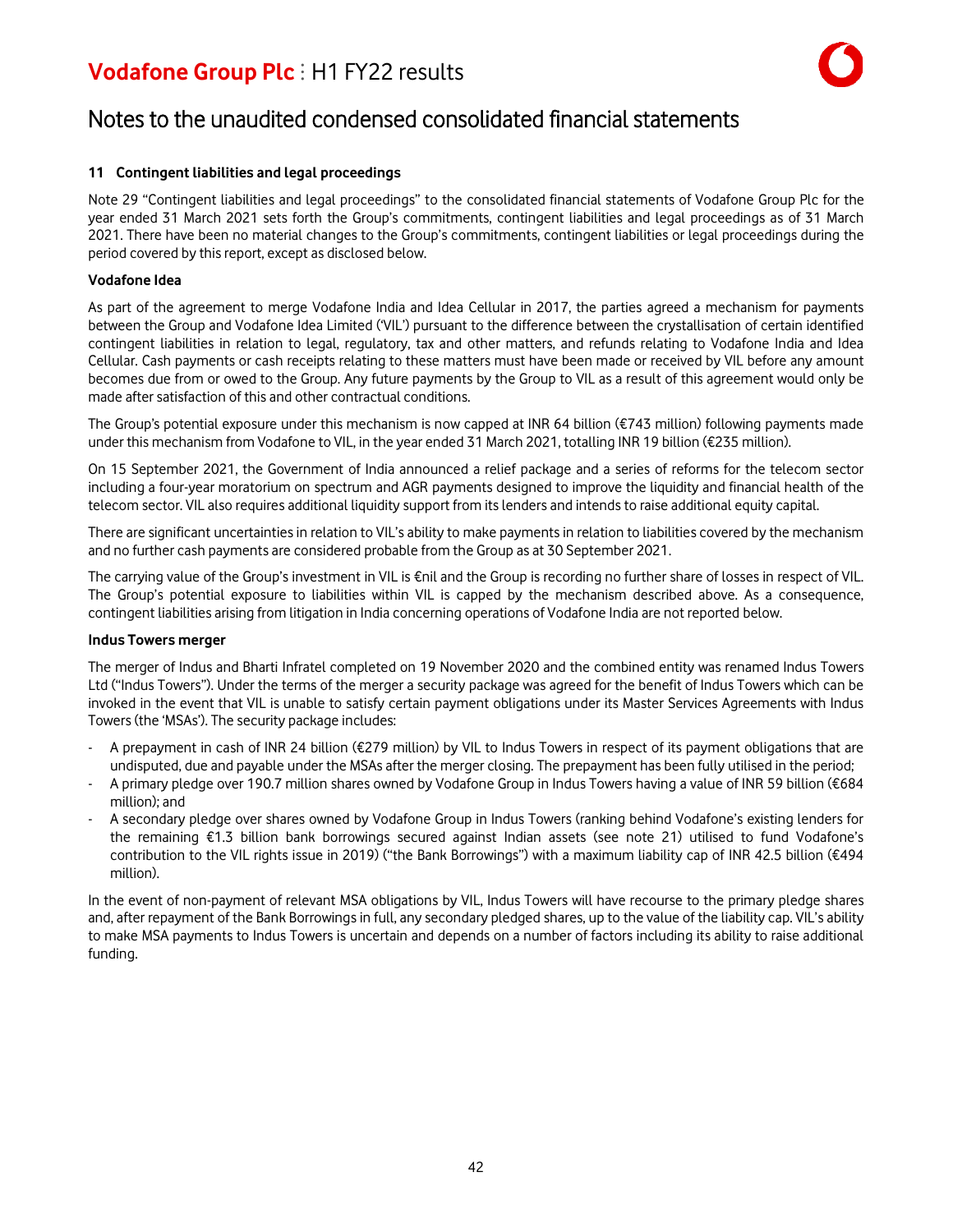

### Notes to the unaudited condensed consolidated financial statements

#### **Indian tax cases**

In January 2012, the Supreme Court of India found against the Indian tax authority and in favour of Vodafone International Holdings BV ('VIHBV') in proceedings brought after the Indian tax authority alleged potential liability under the Income Tax Act 1961 for the failure by VIHBV to deduct withholding tax from consideration paid to the Hutchison Telecommunications International Limited group ('HTIL') in connection with its 2007 disposal to VIHBV of its interests in a wholly-owned Cayman Island incorporated subsidiary that indirectly held interestsin Vodafone India Limited ('Vodafone India').

The Finance Act 2012 of India, which amended various provisions of the Income Tax Act 1961 with retrospective effect, contained provisions intended to tax any gain on transfer of shares in a non-Indian company, which derives substantial value from underlying Indian assets, such as VIHBV's transaction with HTIL in 2007. Further, it sought to subject a purchaser, such as VIHBV, to a retrospective obligation to withhold tax. On 3 January 2013, VIHBV received a letter from the Indian tax authority reminding it of the tax demand raised prior to the Supreme Court of India's judgement and updating the interest element of that demand to a total amount of INR142 billion, which included principal and interest as calculated by the Indian tax authority but did not include penalties. On 12 February 2016, VIHBV received a notice dated 4 February 2016 of an outstanding tax demand of INR221 billion (plus interest) along with a statement that enforcement action, including against VIHBV's indirectly held assets in India, would be taken if the demand was not satisfied. On 29 September 2017, VIHBV received an electronically generated demand in respect of alleged principal, interest and penalties in the amount of INR190.7 billion. This demand does not appear to have included any element for alleged accrued interest liability.

In response to the 2013 letter, VIHBV initiated arbitration proceedings under the Netherlands-India Bilateral Investment Treaty ('Dutch BIT'). The arbitration hearing took place in February 2019. In September 2020, the arbitration tribunal issued its award unanimously ruling in VIHBV's favour. The Indian Government applied in Singapore to set aside the award primarily on jurisdictional grounds. The proceedings have been transferred to the Singapore International Commercial Court ('SICC').

Separately, on 24 January 2017, Vodafone Group Plc and Vodafone Consolidated Holdings Limited formally commenced arbitration with the Indian Government under the United Kingdom-India Bilateral Investment Treaty ('UK BIT') in respect of retrospective tax claims under the Income Tax Act 1961 (as amended by the Finance Act 2012). Although relating to the same underlying facts as the claim under the Dutch BIT, the claim brought by Vodafone Group Plc and Vodafone Consolidated Holdings Limited is a separate and distinct claim under a different treaty. After the Delhi High Court first upheld, and subsequently dismissed, the Indian Government's application for an injunction preventing Vodafone from progressing the UK BIT arbitration as an abuse of process, the Indian Government appealed the dismissal. Hearings took place from 2018 to 2020 with frequent adjournments. Following the award in the Dutch BIT, the Delhi High Court dismissed the injunction appeal proceedings. Vodafone has undertaken to proceed with the arbitration commenced under the UK BIT only if the award already published under the Dutch BIT isset aside. The Delhi High Court also permitted the formation of the UK BIT tribunal.

In August 2021 the Indian Parliament passed new tax legislation which affects the retrospective effect of the Finance Act 2012. The impact of thislegislation on the Dutch and UK BIT proceedings, in particular whether the Indian Government will withdraw its challenge to the arbitration award in the Dutch BIT, is unknown as of the date of this report. The SICC granted a stay in the Dutch BIT proceedings and agreed not to set a date for the hearing until after 1 January 2022.

VIHBV and Vodafone Group Plc will continue to defend vigorously any allegation that VIHBV or Vodafone India is liable to pay tax in connection with the transaction with HTIL. Based on the facts and circumstances of this matter, including the outcome of legal proceedings to date, the Group considers that it is more likely than not that no present obligation exists at 30 September 2021.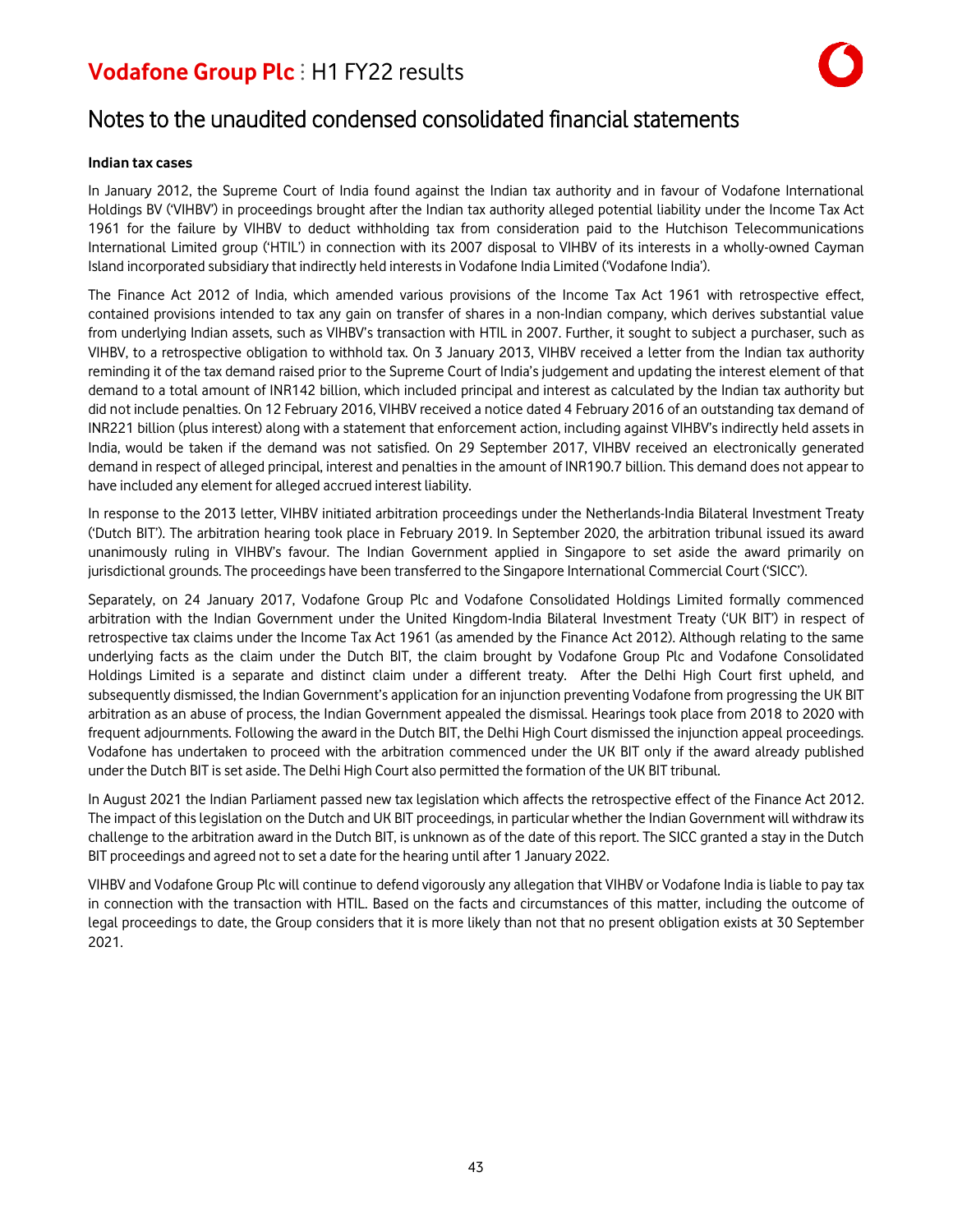

### Notes to the unaudited condensed consolidated financial statements

#### **UK: IPCom v Vodafone Group Plc and Vodafone UK**

On 22 February 2019, IPCom sued Vodafone Group Plc and Vodafone Limited for alleged infringement of two patents claimed to be essential to UMTS and LTE network standards. If IPCom could have established that one or more of its patents was valid and infringed, it could have sought an injunction against the UK network if a global licence for the patents was not agreed. The Court ordered expedited trials on the infringement and validity issues. The trial on the first patent was in November 2019 and removed the risk of an injunction so IPCom withdrew the second patent trial listed for May 2020, although the court did find that there had been limited infringement of the patent. Both IPCom and Vodafone appealed certain aspects of the judgement from the first trial at a hearing in January 2021 with the Court of Appeal finding in favour of both parties on different issues. The validity of the first patent was considered by the Board of Appeal of the European Patent Office at a hearing in July 2021. The patent was found to be invalid and was revoked. As a result Vodafone has no liability for patent infringement and the case is resolved.

#### **12 Subsequent events**

#### Vodafone Egypt

On 10 November 2021, the Group announced that it had agreed to transfer its 55% shareholding in Vodafone Egypt to its subsidiary, Vodacom Group Limited ('Vodacom').

The total consideration is €2,365 million of which approximately €1,892 million will be settled by the issue of 242 million new ordinary Vodacom shares to Vodafone at an issue price of ZAR 135.75 per share; the remaining €473 million will be settled in cash. As a result, Vodafone's ownership in Vodacom will increase from 60.5% to 65.1%.

Under the terms of the sale and purchase agreement, the cash element of the Purchase Consideration will be adjusted for any movement in the net debt and agreed working capital of Vodafone Egypt between signing and closing. Completion of the transaction issubject to a number of regulatory approvals, but is expected to close before 31 March 2022.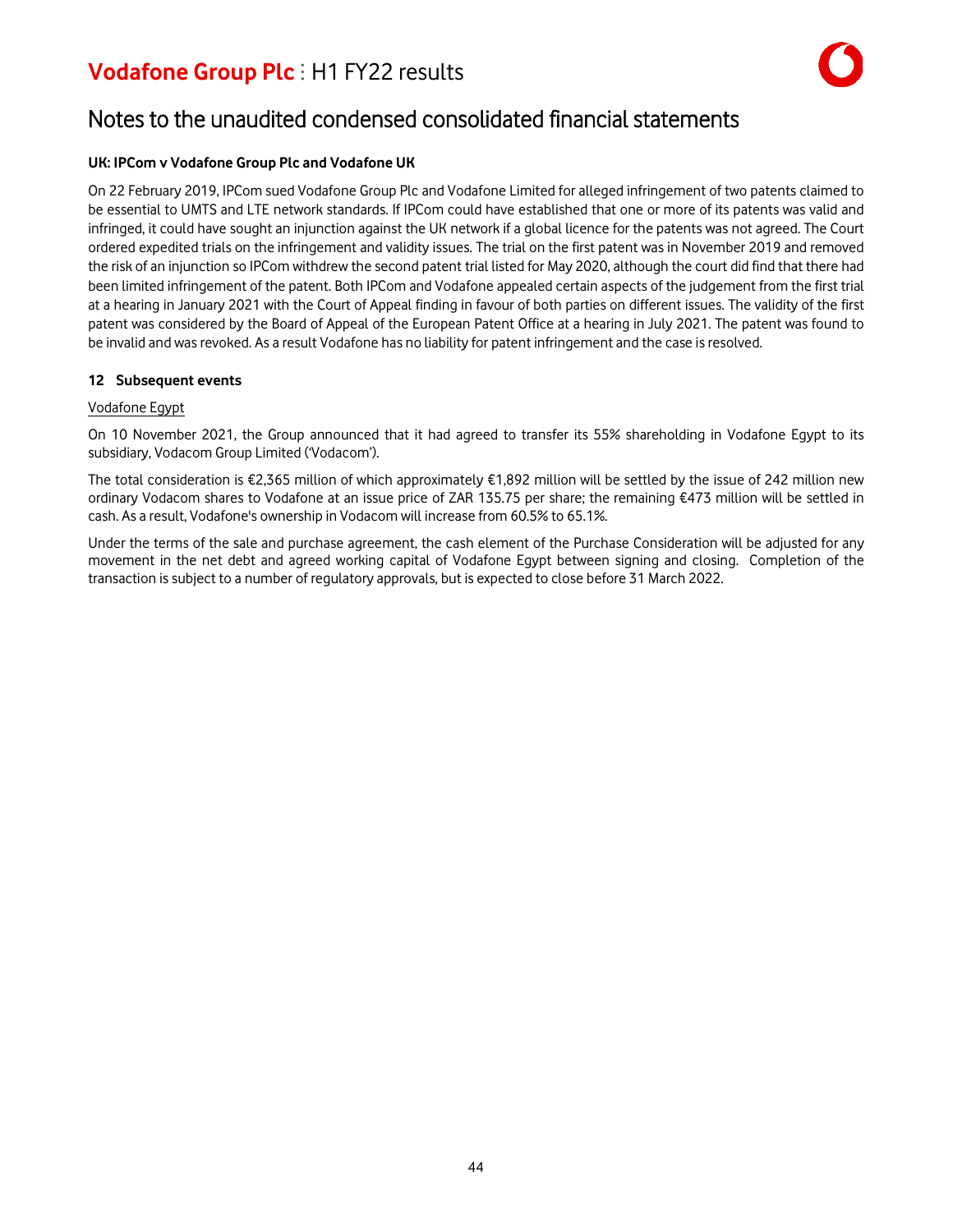### Independent review report to Vodafone Group Plc

#### **Conclusion**

We have been engaged by Vodafone Plc (the Company) to review the unaudited condensed consolidated financial statements in the half yearly financial report for the six months ended 30 September 2021 which comprise the consolidated income statement, the consolidated statement of comprehensive income/expense, the consolidated statement of financial position, the consolidated statement of changes in equity, the consolidated statement of cash flows and the related notes 1 to 12. We have read the other information contained in the half yearly financial report and considered whether it contains any apparent misstatements or material inconsistencies with the information in the unaudited condensed consolidated financial statements.

Based on our review, nothing has come to our attention that causes us to believe that the condensed set of financial statements in the half-yearly financial report for the six months ended 30 September 2021 is not prepared, in all material respects, in accordance with UK adopted International Accounting Standard 34 and the Disclosure Guidance and Transparency Rules of the United Kingdom's Financial Conduct Authority.

#### **Basis for Conclusion**

We conducted our review in accordance with International Standard on Review Engagements 2410 (UK and Ireland) "Review of Interim Financial Information Performed by the Independent Auditor of the Entity" issued by the Auditing Practices Board. A review of interim financial information consists of making enquiries, primarily of persons responsible for financial and accounting matters, and applying analytical and other review procedures. A review is substantially less in scope than an audit conducted in accordance with International Standards on Auditing (UK) and consequently does not enable us to obtain assurance that we would become aware of all significant matters that might be identified in an audit. Accordingly, we do not express an audit opinion.

The annual financial statement of the group will be prepared in accordance with UK adopted international accounting standards. The condensed set of financial statements included in this half-yearly financial report has been prepared in accordance with UK adopted International Accounting Standard 34, "Interim Financial Reporting".

#### **Responsibilities of the directors**

The directors are responsible for preparing the half-yearly financial report in accordance with the Disclosure Guidance and Transparency Rules of the United Kingdom's Financial Conduct Authority.

#### **Auditor's Responsibilities for the review of financial information**

In reviewing the half-yearly report, we are responsible for expressing to the Company a conclusion on the condensed set of financial statements in the half-yearly financial report. Our conclusion is based on procedure that are less extensive than audit procedures, as described in the Basis for Conclusion paragraph of this report.

#### **Use of our report**

This report is made solely to the Company in accordance with guidance contained in International Standard on Review Engagements 2410 (UK and Ireland) "Review of Interim Financial Information Performed by the Independent Auditor of the Entity" issued by the Auditing Practices Board. To the fullest extent permitted by law, we do not accept or assume responsibility to anyone other than the Company, for our work, for this report, or for the conclusions we have formed.

#### **Ernst & Young LLP**

**London 16 November 2021**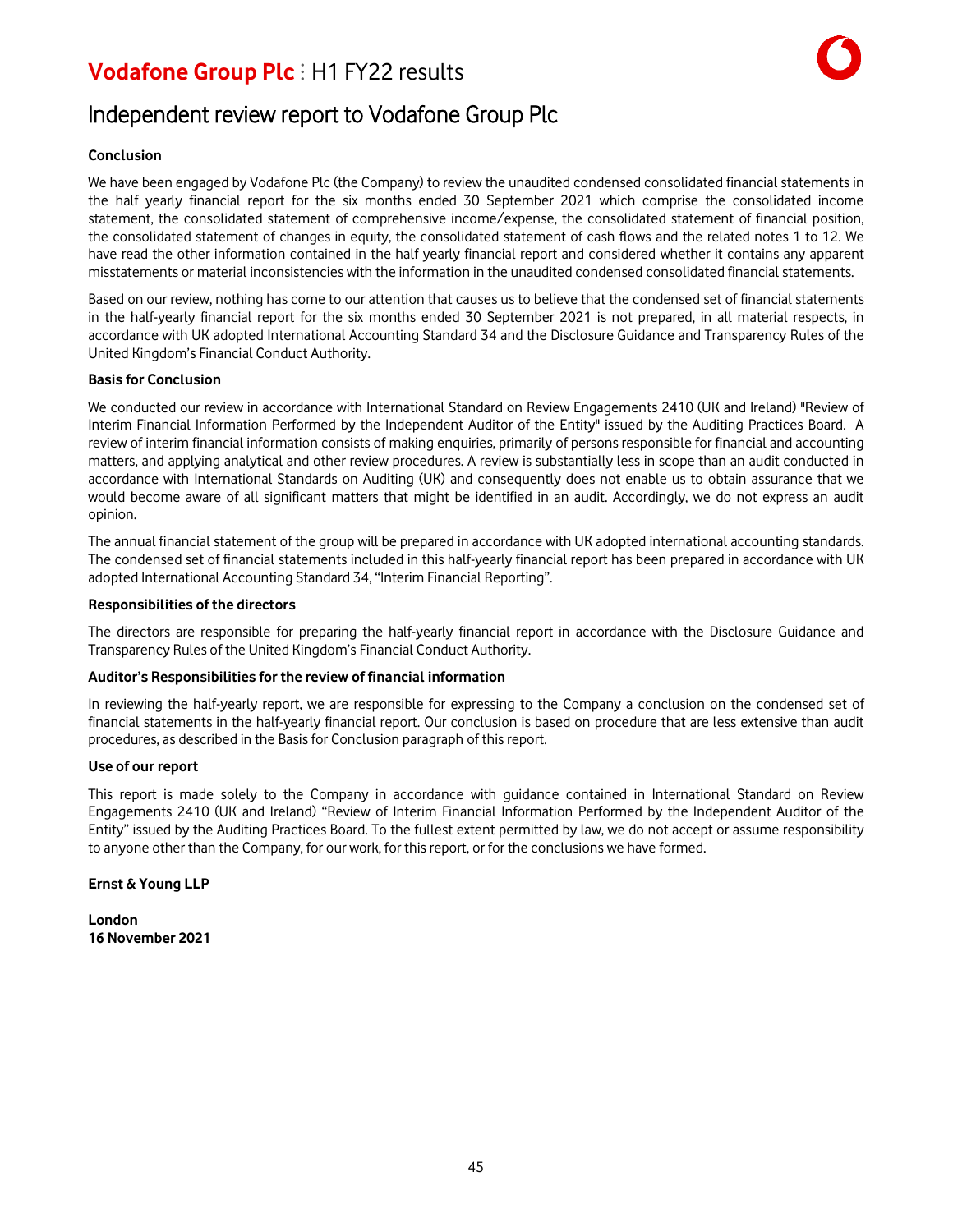In the discussion of the Group's reported operating results, non-GAAP measures are presented to provide readers with additional financial information that is regularly reviewed by management. However, this additional information presented is not uniformly defined by all companies including those in the Group's industry. Accordingly, it may not be comparable with similarly-titled measures and disclosures by other companies. Additionally, certain information presented is derived from amounts calculated in accordance with IFRS but is not itself a measure defined under GAAP. Such measures should not be viewed in isolation or as an alternative to the equivalent GAAP measure.

The non-GAAP measures discussed in this document are listed below, together with the location of the definition and the reconciliation between the non-GAAP measure and the closest equivalent GAAP measure.

| <b>Non-GAAP measure</b>                                                                                                                                        | Defined on page | Closest equivalent GAAP measure                                       | Reconciled on page |
|----------------------------------------------------------------------------------------------------------------------------------------------------------------|-----------------|-----------------------------------------------------------------------|--------------------|
| <b>Performance metrics</b>                                                                                                                                     |                 |                                                                       |                    |
| Adjusted EBITDAaL<br>Previously referred to as Adjusted EBITDA. The metrics have<br>the same definition.                                                       | Page 47         | Operating profit                                                      | Pages 12 and 37    |
| Organic Adjusted EBITDAaL growth                                                                                                                               | Page 47         | Not applicable                                                        | Not applicable     |
| Organic percentage point change in Adjusted<br>EBITDAaL margin                                                                                                 | Page 47         | Not applicable                                                        | Not applicable     |
| Organic revenue growth                                                                                                                                         | Page 47         | Revenue                                                               | Pages 48 and 49    |
| Organic service revenue growth                                                                                                                                 | Page 47         | Service revenue                                                       | Pages 48 and 49    |
| Organic mobile service revenue growth                                                                                                                          | Page 47         | Service revenue                                                       | Pages 48 and 49    |
| Organic fixed service revenue growth                                                                                                                           | Page 47         | Service revenue                                                       | Pages 48 and 49    |
| Organic retail service revenue growth                                                                                                                          | Page 47         | Service revenue                                                       | Pages 48 and 49    |
| <b>Other metrics</b>                                                                                                                                           |                 |                                                                       |                    |
| Adjusted profit attributable to owners of the<br>parent                                                                                                        | Page 50         | Profit attributable to owners of the parent                           | Page 50            |
| Adjusted basic earnings per share                                                                                                                              | Page 50         | Basic earnings per share                                              | Pages 50 and 51    |
| Cash flow, funding and capital allocation<br>metrics                                                                                                           |                 |                                                                       |                    |
| Free cash flow                                                                                                                                                 | Page 51         | Inflow from operating activities                                      | Page 52            |
| Adjusted free cash flow                                                                                                                                        | Page 51         | Inflow from operating activities                                      | Pages 24 and 52    |
| Previously referred to as Free cash flow (pre spectrum,<br>restructuring and integration costs) but now excludes Vantage<br>Towers growth capital expenditure. |                 |                                                                       |                    |
| Gross debt                                                                                                                                                     | Page 51         | <b>Borrowings</b>                                                     | Page 52            |
| Net debt                                                                                                                                                       | Page 51         | Borrowings less cash and cash equivalents                             | Page 52            |
| Pre-tax ROCE (controlled)                                                                                                                                      | Page 53         | ROCE calculated using GAAP measures                                   | Pages 53 and 54    |
| Post-tax ROCE (controlled and associates/joint<br>ventures)                                                                                                    | Page 53         | ROCE calculated using GAAP measures                                   | Pages 53 and 54    |
| <b>Financing and Taxation metrics</b>                                                                                                                          |                 |                                                                       |                    |
| Adjusted net financing costs                                                                                                                                   | Page 55         | Net financing costs                                                   | Page 22            |
| Adjusted profit before taxation                                                                                                                                | Page 55         | Profit before taxation                                                | Page 55            |
| Adjusted income tax expense                                                                                                                                    | Page 55         | Income tax expense                                                    | Page 55            |
| Adjusted effective tax rate                                                                                                                                    | Page 55         | Income tax expense                                                    | Page 55            |
| Share of adjusted results in equity accounted<br>associates and joint ventures                                                                                 | Page 55         | Share of results in equity accounted<br>associates and joint ventures | Page 56            |
| Share of adjusted results in equity accounted<br>associates and joint ventures used in post-tax<br><b>ROCE</b>                                                 | Page 55         | Share of results in equity accounted<br>associates and joint ventures | Page 56            |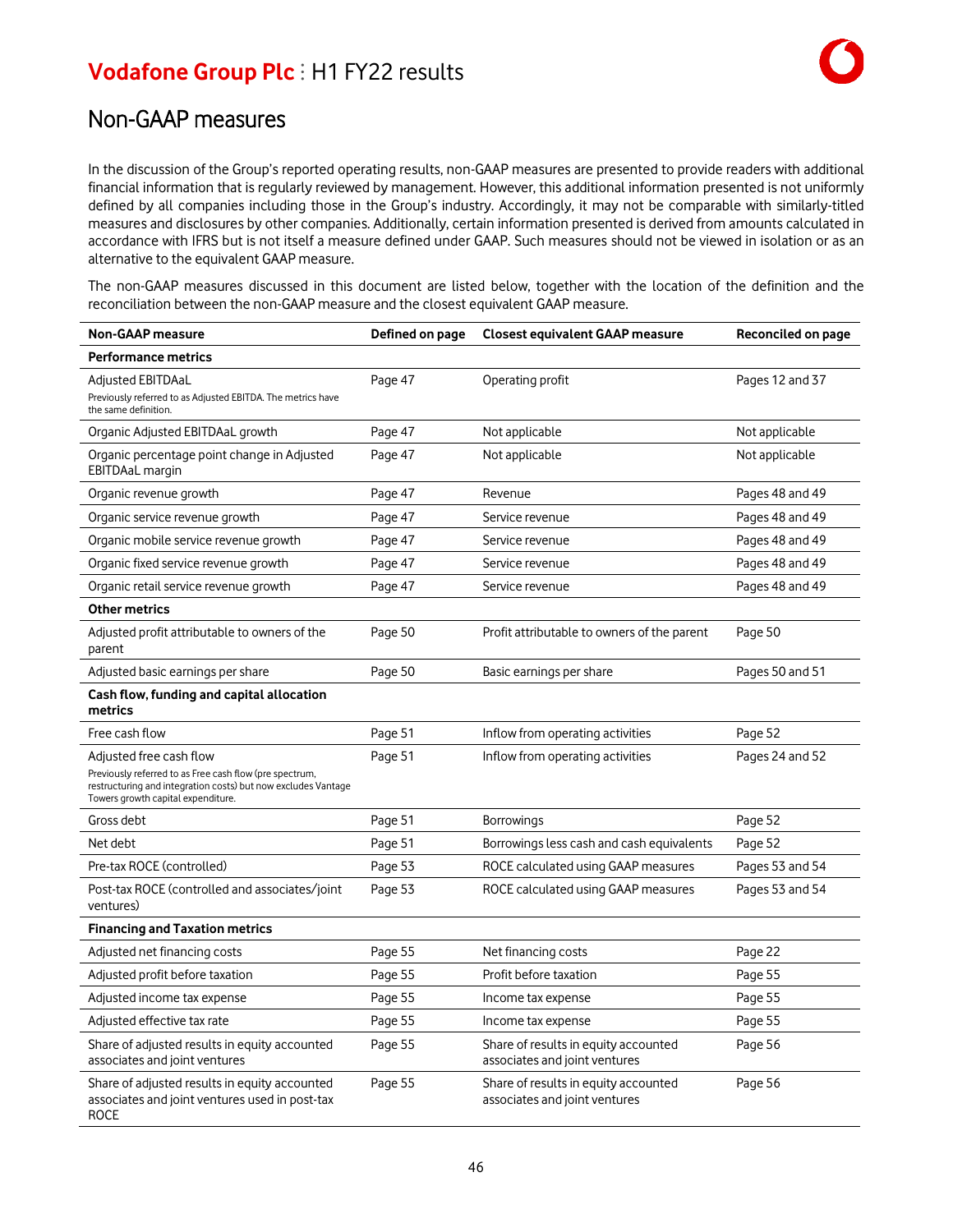### Non-GAAP measures

### **Performance metrics**

| <b>Non-GAAP</b> measure | <b>Purpose</b>                                                                                                                                                                                                                                                                                                                                                        | <b>Definition</b>                                                                                                                                                                                                                                                                                                                                                                                                                                                                                                                                                    |
|-------------------------|-----------------------------------------------------------------------------------------------------------------------------------------------------------------------------------------------------------------------------------------------------------------------------------------------------------------------------------------------------------------------|----------------------------------------------------------------------------------------------------------------------------------------------------------------------------------------------------------------------------------------------------------------------------------------------------------------------------------------------------------------------------------------------------------------------------------------------------------------------------------------------------------------------------------------------------------------------|
| Adjusted EBITDAaL       | Adjusted EBITDAal is used in conjunction<br>with financial measures such as operating<br>profit to assess our operating performance<br>and profitability.<br>It is a key external metric used by the<br>investor community to assess performance<br>of our operations.<br>It is our segment performance measure in<br>accordance with IFRS 8 (Operating<br>Segments). | Adjusted EBITDAaL is operating profit after<br>depreciation on lease-related right of use assets and<br>interest on leases but excluding depreciation,<br>amortisation and gains/losses on disposal of owned<br>fixed assets and excluding share of results in equity<br>accounted associates and joint ventures, impairment<br>losses, restructuring costs arising from discrete<br>restructuring plans, other income and expense and<br>significant items that are not considered by<br>management to be reflective of the underlying<br>performance of the Group. |
|                         |                                                                                                                                                                                                                                                                                                                                                                       |                                                                                                                                                                                                                                                                                                                                                                                                                                                                                                                                                                      |

Adjusted EBITDAaL margin is Adjusted EBITDAaL divided by Revenue.

#### **Organic growth**

All amounts marked with an "\*" in this document represent organic growth which presents performance on a comparable basis, excluding the impact of foreign exchange rates, mergers and acquisitions and other adjustments to improve the comparability of results between periods. When calculating organic growth, the FY21 results for Vantage Towers have been adjusted to reflect a full year of operation on a proforma basis in order to be comparable to FY22.

Organic growth is calculated for revenue and profitability metrics, as follows:

- Adjusted EBITDAaL;
- Percentage point change in Adjusted EBITDAaL margin;
- **Revenue**
- Service revenue;
- Mobile service revenue:
- Fixed service revenue; and
- Retail service revenue.

Whilst organic growth is not intended to be a substitute for reported growth, nor is it superior to reported growth, we believe that the measure provides useful and necessary information to investors and other interested parties for the following reasons:

- It provides additional information on underlying growth of the business without the effect of certain factors unrelated to its operating performance;
- It is used for internal performance analysis; and
- It facilitates comparability of underlying growth with other companies (although the term "organic" is not a defined term under GAAP and may not, therefore, be comparable with similarly titled measuresreported by other companies).

We have not provided a comparative in respect of organic growth rates as the current rates describe the change between the beginning and end of the current period, with such changes being explained by the commentary in this document. If comparatives were provided, significant sections of the commentary for prior periods would also need to be included, reducing the usefulness and transparency of this document.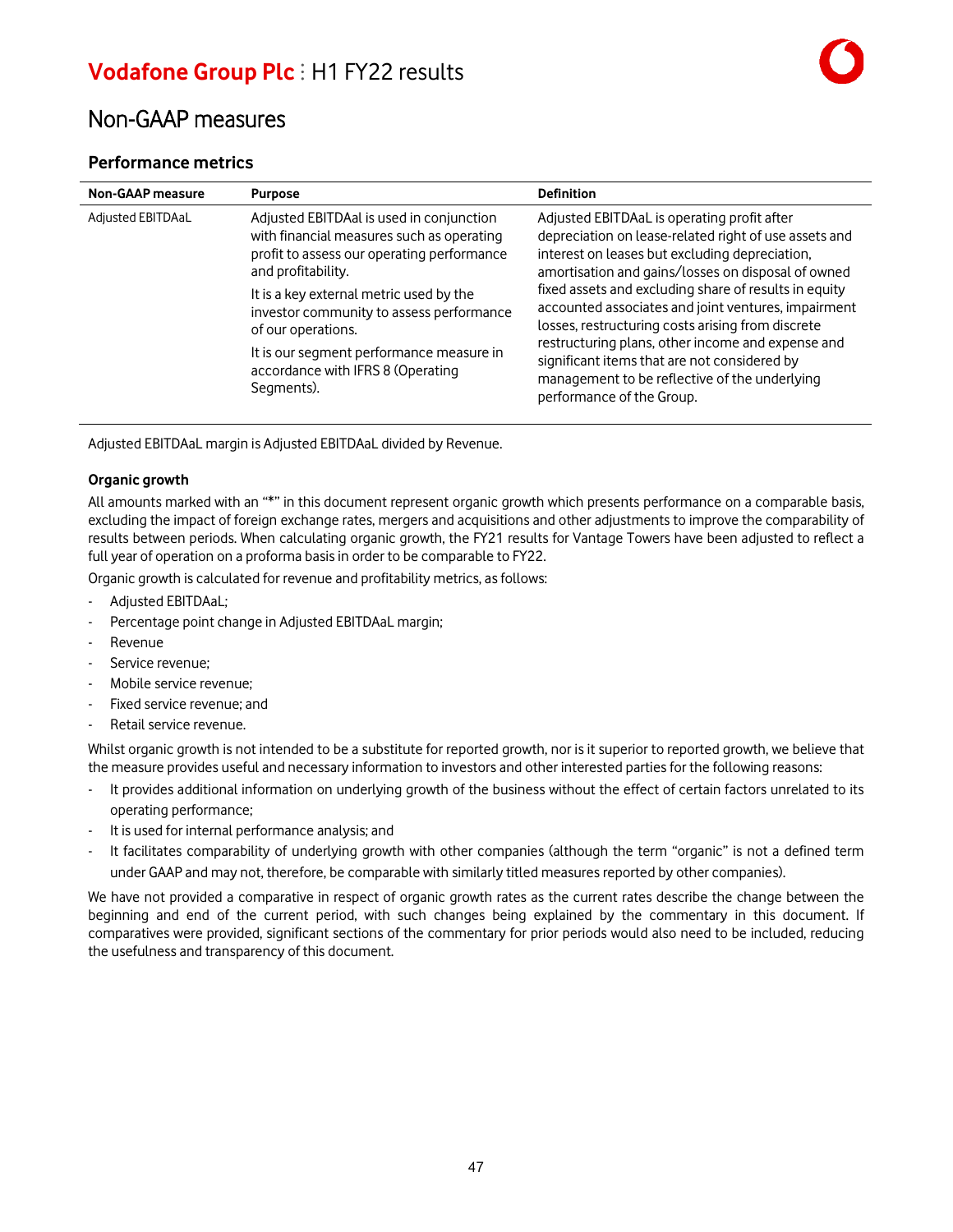### Non-GAAP measures

| Six months ended 30 September 2021                                |                |                          | Reported         | M&A and                  | Foreign                  | Organic                  |
|-------------------------------------------------------------------|----------------|--------------------------|------------------|--------------------------|--------------------------|--------------------------|
|                                                                   | <b>H1 FY22</b> | <b>H1 FY21</b>           | growth           | Other                    | exchange                 | growth*                  |
|                                                                   | €m             | €m                       | %                | pps                      | pps                      | ℅                        |
| Service revenue                                                   |                |                          |                  |                          |                          |                          |
| Germany                                                           | 5,777          | 5,723                    | 0.9              | 0.3                      |                          | 1.2                      |
| Mobile service revenue                                            | 2,541          | 2,503                    | $\overline{1.5}$ | $\equiv$                 | $\overline{a}$           | 1.5                      |
| Fixed service revenue                                             | 3,236          | 3,220                    | 0.5              | 0.4                      | -                        | 0.9                      |
| Italy                                                             | 2,187          | 2,249                    | (2.8)            | 0.3                      | $\overline{a}$           | (2.5)                    |
| Mobile service revenue                                            | 1,589          | 1,638                    | (3.0)            | $\overline{\phantom{0}}$ | -                        | (3.0)                    |
| Fixed service revenue                                             | 598            | 611                      | (2.1)            | 0.8                      | $\overline{\phantom{0}}$ | (1.3)                    |
| UK                                                                | 2,521          | 2,401                    | 5.0              | 0.6                      | (4.4)                    | $1.2$                    |
| Mobile service revenue                                            | 1,797          | 1,700                    | 5.7              | $\equiv$                 | (4.4)                    | 1.3                      |
| Fixed service revenue                                             | 724            | 701                      | 3.3              | 2.0                      | (4.4)                    | 0.9                      |
| Spain                                                             | 1,866          | 1,880                    | (0.7)            | 0.1                      | $\overline{\phantom{0}}$ | (0.6)                    |
| Other Europe                                                      | 2,502          | 2,411                    | 3.8              | 0.1                      | (0.6)                    | 3.3                      |
| Vodacom                                                           | 2,271          | 1,949                    | 16.5             | $\qquad \qquad -$        | (11.1)                   | 5.4                      |
| <b>Other Markets</b>                                              | 1,752          | 1,679                    | 4.3              | $\overline{\phantom{0}}$ | 14.8                     | 19.1                     |
| Vantage Towers                                                    |                |                          |                  |                          |                          |                          |
| <b>Common Functions</b>                                           | 252            | 219                      |                  |                          |                          |                          |
| Eliminations                                                      | (118)          | (93)                     |                  |                          |                          |                          |
| <b>Total service revenue</b>                                      | 19,010         | 18,418                   | 3.2              | 0.2                      | (0.6)                    | 2.8                      |
| Other revenue                                                     | 3,479          | 3,009                    |                  |                          |                          |                          |
| Revenue                                                           | 22,489         | 21,427                   | 5.0              | 0.1                      | (0.9)                    | 4.2                      |
|                                                                   |                |                          |                  |                          |                          |                          |
| Other growth metrics                                              |                |                          |                  |                          |                          |                          |
| Vodafone Business - Service revenue                               | 5,086          | 4,984                    | 2.0              | 0.5                      | (1.3)                    | 1.2                      |
| Germany - Retail service revenue                                  | 5,636          | 5,557                    | 1.4              | 0.3                      |                          | 1.7                      |
|                                                                   |                |                          |                  |                          |                          |                          |
| Adjusted EBITDAaL <sup>1,2</sup>                                  |                |                          | 1.7              | 6.0                      |                          |                          |
| Germany                                                           | 2,892<br>917   | 2,844<br>800             | 14.6             | 0.1                      | -<br>$\overline{a}$      | 7.7<br>14.7              |
| Italy                                                             |                | 636                      | 0.3              | 5.8                      | (4.3)                    |                          |
| UK                                                                | 638            |                          |                  |                          | $\overline{a}$           | 1.8                      |
| Spain                                                             | 445            | 488                      | (8.8)            | 8.2                      |                          | (0.6)                    |
| Other Europe                                                      | 836            | 870                      | (3.9)            | 9.2                      | (0.8)                    | 4.5                      |
| Vodacom                                                           | 1,062          | 891                      | 19.2             | $\overline{\phantom{0}}$ | (13.6)                   | 5.6                      |
| <b>Other Markets</b>                                              | 683            | 601                      | 13.6             |                          | 14.7                     | 28.3                     |
| <b>Vantage Towers</b>                                             | 305<br>(213)   |                          |                  |                          |                          |                          |
| Common Functions <sup>3</sup>                                     |                | (119)                    |                  |                          |                          |                          |
| Group                                                             | 7,565          | 7,011                    | 7.9              | (0.2)                    | (1.2)                    | 6.5                      |
| Percentage point change in Adjusted EBITDAaL margin <sup>12</sup> |                |                          |                  |                          |                          |                          |
| Germany                                                           | 44.9%          | 44.6%                    | 0.3              | 2.4                      | —                        | 2.7                      |
| Italy                                                             | 36.6%          | 31.9%                    | 4.7              | (0.1)                    | $\overline{\phantom{a}}$ | 4.6                      |
| UK                                                                | 20.2%          | 21.3%                    | (1.1)            | 1.2                      | (0.1)                    | $\overline{\phantom{m}}$ |
| Spain                                                             | 21.3%          | 23.8%                    | (2.5)            | 1.9                      | $\overline{\phantom{0}}$ | (0.6)                    |
| Other Europe                                                      | 29.8%          | 32.0%                    | (2.2)            | 2.7                      | (0.1)                    | 0.4                      |
| Vodacom                                                           | 36.3%          | 36.8%                    | (0.5)            | $\overline{\phantom{0}}$ | (0.5)                    | (1.0)                    |
| <b>Other Markets</b>                                              | 34.9%          | 31.7%                    | 3.2              | $\equiv$                 | (0.5)                    | 2.7                      |
|                                                                   | 49.9%          | $\overline{\phantom{0}}$ |                  |                          |                          |                          |
| Vantage Towers                                                    |                |                          |                  |                          |                          |                          |
| Group                                                             | 33.6%          | 32.7%                    | 0.9              | (0.1)                    | (0.1)                    | 0.7                      |

Notes:

1. In the previously published results for the six months ended 30 September 2020, the Group's 55% interest in Vodafone Egypt was held for sale. In December 2020, we announced that discussions with the potential purchaser had been terminated. Consequently, the held for sale classification was reversed resulting in the following changes to the previously published results for the six months ended 30 September 2020: Adjusted EBITDAaL for Other Markets and therefore the Group declined by €12 million. As a result, the Adjusted EBITDAaL margin for Other Markets and the Group declined by 0.6 pps and 0.1 pps, respectively.

2. In respect of Adjusted EBITDAaL and Adjusted EBITDAaL margin information presented in the tables above, the 'M&A and Other' column includes adjustments for Vantage Towersto reflect a full year of operation on a proforma basisso that organic metrics are calculated on a comparable basis.

3. Common Functions Adjusted EBITDAaL includes a non-recurring charge in relation to the impairment of prior year receivables.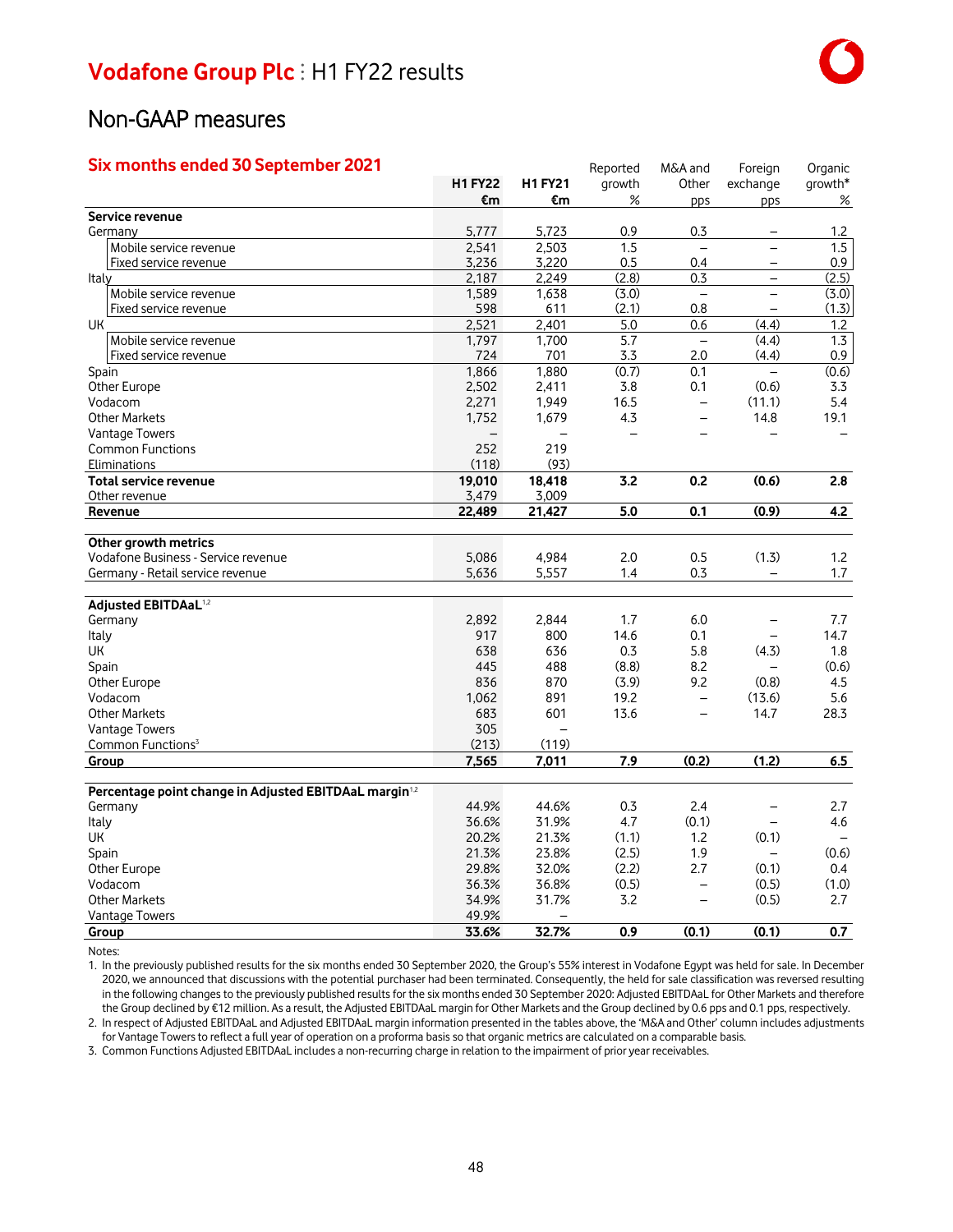### **Quarter ended 30 September 2021**

|                                     |                |                | Reported | M&A and | Foreign                  | Organic |
|-------------------------------------|----------------|----------------|----------|---------|--------------------------|---------|
|                                     | <b>Q2 FY22</b> | <b>Q2 FY21</b> | growth   | Other   | exchange                 | growth* |
|                                     | €m             | €m             | $\%$     | pps     | pps                      | %       |
| Service revenue                     |                |                |          |         |                          |         |
| Germany                             | 2,905          | 2,883          | 0.8      | 0.2     |                          | 1.0     |
| Mobile service revenue              | 1,287          | 1,277          | 0.8      |         | $\overline{\phantom{0}}$ | 0.8     |
| Fixed service revenue               | 1,618          | 1,606          | 0.7      | 0.5     |                          | 1.2     |
| Italy                               | 1.111          | 1,129          | (1.6)    | 0.2     | -                        | (1.4)   |
| Mobile service revenue              | 807            | 823            | (1.9)    |         |                          | (1.9)   |
| Fixed service revenue               | 304            | 306            | (0.7)    | 0.8     |                          | 0.1     |
| <b>UK</b>                           | 1,265          | 1,208          | 4.7      | 1.6     | (5.7)                    | 0.6     |
| Mobile service revenue              | 902            | 854            | 5.6      | 1.0     | (5.6)                    | 1.0     |
| Fixed service revenue               | 363            | 354            | 2.5      | 3.0     | (5.8)                    | (0.3)   |
| Spain                               | 941            | 960            | (2.0)    | 0.1     | $\overline{\phantom{0}}$ | (1.9)   |
| Other Europe                        | 1,274          | 1,240          | 2.7      | 0.1     | (0.4)                    | 2.4     |
| Vodacom                             | 1,145          | 999            | 14.6     |         | (11.5)                   | 3.1     |
| <b>Other Markets</b>                | 923            | 839            | 10.0     |         | 9.7                      | 19.7    |
| <b>Vantage Towers</b>               |                |                |          |         |                          |         |
| <b>Common Functions</b>             | 127            | 110            |          |         |                          |         |
| Eliminations                        | (71)           | (60)           |          |         |                          |         |
| Total service revenue               | 9,620          | 9,308          | 3.4      | 0.4     | (1.4)                    | 2.4     |
| Other revenue                       | 1,768          | 1,613          |          |         |                          |         |
| <u>Revenue</u>                      | 11,388         | 10,921         | 4.3      | 0.1     | (1.5)                    | 2.9     |
|                                     |                |                |          |         |                          |         |
| Other growth metrics                |                |                |          |         |                          |         |
| Vodafone Business - Service revenue | 2,544          | 2,520          | 1.0      | 1.0     | (1.9)                    | 0.1     |
| Germany - Retail service revenue    | 2,836          | 2,802          | 1.2      | 0.3     |                          | 1.5     |

### **Quarter ended 30 June 2021**

|                                     |                |         | Reported | M&A and | Foreign  | Organic   |
|-------------------------------------|----------------|---------|----------|---------|----------|-----------|
|                                     | <b>Q1 FY22</b> | Q1 FY21 | growth   | Other   | exchange | $qrowth*$ |
|                                     | €m             | €m      | %        | pps     | pps      | %         |
| Service revenue                     |                |         |          |         |          |           |
| Germany                             | 2,872          | 2,840   | 1.1      | 0.3     |          | 1.4       |
| Mobile service revenue              | 1,254          | 1,226   | 2.3      |         |          | 2.3       |
| Fixed service revenue               | 1,618          | 1,614   | 0.2      | 0.4     |          | 0.6       |
| Italy                               | 1,076          | 1,120   | (3.9)    | 0.3     | -        | (3.6)     |
| Mobile service revenue              | 782            | 815     | (4.0)    |         |          | (4.0)     |
| Fixed service revenue               | 294            | 305     | (3.6)    | 0.9     |          | (2.7)     |
| UК                                  | 1,256          | 1,193   | 5.3      | 0.2     | (3.0)    | 2.5       |
| Mobile service revenue              | 895            | 846     | 5.8      |         | (3.1)    | 2.7       |
| Fixed service revenue               | 361            | 347     | 4.0      | 0.9     | (2.8)    | 2.1       |
| Spain                               | 925            | 920     | 0.5      | 0.3     |          | 0.8       |
| Other Europe                        | 1,228          | 1,171   | 4.9      | 0.1     | (0.8)    | 4.2       |
| Vodacom                             | 1,126          | 950     | 18.5     |         | (10.6)   | 7.9       |
| <b>Other Markets</b>                | 829            | 840     | (1.3)    |         | 19.7     | 18.4      |
| Vantage Towers                      |                |         |          |         |          |           |
| <b>Common Functions</b>             | 125            | 109     |          |         |          |           |
| Eliminations                        | (47)           | (33)    |          |         |          |           |
| Total service revenue               | 9,390          | 9,110   | 3.1      | 0.2     |          | 3.3       |
| Other revenue                       | 1,711          | 1,396   |          |         |          |           |
| Revenue                             | 11,101         | 10,506  | 5.7      | 0.1     | (0.2)    | 5.6       |
| Other growth metrics                |                |         |          |         |          |           |
| Vodafone Business - Service revenue | 2,542          | 2,464   | 3.2      | 0.3     | (0.8)    | 2.7       |
| Germany - Retail service revenue    | 2,800          | 2,755   | 1.6      | 0.3     |          | 1.9       |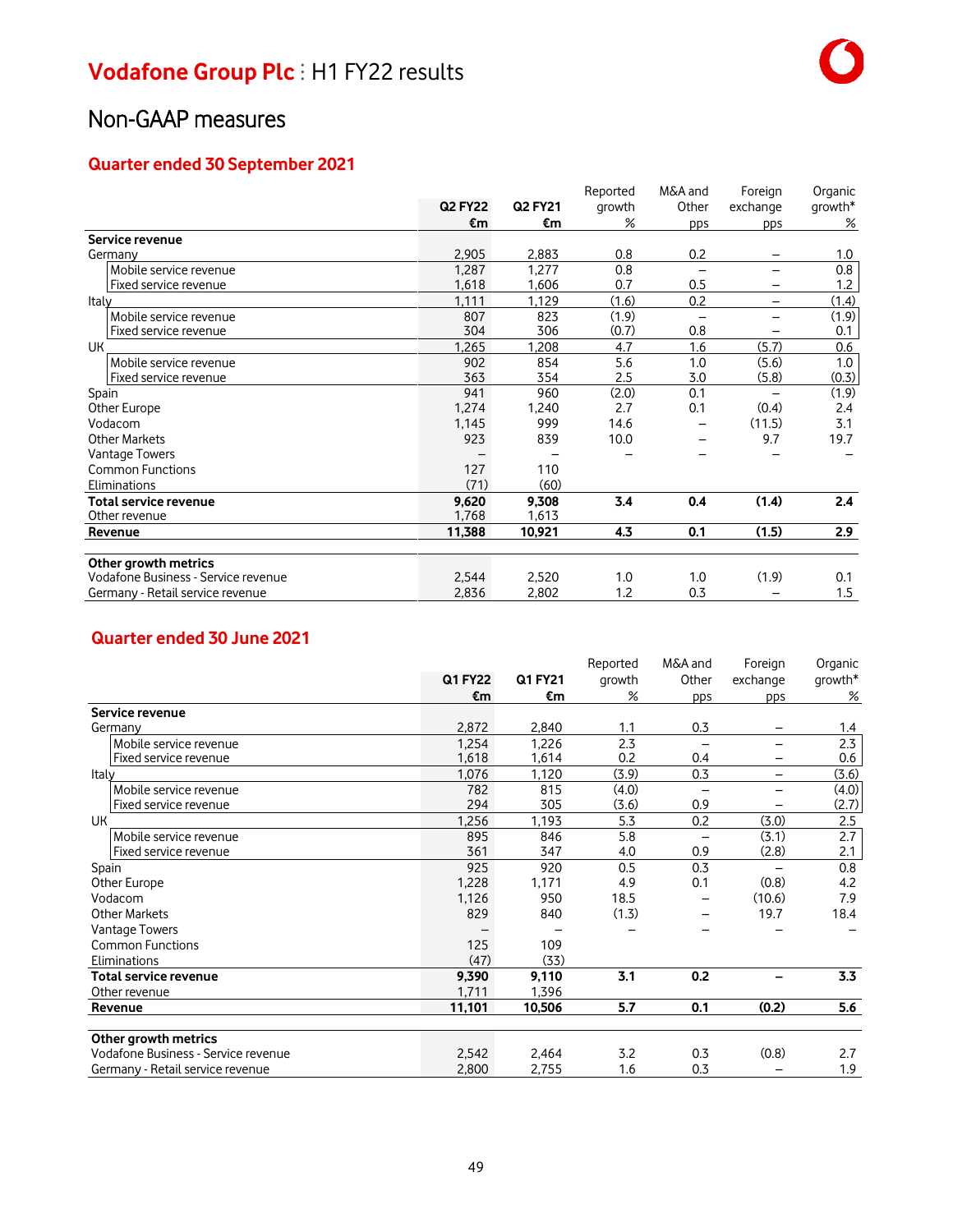### **Other metrics**

| <b>Non-GAAP</b> measure                                    | <b>Purpose</b>                                                                  | <b>Definition</b>                                                                                                                                                                                                                                                                                                                          |
|------------------------------------------------------------|---------------------------------------------------------------------------------|--------------------------------------------------------------------------------------------------------------------------------------------------------------------------------------------------------------------------------------------------------------------------------------------------------------------------------------------|
| Adjusted profit<br>attributable to owners of<br>the parent | This metric is used in the calculation of<br>adjusted basic earnings per share. | Adjusted profit attributable to owners of the parent excludes<br>restructuring costs arising from discrete restructuring plans,<br>amortisation of customer bases and brand intangible assets,<br>impairment losses, other income and expense and mark-to-<br>market and foreign exchange movements, together with<br>related tax effects. |
| Adjusted basic earnings<br>per share                       | This performance measure is used in<br>discussions with the investor community. | Adjusted basic earnings per share is Adjusted profit<br>attributable to owners of the parent divided by the weighted<br>average number of shares outstanding. This is the same<br>denominator used when calculating basic earnings / (loss)<br>per share.                                                                                  |

#### **Adjusted profit attributable to owners of the parent**

The reconciliation of adjusted profit attributable to owners of the parent to the closest equivalent GAAP measure, profit attributable to owners of the parent, is provided below.

|                                                            |          | <b>H1 FY22</b> |          |          | H1 FY21 <sup>1</sup> |          |  |
|------------------------------------------------------------|----------|----------------|----------|----------|----------------------|----------|--|
|                                                            | Reported | Adjustments    | Adjusted | Reported | Adjustments          | Adjusted |  |
|                                                            | €m       | €m             | €m       | €m       | €m                   | €m       |  |
| <b>Adjusted EBITDAaL</b>                                   | 7,565    |                | 7,565    | 7,011    |                      | 7,011    |  |
| Restructuring costs                                        | (172)    | 172            |          | (86)     | 86                   |          |  |
| Interest on lease liabilities                              | 199      |                | 199      | 189      |                      | 189      |  |
| Loss on disposal of property, plant & equipment and        |          |                |          |          |                      |          |  |
| intangible assets                                          | (26)     |                | (26)     | (13)     |                      | (13)     |  |
| Depreciation and amortisation on owned assets <sup>2</sup> | (4,949)  | 253            | (4,696)  | (5,062)  | 240                  | (4,822)  |  |
| Share of results of equity accounted associates and        |          |                |          |          |                      |          |  |
| joint ventures <sup>3</sup>                                | 111      | 137            | 248      | 260      | (5)                  | 255      |  |
| Other (expense)/income                                     | (108)    | 108            |          | 1,055    | (1,055)              |          |  |
| Operating profit                                           | 2,620    | 670            | 3,290    | 3,354    | (734)                | 2,620    |  |
| Investment income                                          | 129      |                | 129      | 183      |                      | 183      |  |
| Financing costs                                            | (1, 473) | 453            | (1,020)  | (1,610)  | 599                  | (1,011)  |  |
| Profit before taxation                                     | 1,276    | 1,123          | 2,399    | 1,927    | (135)                | 1.792    |  |
| Income tax expense                                         |          | (679)          | (678)    | (459)    | 35                   | (424)    |  |
| Profit for the financial period                            | 1,277    | 444            | 1,721    | 1,468    | (100)                | 1,368    |  |
|                                                            |          |                |          |          |                      |          |  |
| Profit attributable to:                                    |          |                |          |          |                      |          |  |
| - Owners of the parent                                     | 996      | 442            | 1,438    | 1,269    | (100)                | 1,169    |  |
| - Non-controlled interests                                 | 281      | 2              | 283      | 199      |                      | 199      |  |
| Profit for the financial period                            | 1,277    | 444            | 1,721    | 1,468    | (100)                | 1,368    |  |

Notes:

1. In the previously published results for the six months ended 30 September 2020, the Group's 55% interest in Vodafone Egypt was held for sale. In December 2020, we announced that discussions with the potential purchaser had been terminated. Consequently, the held for sale classification was reversed resulting in the following changes to the previously published results for the six months ended 30 September 2020: Adjusted EBITDAaL has declined by €12 million, Operating profit has declined by €118 million, Profit before tax has declined by €118 million and Profit for the financial period has declined by €87 million.

2. Reported depreciation and amortisation excludes depreciation on leased assets and loss on disposal of Right-of-use assets included within Adjusted EBITDAaL. Refer to Additional Information on page 56 for an analysis of depreciation and amortisation. The adjustments of €253 million (H1 FY21: €240 million) relate to amortisation of customer bases and brand intangible assets.

3. Refer to page 56 for a breakdown of the adjustments to Share of results of equity accounted associates and joint venturesto derive Adjusted share of results of equity accounted associates and joint ventures.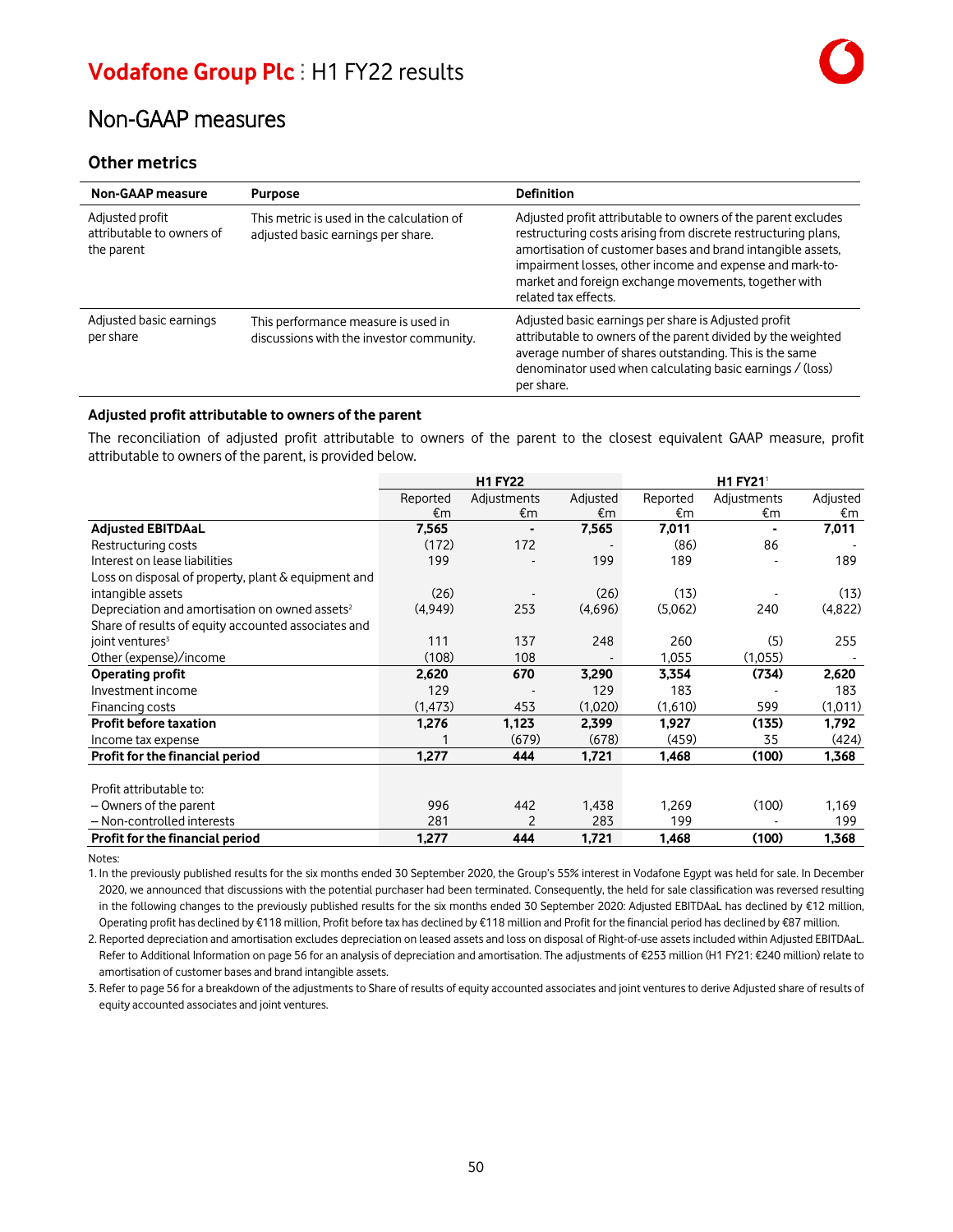#### **Adjusted basic earnings per share**

The reconciliation of adjusted basic earnings per share to the closest equivalent GAAP measure, basic earnings per share, is provided below.

|                                                               | <b>H1 FY22</b> | <b>H1 FY21</b> |
|---------------------------------------------------------------|----------------|----------------|
|                                                               | €m             | €m             |
| Profit attributable to owners of the parent                   | 996            | 1.269          |
| Adjusted profit attributable to owners of the parent          | 1.438          | 1,169          |
|                                                               | Million        | Million        |
| Weighted average number of shares outstanding - Basic         | 29.331         | 29.535         |
|                                                               | eurocents      | eurocents      |
| Basic earnings per share<br>Adjusted basic earnings per share | 3.40c<br>4.90c | 4.30c<br>3.96с |

#### Note:

1. In the previously published results for the six months ended 30 September 2020, the Group's 55% interest in Vodafone Egypt was held for sale. In December 2020, we announced that discussions with the potential purchaser had been terminated. Consequently, the held for sale classification was reversed resulting in the following changes to the previously published results for the six months ended 30 September 2020: Profit attributable to owners of the parent has declined by €45 million, Adjusted profit attributable to owners of the parent has declined by €45 million, Basic earnings per share and Adjusted basic earnings per share have declined by 0.15 eurocents.

### **Cash flow, funding and capital allocation metrics**

#### **Cash flow and funding**

| <b>Non-GAAP measure</b> | <b>Purpose</b>                                                                                                                                                                                                                                  | <b>Definition</b>                                                                                                                                                                                                                                                                                                                                                                                                                                                                                                                                                                                                                                                                                                         |
|-------------------------|-------------------------------------------------------------------------------------------------------------------------------------------------------------------------------------------------------------------------------------------------|---------------------------------------------------------------------------------------------------------------------------------------------------------------------------------------------------------------------------------------------------------------------------------------------------------------------------------------------------------------------------------------------------------------------------------------------------------------------------------------------------------------------------------------------------------------------------------------------------------------------------------------------------------------------------------------------------------------------------|
| Free cash flow          | Internal performance reporting.<br>External metric used by investor community.<br>Assists comparability with other companies,<br>although our metric may not be directly<br>comparable to similarly titled measures used by<br>other companies. | Free cash flow is Adjusted EBITDAaL after cash flows in<br>relation to capital additions, working capital, disposal of<br>property, plant and equipment, restructuring costs arising<br>from discrete restructuring plans, integration capital<br>additions and working capital related items, licences and<br>spectrum, interest received and paid, taxation, dividends<br>received from associates and investments, dividends paid to<br>non-controlling shareholders in subsidiaries and payments<br>in respect of lease liabilities.                                                                                                                                                                                  |
| Adjusted free cash flow | Internal performance reporting.<br>External metric used by investor community.<br>Setting director and management remuneration<br>Key external metric used to evaluate liquidity and<br>the cash generated by our operations.                   | Adjusted free cash flow is Free cash flow before licences<br>and spectrum, restructuring costs arising from discrete<br>restructuring plans, integration capital additions and<br>working capital related items and Vantage Towers growth<br>capital expenditure.<br>The definition of this non-GAAP measure has changed for<br>the year ending 31 March 2022. Adjusted free cash flow<br>now excludes Vantage Towers growth capital expenditure.<br>This change was made so the measure aligns to the basis<br>on which Outlook guidance is provided and so is a more<br>useful metric for the investor community.<br>Growth capital expenditure is total capital expenditure<br>excluding maintenance-type expenditure. |
| Gross debt              | Prominent metric used by debt rating agencies<br>and the investor community.                                                                                                                                                                    | Non-current borrowings and current borrowings, excluding<br>lease liabilities, collateral liabilities and borrowings<br>specifically secured against Indian assets.                                                                                                                                                                                                                                                                                                                                                                                                                                                                                                                                                       |
| Net debt                | Prominent metric used by debt rating agencies<br>and the investor community.                                                                                                                                                                    | Gross debt less cash and cash equivalents, short-term<br>investments, derivative financial instruments excluding<br>mark-to-market adjustments and net collateral assets.                                                                                                                                                                                                                                                                                                                                                                                                                                                                                                                                                 |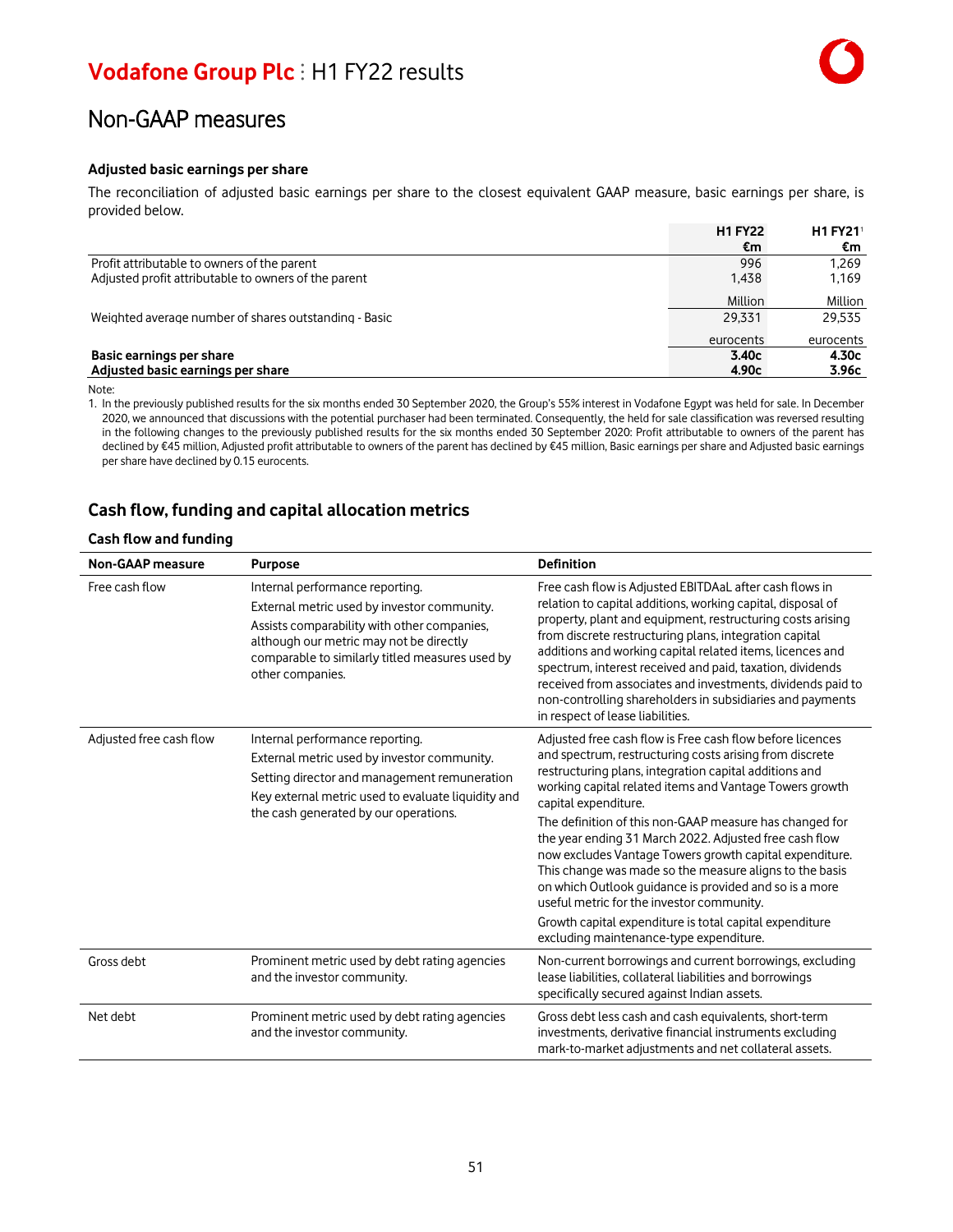### Non-GAAP measures

#### **Cash flow and funding (continued)**

The tables below present: (i) the reconciliation between Inflow from operating activities and Free cash flow and (ii) the reconciliation between Borrowings, Gross debt and Net debt.

|                                                                      | <b>H1 FY22</b> | <b>H1FY21</b> |
|----------------------------------------------------------------------|----------------|---------------|
|                                                                      | €m             | €m            |
| Inflow from operating activities                                     | 6,455          | 6,009         |
| Net tax paid                                                         | 577            | 533           |
| Cash generated by operations                                         | 7,032          | 6,542         |
| Capital additions                                                    | (3,365)        | (3,363)       |
| Working capital movement in respect of capital additions             | (739)          | (222)         |
| Disposal of property, plant and equipment and intangible assets      | 8              | 6             |
| Integration capital additions                                        | (110)          | (88)          |
| Working capital movement in respect of integration capital additions | (76)           | (28)          |
| Licences and spectrum                                                | (482)          | (286)         |
| Interest received and paid                                           | (727)          | (621)         |
| Taxation                                                             | (577)          | (533)         |
| Dividends received from associates and joint ventures                | 469            | 355           |
| Dividends paid to non-controlling shareholders in subsidiaries       | (399)          | (166)         |
| Payments in respect of lease liabilities                             | (2,056)        | (1,936)       |
| Other                                                                | 39             | 239           |
| <b>Free cash flow</b>                                                | (983)          | (101)         |

|                                                               | <b>H1 FY22</b> | Year-end FY21 |
|---------------------------------------------------------------|----------------|---------------|
|                                                               | €m             | €m            |
| <b>Borrowings</b>                                             | (69, 521)      | (67,760)      |
| Adjustments:                                                  |                |               |
| Lease liabilities                                             | 12.428         | 13.032        |
| Bank borrowings secured against Indian assets                 | 1,337          | 1.247         |
| Collateral liabilities                                        | 1.498          | 962           |
| <b>Gross debt</b>                                             | (54.258)       | (52.519)      |
| Collateral liabilities                                        | (1, 498)       | (962)         |
| Cash and cash equivalents                                     | 5,824          | 5,821         |
| Short-term investments                                        | 4.043          | 4.007         |
| Collateral assets                                             | 1,654          | 3,107         |
| Derivative financial instruments                              | 650            | (859)         |
| Less mark-to-market (gains)/losses deferred in hedge reserves | (713)          | 862           |
| Net debt                                                      | (44.298)       | (40.543)      |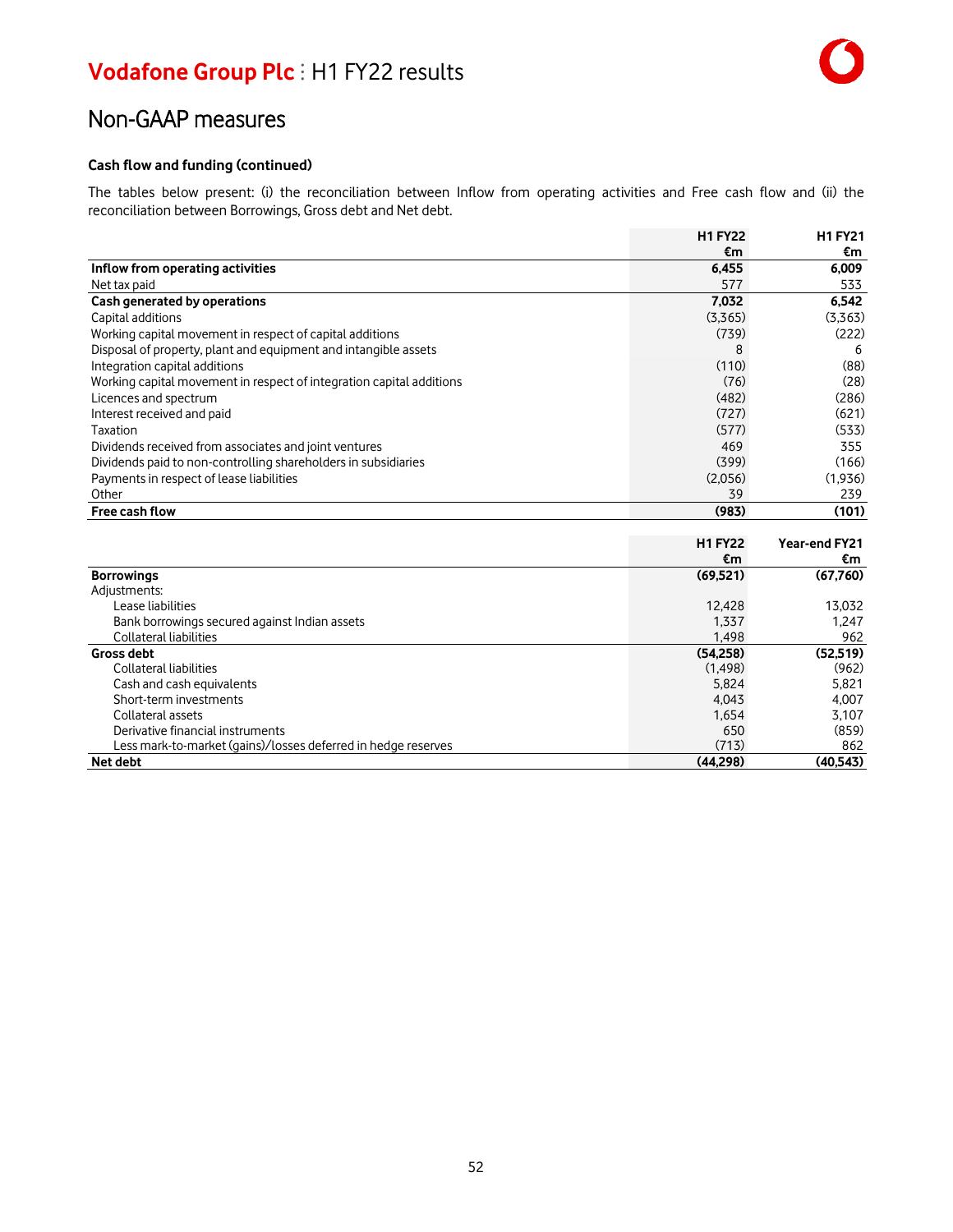### Non-GAAP measures

#### **Return on Capital Employed**

| <b>Non-GAAP measure</b>                                        | <b>Purpose</b>                                                                                                                             | <b>Definition</b>                                                                                                                                                                                                                                                                                                                                                                                                                                                                                                                                                                                                                                                                                                                                                                                                                                                                                                                                                                             |
|----------------------------------------------------------------|--------------------------------------------------------------------------------------------------------------------------------------------|-----------------------------------------------------------------------------------------------------------------------------------------------------------------------------------------------------------------------------------------------------------------------------------------------------------------------------------------------------------------------------------------------------------------------------------------------------------------------------------------------------------------------------------------------------------------------------------------------------------------------------------------------------------------------------------------------------------------------------------------------------------------------------------------------------------------------------------------------------------------------------------------------------------------------------------------------------------------------------------------------|
| Return on Capital<br>Employed ('ROCE')                         | ROCE is a metric used by the investor<br>community and reflects how efficiently<br>we are generating profit with the<br>capital we deploy. | We calculate ROCE by dividing Operating profit by the average of<br>capital employed as reported in the consolidated statement of<br>financial position. Capital employed includes Borrowings, cash and<br>cash equivalents, derivative financial instruments included in trade<br>and other receivables/payables, short-term investments, collateral<br>assets, financial liabilities under put option arrangements and equity.                                                                                                                                                                                                                                                                                                                                                                                                                                                                                                                                                              |
| Pre-tax ROCE (controlled)                                      | As above                                                                                                                                   | We calculate pre-tax ROCE (controlled operations) by dividing<br>Operating profit excluding interest on lease liabilities, restructuring                                                                                                                                                                                                                                                                                                                                                                                                                                                                                                                                                                                                                                                                                                                                                                                                                                                      |
| Post-tax ROCE (controlled<br>and associates/joint<br>ventures) |                                                                                                                                            | costs arising from discrete restructuring plans, impairment losses,<br>other income and expense and the share of results in equity<br>accounted associates and joint ventures. On a post-tax basis, the<br>measure includes our share of adjusted results from associates and<br>joint ventures and a notional tax charge. Capital is equivalent to net<br>operating assets and is calculated as the average of opening and<br>closing balances of: property, plant and equipment (including Right-<br>of-Use assets and liabilities), intangible assets (including goodwill),<br>operating working capital (including held for sale assets and excluding<br>derivative balances) and provisions. Other assets that do not directly<br>contribute to returns are excluded from this measure and include<br>other investments, current and deferred tax balances and post<br>employment benefits. On a post-tax basis, ROCE also includes our<br>investments in associates and joint ventures. |

#### **Return on Capital Employed ('ROCE') using GAAP measures**

The table below presents the calculation of ROCE using GAAP measures as reported in the consolidated income statement and consolidated statement of financial position.

For the purpose of the half-year ROCE calculation the returns are based on the 12 months ended 30 September 2021 and the denominator is based on the average of the capital employed as at 30 September 2021 and 30 September 2020.

|                                                                          | <b>H1 FY22</b> | <b>FY21</b> |
|--------------------------------------------------------------------------|----------------|-------------|
|                                                                          | €m             | €m          |
| Operating profit <sup>1</sup>                                            | 4,363          | 5,097       |
|                                                                          |                |             |
| <b>Borrowings</b>                                                        | 69.521         | 67,760      |
| Cash and cash equivalents                                                | (5,824)        | (5,821)     |
| Derivative financial instruments included in trade and other receivables | (3.666)        | (3.151)     |
| Derivative financial instruments included in trade and other payables    | 3,016          | 4.010       |
| Short-term investments                                                   | (4,043)        | (4,007)     |
| Collateral assets                                                        | (1,654)        | (3,107)     |
| Financial liabilities under put option arrangements                      | 502            | 492         |
| Equity                                                                   | 58.047         | 57,816      |
| Capital employed at end of the period                                    | 115,899        | 113.992     |
| Average capital employed for the period                                  | 116,450        | 115,090     |
| <b>ROCE using GAAP measures</b>                                          | 3.7%           | 4.4%        |

Note:

1. FY21 Operating profit included a gain of €1.0 billion arising on the merger of Vodafone Hutchison Australia into TPG Telecom Limited.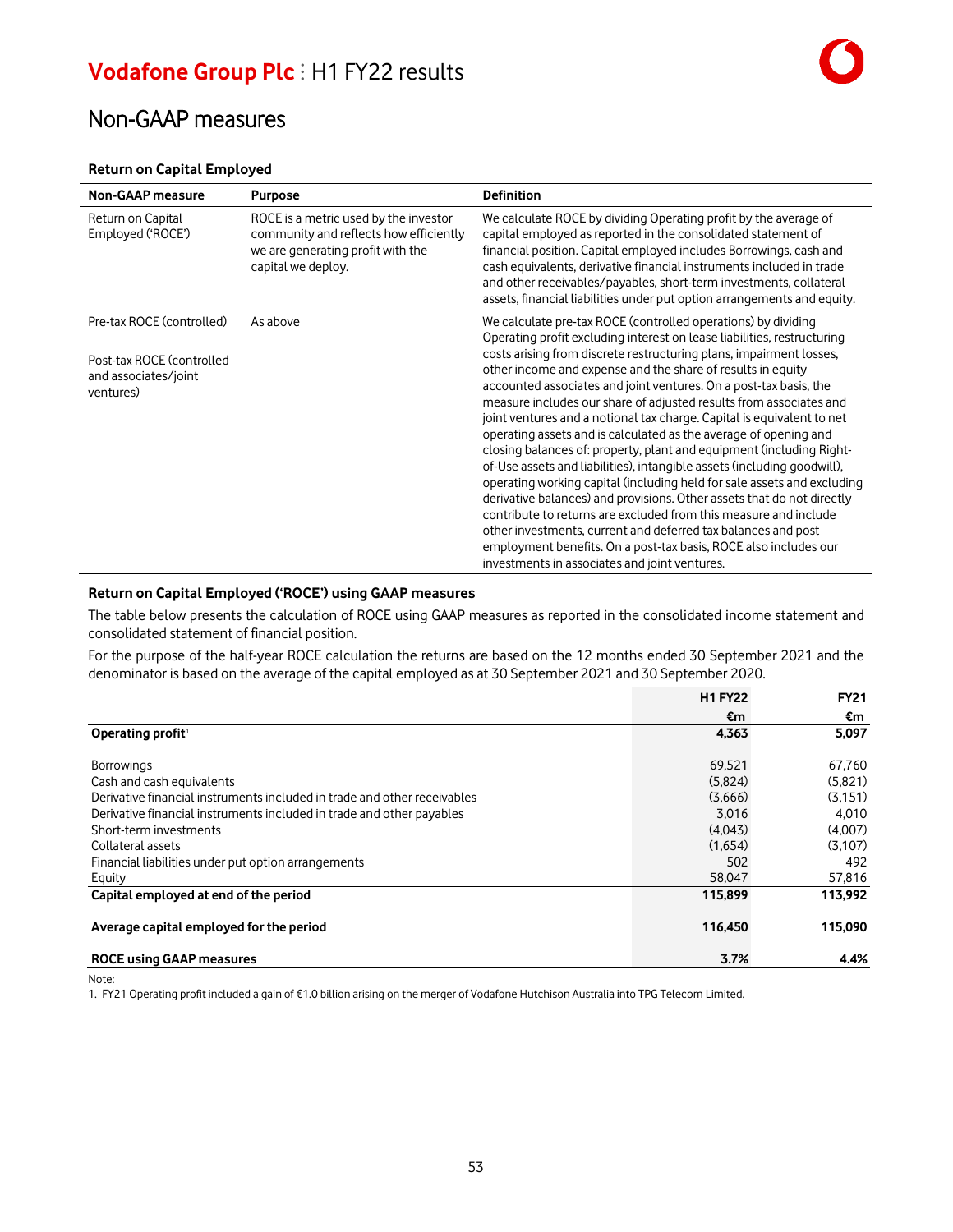### Non-GAAP measures

#### **Return on Capital Employed ('ROCE') : Non-GAAP basis**

The table below presents the calculation of ROCE using non-GAAP measures and reconciling to the closest equivalent GAAP measure.

For the purpose of the half-year ROCE calculation the returns are based on the 12 months ended 30 September 2021 and the denominator is based on the average of the capital employed as at 30 September 2021 and 30 September 2020.

|                                                                                                                | <b>H1 FY22</b> | <b>FY21</b> |
|----------------------------------------------------------------------------------------------------------------|----------------|-------------|
|                                                                                                                | €m             | €m          |
| <b>Operating profit</b>                                                                                        | 4,363          | 5,097       |
| Interest on lease liabilities                                                                                  | (384)          | (374)       |
| Restructuring costs                                                                                            | 442            | 356         |
| Impairment loss                                                                                                |                |             |
| Other income                                                                                                   | 595            | (568)       |
| Share of results in equity accounted associates and joint ventures                                             | (193)          | (342)       |
| Adjusted operating profit for calculating pre-tax ROCE (controlled)                                            | 4,823          | 4,169       |
| Share of adjusted results in equity accounted associates and joint ventures used in post-tax ROCE <sup>1</sup> | 194            | 203         |
| Notional tax at adjusted effective tax rate <sup>2</sup>                                                       | (1, 463)       | (1, 176)    |
| Adjusted operating profit for calculating post-tax ROCE (controlled and associates/joint                       | 3,554          | 3,196       |
| ventures)                                                                                                      |                |             |
| Capital employed for calculating ROCE on a GAAP basis                                                          | 115,899        | 113,992     |
| Adjustments to exclude:                                                                                        |                |             |
| - Leases                                                                                                       | (12, 428)      | (13,032)    |
| - Deferred tax assets                                                                                          | (21.800)       | (21, 569)   |
| - Deferred tax liabilities                                                                                     | 1,985          | 2,095       |
| - Taxation recoverable                                                                                         | (515)          | (434)       |
| - Taxation payable                                                                                             | 1,079          | 769         |
| - Other investments                                                                                            | (1,609)        | (1,514)     |
| - Associates and joint ventures                                                                                | (5,653)        | (5,927)     |
| - Pension assets and liabilities                                                                               | 121            | 453         |
| Adjusted capital employed for calculating pre-tax ROCE (controlled)                                            | 77,079         | 74.833      |
| Associates and joint ventures                                                                                  | 5,653          | 5,927       |
| Adjusted capital employed for calculating post-tax ROCE (controlled and associates/joint                       | 82,732         | 80.760      |
| ventures)                                                                                                      |                |             |
| Average capital employed for calculating pre-tax ROCE (controlled)                                             | 76,895         | 75,470      |
| Average capital employed for calculating post-tax ROCE (controlled and associates/joint                        | 82,585         | 81,143      |
| ventures)                                                                                                      |                |             |
| Pre-tax ROCE (controlled)                                                                                      | 6.3%           | 5.5%        |
| Post-tax ROCE (controlled and associates/joint ventures)                                                       | 4.3%           | 3.9%        |

Notes:

1. Share of Adjusted resultsin equity accounted associates and joint ventures used in post-tax ROCE is a non-GAAP measure.

2. Includestax for H1 FY22 at the Adjusted effective taxrate of 31.5%, together with tax for H2 FY21 at the adjusted effective taxrate of 26.4%.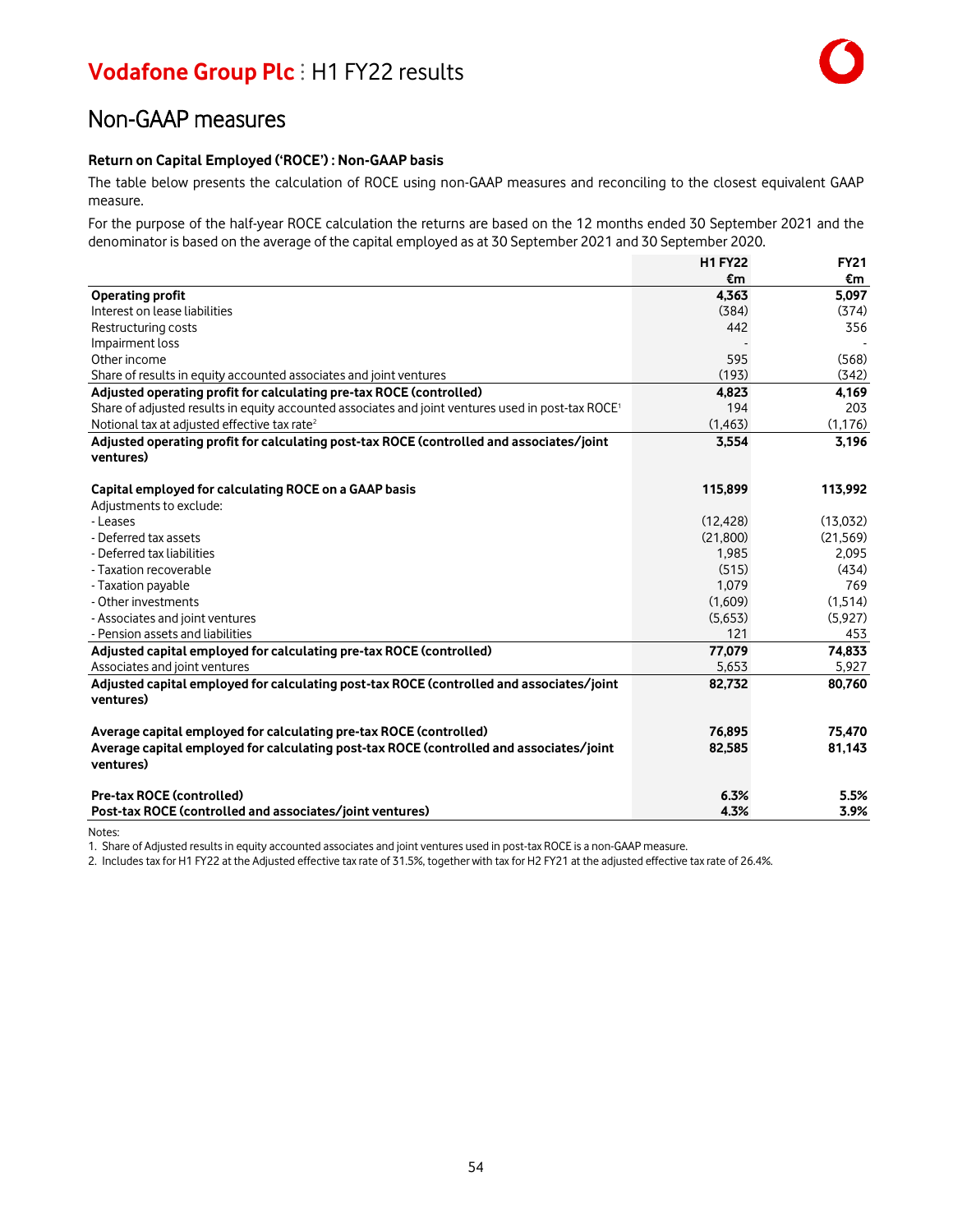### **Financing and Taxation metrics**

| <b>Non-GAAP measure</b>                                                                                              | <b>Purpose</b>                                                                                            | <b>Definition</b>                                                                                                                                                                                                                                                                                                                                                                                                                                                                                 |
|----------------------------------------------------------------------------------------------------------------------|-----------------------------------------------------------------------------------------------------------|---------------------------------------------------------------------------------------------------------------------------------------------------------------------------------------------------------------------------------------------------------------------------------------------------------------------------------------------------------------------------------------------------------------------------------------------------------------------------------------------------|
| Adjusted net financing<br>costs                                                                                      | This metric is used by both<br>management and the investor<br>community.                                  | Adjusted net financing costs exclude mark-to-market and foreign<br>exchange gains/losses.                                                                                                                                                                                                                                                                                                                                                                                                         |
|                                                                                                                      | This metric is used in the calculation of<br>adjusted basic earnings per share.                           |                                                                                                                                                                                                                                                                                                                                                                                                                                                                                                   |
| Adjusted profit before<br>taxation                                                                                   | This metric is used in the calculation of<br>the adjusted effective tax rate (see<br>below).              | Adjusted profit before taxation excludes the tax effects of items<br>excluded from adjusted basic earnings per share, including:<br>impairment losses, amortisation of customer bases and brand<br>intangible assets, restructuring costs arising from discrete<br>restructuring plans, other income and expense and mark-to-market<br>and foreign exchange movements.                                                                                                                            |
| Adjusted income tax<br>expense                                                                                       | This metric is used in the calculation of<br>the adjusted effective tax rate (see<br>below).              | Adjusted income tax expense excludes the tax effects of items<br>excluded from adjusted basic earnings per share, including:<br>impairment losses, amortisation of customer bases and brand<br>intangible assets, restructuring costs arising from discrete<br>restructuring plans, other income and expense and mark-to-market<br>and foreign exchange movements. It also excludes deferred tax<br>movements relating to tax losses in Luxembourg as well as other<br>significant one-off items. |
| Adjusted effective tax rate                                                                                          | This metric is used by both<br>management and the investor<br>community.                                  | Adjusted income tax expense (see above) divided by Adjusted profit<br>before taxation (see above).                                                                                                                                                                                                                                                                                                                                                                                                |
| Share of adjusted results<br>in equity accounted<br>associates and joint<br>ventures                                 | This metric is used in the calculation of<br>adjusted effective tax rate.                                 | Share of results in equity accounted associates and joint ventures<br>excluding restructuring costs, amortisation of acquired customer base<br>and brand intangible assets and other income and expense.                                                                                                                                                                                                                                                                                          |
| Share of adjusted results<br>in equity accounted<br>associates and joint<br>ventures used in post-tax<br><b>ROCE</b> | This metric is used in the calculation of<br>post-tax ROCE (controlled and<br>associates/joint ventures). | Share of results in equity accounted associates and joint ventures<br>excluding restructuring costs and other income and expense.                                                                                                                                                                                                                                                                                                                                                                 |

#### **Adjusted tax metrics**

The table below reconciles profit before taxation and income tax expense to adjusted profit before taxation, adjusted income tax expense and adjusted effective tax rate.

|                                                                                               | <b>H1 FY22</b> | <b>H1 FY21</b> |
|-----------------------------------------------------------------------------------------------|----------------|----------------|
|                                                                                               | €m             | €m             |
| <b>Profit before taxation</b>                                                                 | 1.276          | 1,927          |
| Adjustments to derive adjusted profit before tax                                              | 1.123          | (135)          |
| Adjusted profit before taxation                                                               | 2.399          | 1.792          |
| Share of adjusted results in equity accounted associates and joint ventures                   | (248)          | (255)          |
| Adjusted profit before tax for calculating adjusted effective tax rate                        | 2,151          | 1,537          |
| Income tax credit/(expense)                                                                   |                | (459)          |
| Tax on adjustments to derive adjusted profit before tax                                       | (62)           | (153)          |
| Adjustments:                                                                                  |                |                |
| - Deferred tax on use of Luxembourg losses in the year                                        | 155            | 188            |
| - Increase in deferred tax assets in the UK as a result of a change in the corporate tax rate | (498)          |                |
| - Revaluation of assets for tax purposes in Italy                                             | (274)          |                |
| Adjusted income tax expense for calculating adjusted tax rate                                 | (678)          | (424)          |
| Adjusted effective tax rate                                                                   | 31.5%          | 27.6%          |

Note:

1. In the previously published results for the six months ended 30 September 2020, the Group's 55% interest in Vodafone Egypt was held for sale. In December 2020, we announced that discussions with the potential purchaser had been terminated. Consequently, the held for sale classification was reversed resulting in an increase in the Adjusted effective taxrate of 0.1 pps compared to the previously published results.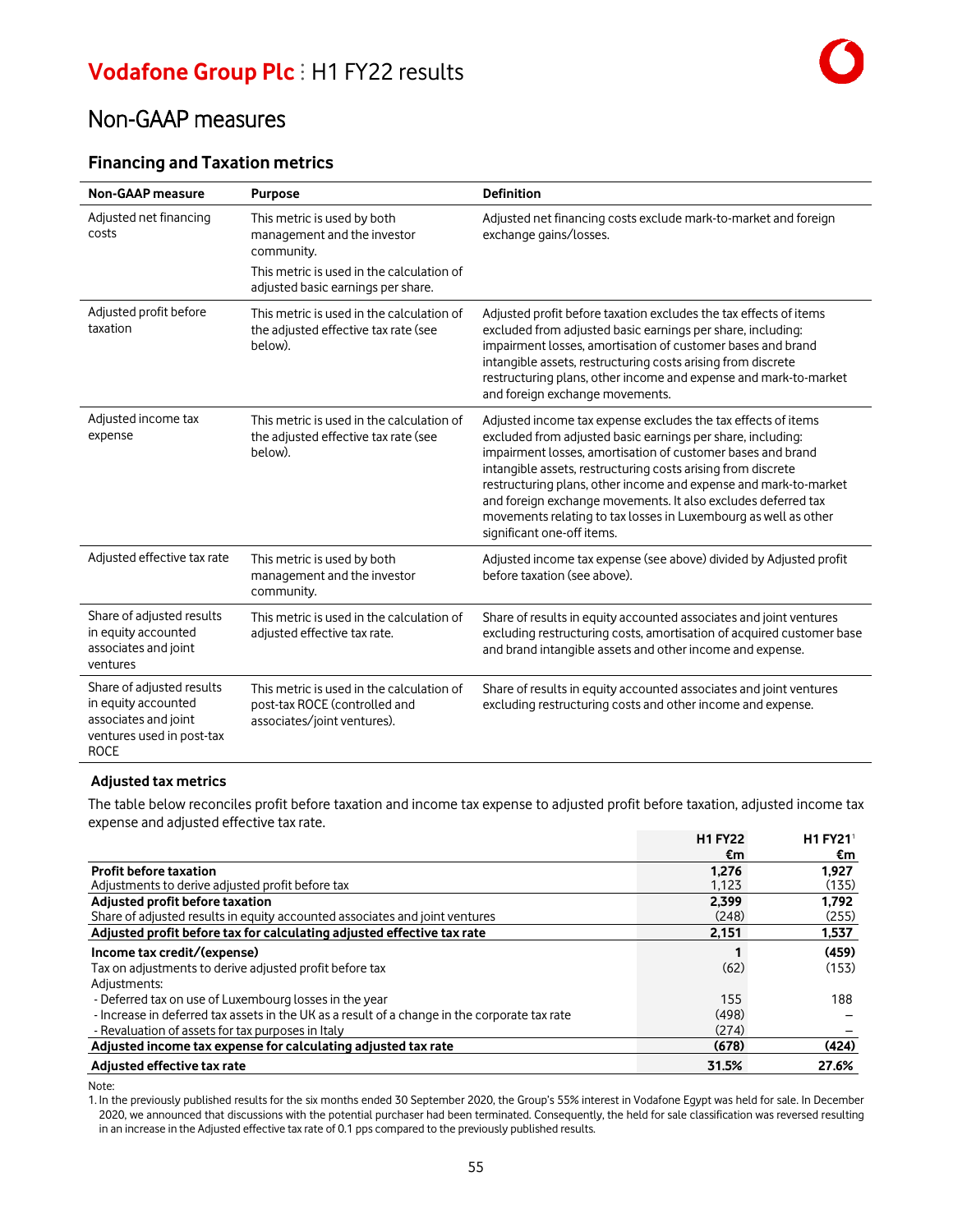#### **Share of adjusted results in equity accounted associates and joint ventures**

The table below reconciles share of adjusted results in equity accounted associates and joint ventures to the closest GAAP equivalent, share of results in equity accounted associates and joint ventures.

|                                                                                                   | <b>H1 FY22</b> | <b>H1FY21</b> |
|---------------------------------------------------------------------------------------------------|----------------|---------------|
|                                                                                                   | €m             | €m            |
| Share of results in equity accounted associates and joint ventures                                | 111            | 260           |
| Amortisation of acquired customer base and brand intangible assets                                | 126            | 124           |
| Share of adjusted results in equity accounted associates and joint ventures used in post-tax ROCE | 237            | 384           |
| Restructuring costs                                                                               | 11             |               |
| Other expense/(income)                                                                            |                | (129)         |
| Share of adjusted results in equity accounted associates and joint ventures                       | 248            | 255           |

### Additional information

#### **Analysis of depreciation and amortisation**

The table below presents an analysis of the different components of depreciation and amortisation discussed in the document, reconciled to the GAAP amounts in the consolidated income statement.

|                                                                                               | <b>H1 FY22</b> | <b>H1 FY21</b> |
|-----------------------------------------------------------------------------------------------|----------------|----------------|
|                                                                                               | €m             | €m             |
| Depreciation on leased assets                                                                 | 2.003          | 1.925          |
| Depreciation on owned assets                                                                  | 2.905          | 2.834          |
| Amortisation of intangible assets                                                             | 2.044          | 2,228          |
| Depreciation and amortisation                                                                 | 6.952          | 6.987          |
| Loss on disposal of owned assets                                                              | 26             | 13             |
| Loss on disposal of Right-of-Use assets                                                       |                |                |
| Depreciation, amortisation and loss on disposal of assets - as recognised in the consolidated |                |                |
| income statement                                                                              | 6.978          | 7.001          |

#### **Analysis of tangible and intangible additions**

The table below presents an analysis of the different components of tangible and intangible additions discussed in the document.

|                                               | <b>H1 FY22</b> | <b>H1 FY21</b> |
|-----------------------------------------------|----------------|----------------|
|                                               | €m             | €m             |
| Capital additions                             | 3.365          | 3.363          |
| Integration related capital additions         | 110            | 88             |
| Licence and spectrum additions                | 829            | 126            |
| Additions to customer bases                   |                |                |
| <b>Additions</b>                              | 4.304          | 3.578          |
| Intangible assets additions                   | 1.878          | 1.104          |
| Property, plant and equipment owned additions | 2,426          | 2,474          |
| <b>Total additions</b>                        | 4.304          | 3,578          |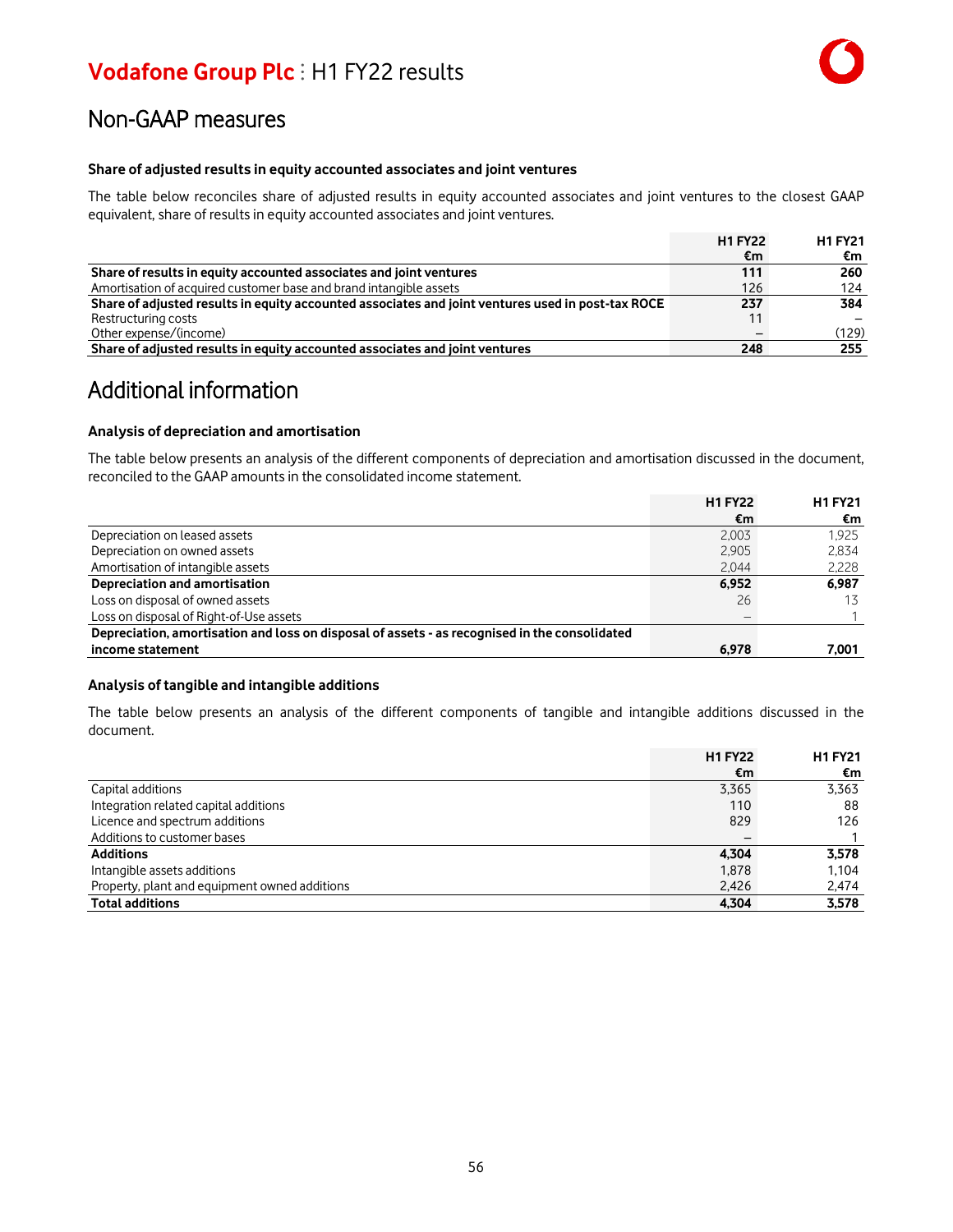### **Definitions**

Key terms are defined below. See page 46 for the location of non-GAAP measure definitions.

| Term                                | <b>Definition</b>                                                                                                                                                                                                                                                                                                                                                                                                           |
|-------------------------------------|-----------------------------------------------------------------------------------------------------------------------------------------------------------------------------------------------------------------------------------------------------------------------------------------------------------------------------------------------------------------------------------------------------------------------------|
| Africa                              | Comprises the Vodacom Group and businesses in Egypt and Ghana.                                                                                                                                                                                                                                                                                                                                                              |
| <b>ARPU</b>                         | Average revenue per user, defined as customer revenue and incoming revenue divided by average customers.                                                                                                                                                                                                                                                                                                                    |
| B <sub>2C</sub>                     | Business-to-Consumer refers to the process of selling products and services directly between a business and consumers who are the end-users.                                                                                                                                                                                                                                                                                |
| Capital additions                   | Comprises the purchase of property, plant and equipment and intangible assets, other than licence and spectrum payments and integration capital<br>expenditure.                                                                                                                                                                                                                                                             |
| Churn                               | Total gross customer disconnections in the period divided by the average total customers in the period.                                                                                                                                                                                                                                                                                                                     |
| <b>Common Functions</b>             | Comprises central teams and business functions.                                                                                                                                                                                                                                                                                                                                                                             |
| Converged customer                  | A customer who receives fixed and mobile services (also known as unified communications) on a single bill or who receives a discount across both bills.                                                                                                                                                                                                                                                                     |
| Depreciation and<br>amortisation    | The accounting charge that allocates the cost of a tangible or intangible asset to the income statement over its useful life. This measure includes the<br>profit or loss on disposal of property, plant and equipment and computer software. Includes Right-of-use assets.                                                                                                                                                 |
| Direct costs                        | Direct costs include interconnect costs and other direct costs of providing services.                                                                                                                                                                                                                                                                                                                                       |
| Eliminations                        | Refers to the removal of intercompany transactions to derive the consolidated financial statements.                                                                                                                                                                                                                                                                                                                         |
| Europe                              | Comprises the Group's European businesses and the UK.                                                                                                                                                                                                                                                                                                                                                                       |
| Fixed service revenue               | Service revenue (see below) relating to the provision of fixed line and carrier services.                                                                                                                                                                                                                                                                                                                                   |
| <b>GAAP</b>                         | Generally Accepted Accounting Principles.                                                                                                                                                                                                                                                                                                                                                                                   |
| <b>IFRS</b>                         | International Financial Reporting Standard.                                                                                                                                                                                                                                                                                                                                                                                 |
| Incoming revenue                    | Comprises revenue from termination rates for voice and messaging to Vodafone customers.                                                                                                                                                                                                                                                                                                                                     |
| Integration capital<br>expenditure  | Capital expenditure incurred in relation to significant changes in the operating model, such as the integration of recently acquired subsidiaries.                                                                                                                                                                                                                                                                          |
| Internet of Things<br>('IOT')       | The network of physical objects embedded with electronics, software, sensors, and network connectivity, including built-in mobile SIM cards, that enables<br>these objects to collect data and exchange communications with one another or a database.                                                                                                                                                                      |
| Mobile customer<br>revenue          | Represents revenue from mobile customers from bundles that include a specified number of minutes, messages or megabytes of data that can be used<br>for no additional charge ('in-bundle') and revenues from minutes, messages or megabytes of data which are in excess of the amount included in customer<br>bundles ('out-of-bundle'). Mobile in-bundle and out-of-bundle revenues are combined to simplify presentation. |
| Mobile service revenue              | Service revenue (see below) relating to the provision of mobile services.                                                                                                                                                                                                                                                                                                                                                   |
| <b>MVNO</b>                         | Mobile Virtual Network Operator.                                                                                                                                                                                                                                                                                                                                                                                            |
| Next generation<br>networks ('NGN') | Fibre or cable networks typically providing high-speed broadband over 30Mbps.                                                                                                                                                                                                                                                                                                                                               |
| Operating expenses                  | Comprise primarily sales and distribution costs, network and IT related expenditure and business support costs.                                                                                                                                                                                                                                                                                                             |
| Other Europe                        | Other Europe markets include Portugal, Ireland, Greece, Romania, Czech Republic, Hungary and Albania.                                                                                                                                                                                                                                                                                                                       |
| <b>Other Markets</b>                | Other Markets comprise Turkey, Egypt and Ghana.                                                                                                                                                                                                                                                                                                                                                                             |
| Other revenue                       | Other revenue includes connection fees, equipment revenue, interest income and lease revenue.                                                                                                                                                                                                                                                                                                                               |
| Reported growth                     | Reported growth is based on amounts reported in euros and determined under IFRS.                                                                                                                                                                                                                                                                                                                                            |
| Retail revenue                      | Retail revenue comprises service revenue (see below) excluding Mobile Virtual Network Operator ('MVNO') and Fixed Virtual Network Operator ('FVNO')<br>wholesale revenue.                                                                                                                                                                                                                                                   |
| Roaming and Visitor                 | Roaming: allows customers to make calls, send and receive texts and data on our and other operators' mobile networks, usually while travelling abroad.<br>Visitors: revenue received from other operators or markets when their customers roam on one of our markets' networks.                                                                                                                                             |
| Service revenue                     | Service revenue is all revenue related to the provision of or ongoing services including but not limited to, monthly access changes, airtime usage, roaming,<br>incoming and outgoing network usage by non-Vodafone customers and interconnect charges for incoming calls.                                                                                                                                                  |
| <b>SME</b>                          | Small and medium sized enterprises.                                                                                                                                                                                                                                                                                                                                                                                         |
| <b>Vodafone Business</b>            | Vodafone Business is part of the Group and partners with businesses of every size to provide a range of business-related services.                                                                                                                                                                                                                                                                                          |

### **Notes**

- 1. References to Vodafone are to Vodafone Group Plc and references to Vodafone Group are to Vodafone Group Plc and its subsidiaries unless otherwise stated. Vodafone, the Vodafone Speech Mark Devices, Vodacom and Together we can are trade marks owned by Vodafone. Vantage Towers is a trade mark owned by Vantage Towers AG. Other product and company names mentioned herein may be the trade marks of their respective owners.
- 2. All growth rates reflect a comparison to the quarter ended 30 September 2020 unless otherwise stated.<br>3. References to "Q1" and "Q2" are to the three months ended 30 June 2021 and 30 September 2021, resp
- References to "Q1" and "Q2" are to the three months ended 30 June 2021 and 30 September 2021, respectively, unless otherwise stated. References to the "year", "financial year" or "FY22" are to the financial year ending 31 March 2022. References to the "last year", "last financial year" or "FY21" are to the financial year ended 31 March 2021 unless otherwise stated.
- 4. Vodacom refers to the Group's interest in Vodacom Group Limited ('Vodacom') as well as its operations, including subsidiaries in South Africa, DRC, Tanzania, Mozambique and Lesotho.
- 5. Quarterly historical information is provided in a spreadsheet available at https://investors.vodafone.com/reports-information/results-reports-presentations
- 6. This trading update contains references to our and our affiliates' websites. Information on any website is not incorporated into this update and should not be considered part of this update.